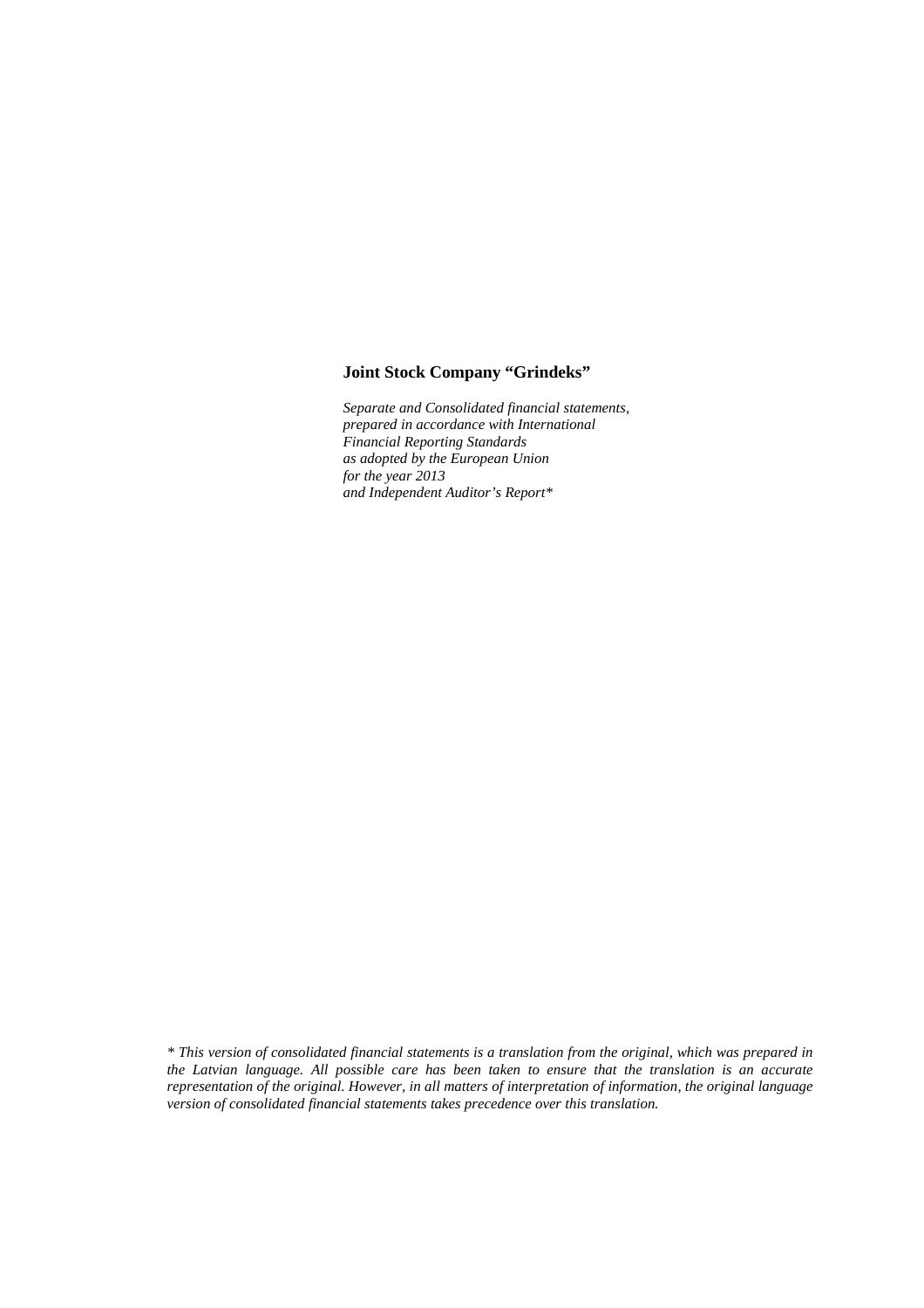# **CONTENTS**

|                                              | <b>PAGE</b> |
|----------------------------------------------|-------------|
| <b>ANCILLARY INFORMATION</b>                 | 3           |
| THE BOARD AND THE SUPERVISORY COUNCIL        | $4 - 5$     |
| <b>MANAGEMENT REPORT</b>                     | $6 - 8$     |
| <b>STATEMENT OF BOARD'S RESPONSIBILITIES</b> | 9           |
| <b>FINANCIAL STATEMENTS:</b>                 |             |
| <b>Statements of financial position</b>      | $10 - 11$   |
| <b>Statements of comprehensive income</b>    | 12          |
| <b>Statement of changes in equity</b>        | 13          |
| <b>Statement of cash flows</b>               | 14          |
| <b>Notes to financial statements</b>         | $15 - 37$   |
| INDEPENDENT AUDITOR'S REPORT                 | 38          |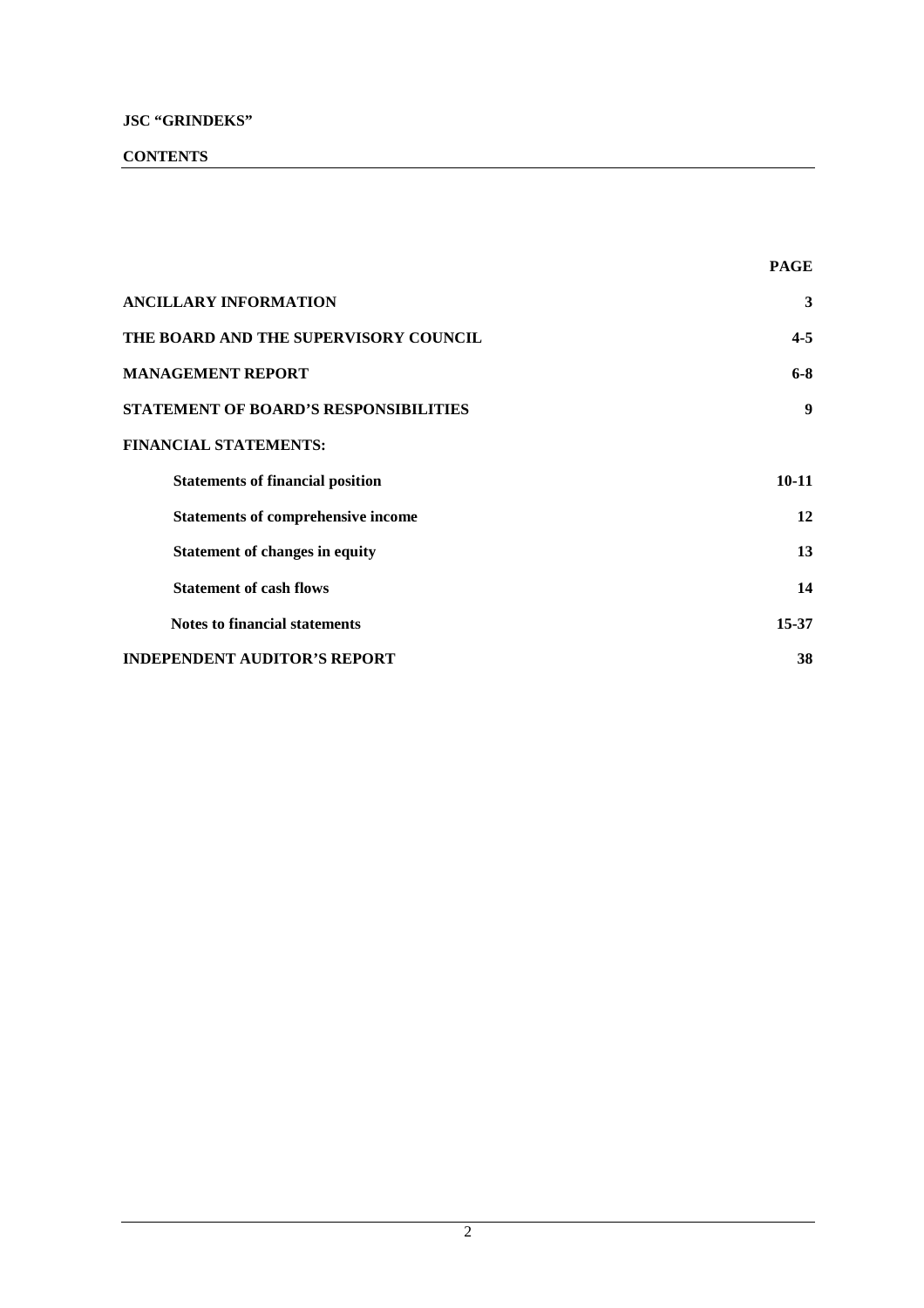# **ANCILLARY INFORMATION**

| Name                                                | "GRINDEKS"                                                                                       |
|-----------------------------------------------------|--------------------------------------------------------------------------------------------------|
| Legal status                                        | Joint Stock Company, since 25 August 1997                                                        |
| Registration number, place and date of registration | 40003034935,<br>Riga, Republic of Latvia,<br>11 October 1991                                     |
| <b>Business activities</b>                          | Production of pharmaceutical, medical and<br>phyto-chemical medicines                            |
| Legal and postal address                            | 53 Krustpils Street<br>Riga, LV - 1057<br>Latvia                                                 |
| <b>Subsidiaries</b>                                 | JSC "Tallinn Pharmaceutical Plant" (100 %)<br>Tondi 33,<br>11316, Tallinn,<br>Estonia            |
|                                                     | JSC "Kalceks" (98.67%)<br>53 Krustpils str.,<br>Riga, LV - 1057,<br>Latvia                       |
|                                                     | "Namu apsaimniekosanas projekti" Ltd. (100%)<br>53 Krustpils str.,<br>Riga, LV - 1057,<br>Latvia |
|                                                     | "Grindeks Rus" Ltd. (100%)<br>74/3 Warsaw str.,<br>117556, Moscow,<br>Russia                     |
| Reporting year                                      | 1 January 2013 - 31 December 2013                                                                |
| Previous reporting year                             | 1 January 2012 - 31 December 2012                                                                |
| Independent auditor's name and address              | Deloitte Audits Latvia SIA,<br>Gredu 4a, Riga,<br>Latvia, LV - 1019,<br>License No. 43           |
|                                                     | Jelena Mihejenkova<br>Certified auditor<br>certificate No. 166                                   |
|                                                     |                                                                                                  |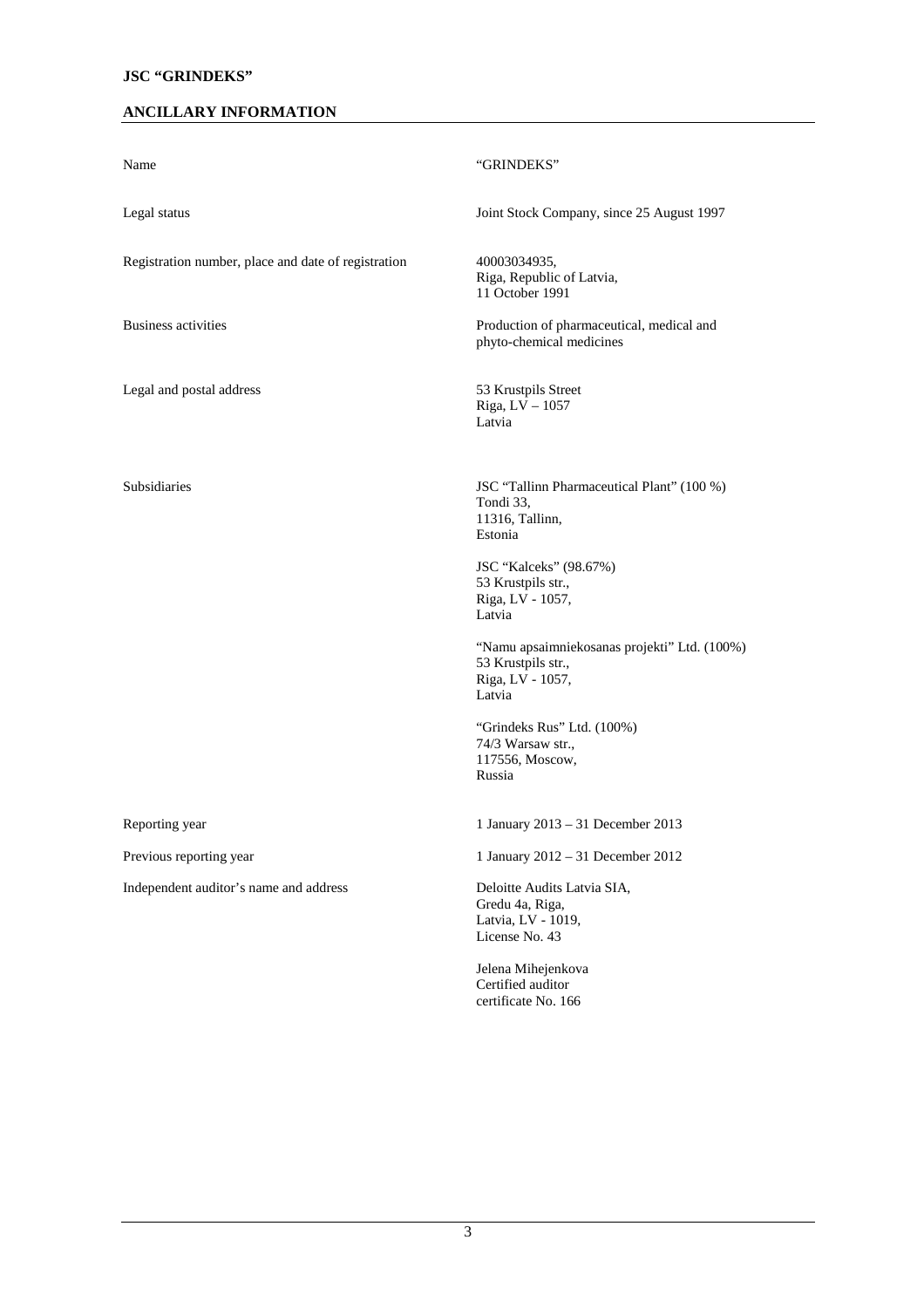# **THE BOARD AND THE SUPERVISORY COUNCIL**

#### **The Board**

*(according to the election / dismissal dates)* 

| Since 24 November 2011 to 9 January 2012:                |                       |                             |  |  |  |
|----------------------------------------------------------|-----------------------|-----------------------------|--|--|--|
| <u>Name</u>                                              | Position              | Ownership interest $(\%)^*$ |  |  |  |
| Vadims Rabsha                                            | Board member          | 0.00                        |  |  |  |
| Lipmans Zeligmans                                        | 0.00                  |                             |  |  |  |
| * Latvian Central Depository data as of 31 December 2011 |                       |                             |  |  |  |
|                                                          |                       |                             |  |  |  |
| Since 9 January 2012 to 1 May 2012:                      |                       |                             |  |  |  |
| Name                                                     | Position              | Ownership interest $(\%)^*$ |  |  |  |
| Juris Bundulis                                           | Chairman of the Board | 0.00                        |  |  |  |
| Vadims Rabsha                                            | Board member          | 0.00                        |  |  |  |
| Lipmans Zeligmans                                        | Board member          | 0.00                        |  |  |  |

*\* Latvian Central Depository data as of 11 June 2012*

|                | Since 1 May 2012 to the date of issuing the financial statements: |                            |
|----------------|-------------------------------------------------------------------|----------------------------|
| Name           | Position                                                          | Ownership interest $(%)^*$ |
| Juris Bundulis | Chairman of the Board                                             | 0.00                       |
| Vadims Rabsha  | Board member                                                      | 0.00                       |
|                | * Latvian Central Depository data as of 31 December 2013          |                            |

• Juris Bundulis – Chairman of the Board

Born in 1953. Obtained the Doctoral degree of Biological Sciences of the University of Latvia, also graduated from the Faculty of Chemistry of the University of Latvia. Previously Juris Bundulis worked at "Grindeks" as the Marketing and Sales Director and the Scientific Research and Development Director. Before his appointment as Chairman of the Board of JSC "Grindeks" J. Bundulis was the Deputy State Secretary of the Health Ministry of Latvia and dealt with the health policy issues. Besides the position at "Grindeks" J. Bundulis is also the Member of the Council of "Pharma and Chemistry Competence Centre of Latvia" Ltd. and the Member of the Board of JSC "Grindeks" Foundation "For the Support of Science and Education".

• Vadims Rabsha - Member of the Board, Chief Finance and Administrative Officer

Born in 1976. Graduated from the Stockholm School of Economics in Riga where he studied Economics and Business. Has been working for the JSC "Grindeks" since 2007. Previously was employed at "Exigen Services" Ltd., holding the post of the Chief Finance Officer, as well as the position of the Deputy Chairman of the Board at JSC "DATI Exigen Group". V. Rabsha also worked at JSC "Latvijas Balzams" as the Chief Finance Officer. Besides the position at "Grindeks" V. Rabsha is the Member of the Council of "HBM Pharma" Ltd. and JSC "Tallinn pharmaceutical plant", also the Member of the Board of JSC "Grindeks" Foundation "For the Support of Science and Education".

#### **Supervisory Council of the Company**

| Since 25 May 2010 to 25 May 2013: |                                                          |                            |
|-----------------------------------|----------------------------------------------------------|----------------------------|
| Name                              | Position                                                 | Ownership interest $(%)^*$ |
| Kirovs Lipmans                    | Chairman of the Supervisory Council                      | 33.29                      |
| Anna Lipmane                      | Deputy Chairman of the Supervisory Council               | 16.69                      |
| <b>Uldis Osis</b>                 | Member of the Supervisory Council                        | 0.00                       |
| Janis Naglis                      | Member of the Supervisory Council                        | 0.00                       |
| Ivars Kalvins                     | Member of the Supervisory Council                        | 0.18                       |
|                                   | * Latvian Central Depository data as of 31 December 2012 |                            |

Since 25 May 2013 to 4 June 2013:

Candidates for the Council of the JSC "Grindeks" were elected during shareholders meeting as of June 4, 2013.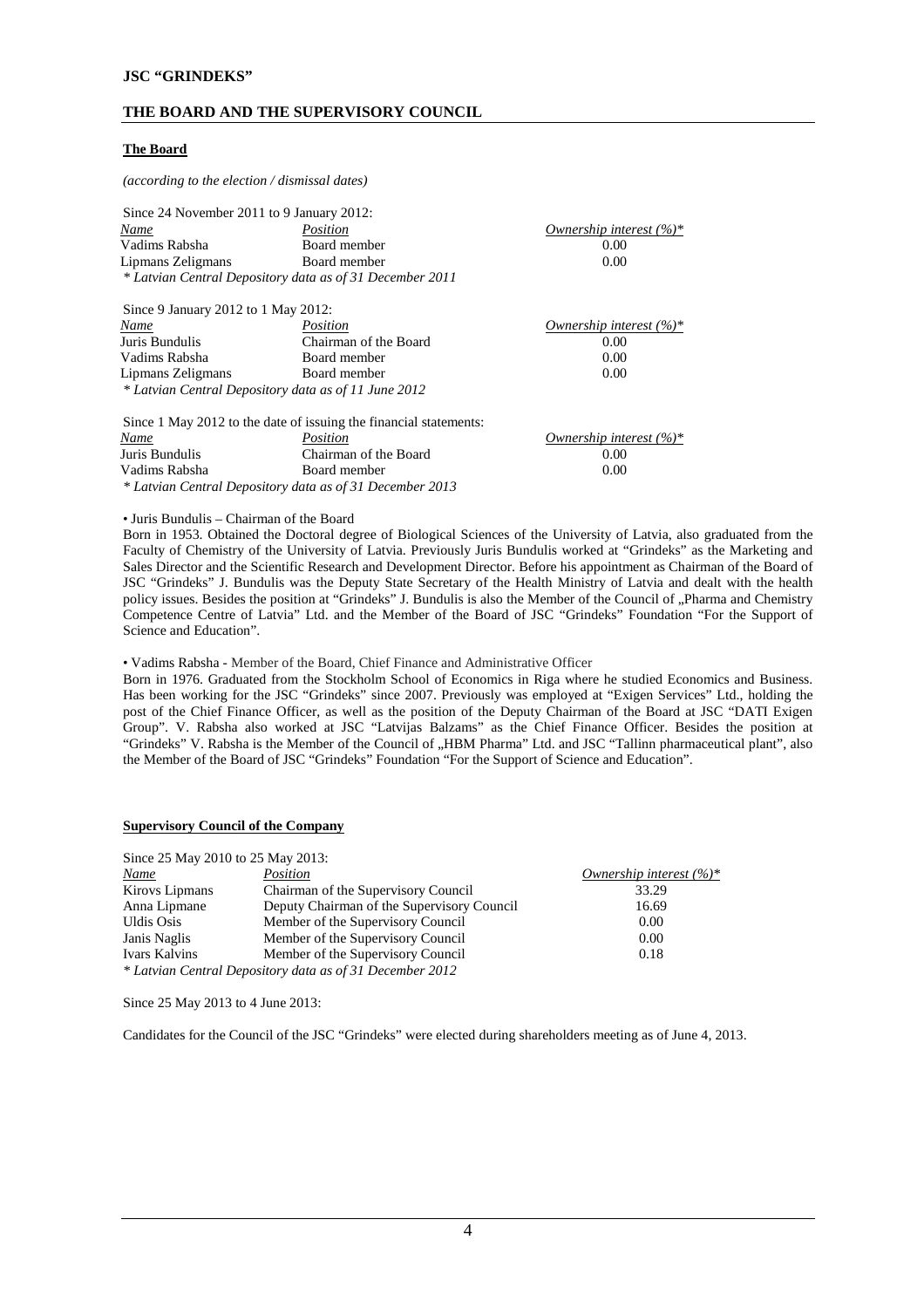#### **THE BOARD AND THE SUPERVISORY COUNCIL**

|                 | Since 4 June 2013 to the date of issuing the financial statements: |                             |
|-----------------|--------------------------------------------------------------------|-----------------------------|
| <b>Name</b>     | Position                                                           | Ownership interest $(\%)^*$ |
| Kirovs Lipmans  | Chairman of the Supervisory Council                                | 33.29                       |
| Anna Lipmane    | Deputy Chairman of the Supervisory Council                         | 16.69                       |
| Uldis Osis      | Member of the Supervisory Council                                  | 0.00                        |
| Janis Naglis    | Member of the Supervisory Council                                  | 0.00                        |
| Arkadiy Vertkin | Member of the Supervisory Council                                  | 0.00                        |
|                 | * Latvian Central Depository data as of 31 December 2013           |                             |

Since 4 June 2013 to the date of issuing the financial statements:

#### • Kirovs Lipmans - Chairman of the Council

Born in 1940. Kirovs Lipmans has been the Chairman of the Council of "Grindeks" since 2003. Simultaneously K. Lipmans is also the President of the Latvian Hockey Federation, the Member of the Executive Committee of the Latvian Olympic Committee, the Chairman of the Board of "Liplats 2000" Ltd. and JSC "Grindeks" Foundation "For the Support of Science and Education", the Chairman of the Council of JSC "Kalceks" and JSC "Tallinn pharmaceutical plant", also the Member of the Council of JSC "Liepajas Metalurgs". Graduated from the Leningrad Institute of Railway and Transport Engineering, also graduated from the Faculty of Economics of the University of Latvia, obtaining degree as an Engineer-Economist. K. Lipmans is also one of the major shareholders of JSC "Grindeks".

#### • Anna Lipmane - Deputy Chairman of the Council

Born in 1948. Anna Lipmane has been the Member of the Council of "Grindeks" since 2008. A. Lipmane is certified doctor-neurologist and the Member of the Latvian Medical Association, the Latvian Association of Internists, the Latvian Society of Cardiology and the Latvian Association of Neurologists. A. Lipmane is one of the major shareholders of JSC "Grindeks".

#### • Uldis Osis - Member of the Council

Born in 1948. Uldis Osis has worked for the Council of JSC "Grindeks" since 2002. Besides the position at JSC "Grindeks", U. Osis is also the President of "Konsorts" Ltd., the Corresponding Member of the Latvian Academy of Sciences and the Member of "Economist Union 2010". U. Osis has graduated from the Faculty of Economics of the Leningrad State University, also the post graduate studies of the Construction Economics Research Institute of the USSR Construction Committee, obtaining a diploma of the Candidate of Economics Science (Dr. oec.). Has studied abroad, for instance at the Georgetown University (in 1992, Washington D.C., USA).

#### • Janis Naglis - Member of the Council

Born in 1958. Janis Naglis has been the Member of the Council of JSC "Grindeks" since 2002. Simultaneously to the job responsibilities in JSC "Grindeks" J.Naglis is also the the Member of the Board of "Janis Naglis" Ltd., the Chairman of the Board of "Purvciema mājas" Ltd., "Imantas mājas" Ltd., "Kembi" Ltd., the Member of the Board of "Puzes karjers" Ltd., "JA GRS" Ltd., "Kauguru priedes" Ltd., "Arsan" Ltd., "Nordic bioenergy" Ltd., "Kempings Gauja" Ltd., "Baltic TAXI" Ltd. As well as he is the President of the Association of Hotels and Restaurants of Latvia and the Latvian Auto Federation, the Member of the Board of the Latvian Sports for All Association and the Member of the Council of the Employers' Confederation of Latvia. J. Naglis has graduated from Riga Polytechnic institute with qualification Engineer-Mechanic.

#### • Arkadiy Vertkin - Member of the Council

Born in 1951. Professor Arkadiy Vertkin has been the Head of Therapy, Clinical Pharmacology and Ambulance Department at the Moscow State University of Medicine and Dentistry (MSUMD) since 1989, and the Scientific Secretary of the Scientific Council of MSUMD since 2012. Simultaneously, A. Vertkin is the President of Russian National Scientific Practical Society of Ambulance Care and International Society for the Study of Age-related involution, also he is the Member of the numerous Russian and international organizations. Dr. med. A. Vertkin is an Honored Science Worker of Russian Federation, and has received several awards. As a leading researcher A. Vertkin participates in clinical researches of national and international scale. He is the author and co-author of 1051 scientific publications, 86 of which were published in internationally recognized scientific magazines.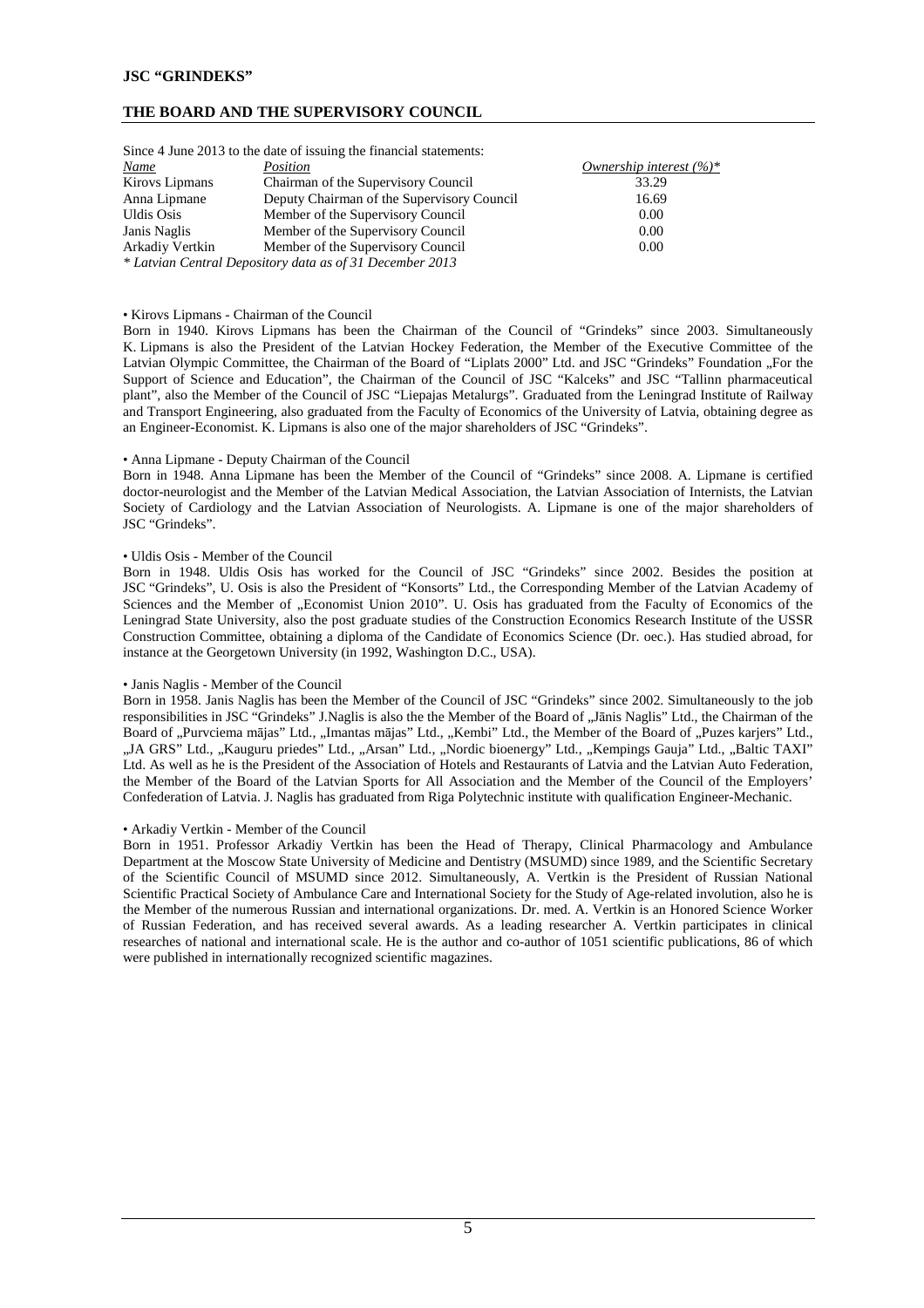## **MANAGEMENT REPORT**

#### **Business mode**

In the reporting period the Group of "Grindeks" consisted of JSC "Grindeks" and its four subsidiaries: JSC "Tallinn Pharmaceutical Plant" in Estonia, JSC "Kalceks" in Latvia, "Namu Apsaimniekosanas projekti" Ltd. in Latvia and "Grindeks Rus" Ltd. in Russia (altogether hereinafter referred to as "the Group"). The main business activity of the Group is research, development, manufacturing and sales of original products, generics and active pharmaceutical ingredients.

#### **The "Grindeks" Group's activity during reporting period**

The Group's turnover amounted to 118.5 million euros in 2013, which is by 0.8 million euros or 1% more than in 2012. In its turn, net profit related to the shareholders of the holding company amounted to 13.4 million euros in 2013. In 2013, gross profit margin of the Group was 60%, whereas, net profit margin comprised to 11.3%. Products of the Group, manufactured in 2013, were exported to 59 countries worldwide for the total amount of 112.4 million euros, which is by 1.2 million euros or by 1.1% more than in 2012.

In 2013, return on equity (ROE) was 11.9%; return on assets (ROA) was 9.3%; return on sales (ROS) was 13.9%; liquidity was 3.6.

According to preliminary estimations for 2013, several projects, unfortunately, have not been realized and have not achieved the expected results. Fierce competition in generic business in the CIS countries also influenced company's performance. Therefore the turnover and profit are less than originally planned.

In 2012 the Company has signed purchase agreement with Dashdirect Limited regarding purchase of the controlling interest in the equity of HBM Pharma (Slovakia). As of the date of signing these financial statements the agreement is partly completed. It is planned that this deal is finalized in 2014.

#### **Market overview**

According to "IMS Health", in comparison to previous year, the CIS countries, which are the main final dosage form markets for "Grindeks", continued to grow and develop (+4%) in value and volume, while the growth in Russian pharmaceuticals market was observed only in value (+2%). Russian pharmaceuticals market size reached 16.1 billion euros in 2013. The most rapid increase was observed in Kazakhstan, Belarus and Azerbaijan (+14%). The growth dynamics in these countries are the same for both retail (pharmacy) and hospital sector. However, in Russia, the most rapid development has been in both commercial and reimbursement medications sector (+4%).

Following the market situation and focusing more on the retail sector "Grindeks" has increased its sales in Kazakhstan, Belarus, Azerbaijan, Armenia and Moldova (+15%) in 2013, while the sales in Russia increased by 1%.

In 2014, "Grindeks" will focus on strengthening its position in Russia and other CIS countries.

The main markets for active pharmaceutical ingredients (hereinafter APIs) are the European Union, the U.S. and Japan. In 2013, "Grindeks" increased the market share of APIs in the EU by 12%, reaching 49% and the market share in the U.S. by 2%, reaching 5%. Strong performance was supported by successful product registration and sales in the European Union, as well as successful inspection of the U.S. Food and Drug Administration.

The achievements of "Grindeks" in Japan are significant – the range of products was expanded and 2 new APIs were launched. "Grindeks" is continuing to expand both the range of products and export to Japan.

Despite the fierce competition best-selling APIs of "Grindeks" maintains strong world-market positions. Zopiclone holds a global market share of 19%, while oxytocin holds 30%, but droperidol accounts for 80% share of global market. In 2013, significant rise in demand for zopiclone caused the need to increase production capacity.

In 2013, the company has started sales promotion of animal health products in Japan, Australia, India, Korea and Brazil.

After entry into force of Directive 2001/83/EC of the European parliament and of the council "On the community code relating to medicinal products for human use" no changes came out. However, the interest in "Grindeks" APIs, especially for oxytocin, increased in Vietnam.

In 2013, the co-operation with 16 companies was launched and first deliveries of APIs were carried out.

#### **Sales of final dosage forms and active pharmaceutical ingredients**

Sales volume of the final dosage forms of "Grindeks" in 2013 was 100.3 million euros and has increased by 0.8 million euros or 1% in comparison to 2012. The sales amount in Russia, other CIS countries and Georgia reached 86.7 million euros in 2013, which is by 0.9 million euros or 1% more than in 2012. In its turn, turnover of the final dosage forms in the Baltic States and other European countries was 13.6 million euros, which is by 0.1 million euros or 0.4% less than in 2012. The most demanded products of "Grindeks" in 2013 were the brand product Mildronate®, ointments

– Capsicam®, Viprosal B®, central nervous system medication – Somnols®, the original anti-cancer medication Ftorafur® and natural product Apilak-Grindeks.

In 2013, sales of the active pharmaceutical ingredients reached 18 million euros, which is by 0.1 million euros or 0.4% more than in 2012. Overall "Grindeks" produces 25 active pharmaceutical ingredients.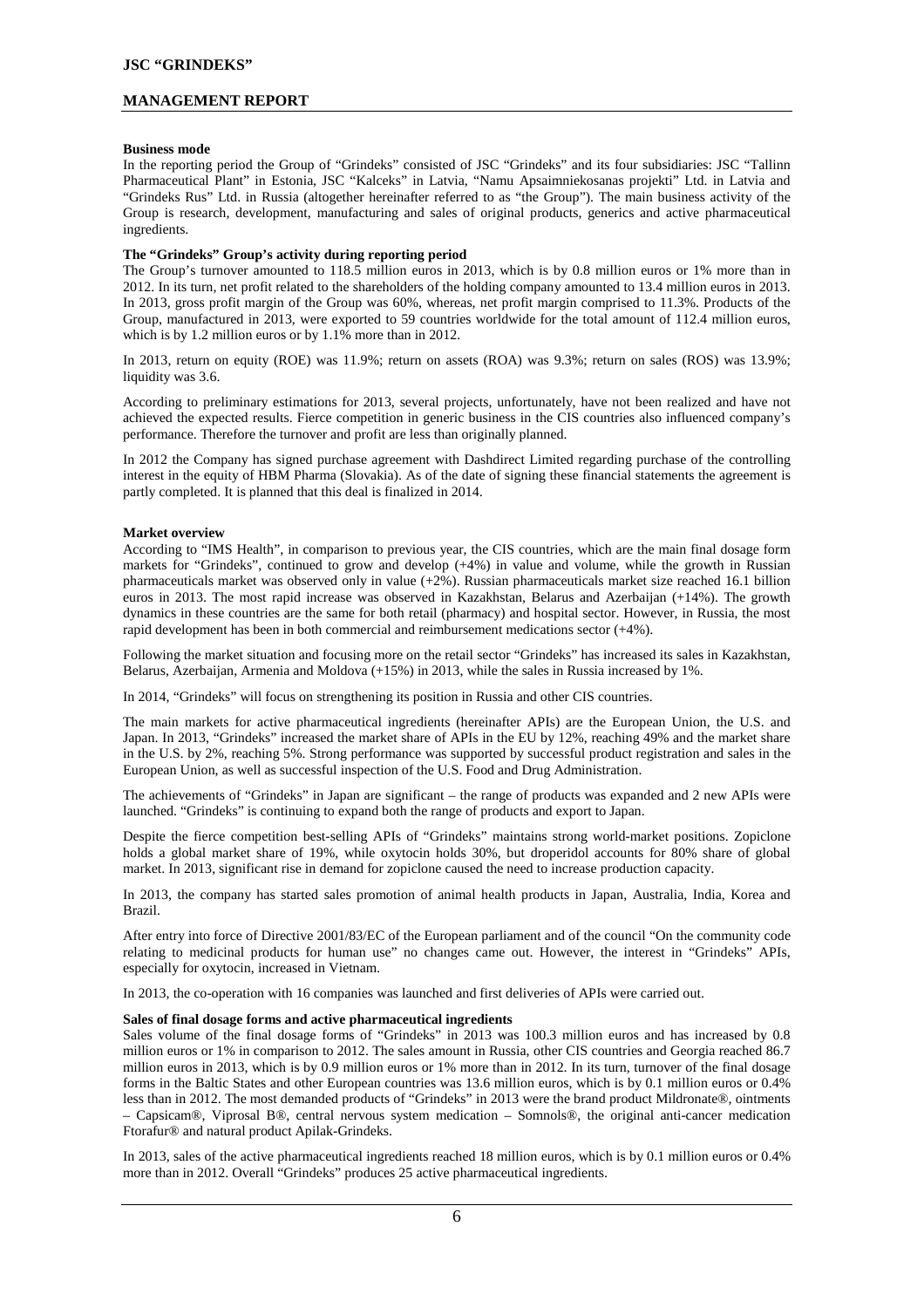# **MANAGEMENT REPORT**



#### **Investment program**

In 2013, "Grindeks" successfully continued to implement its investment program by investing 5.8 million euros. The major investment project is reconstruction of Microbiology laboratory, which is a unit of Quality control laboratory. In total, 2.3 million euros were invested in the project out of which 1.9 million euros were invested in the construction, but more than 384 thousand euros – in the modern quality control equipment. The project is carried out to increase the capacity of Microbiology laboratory.

#### **Quality and environmental protection**

In 2013, "Grindeks" successfully passed a number of important European clients' audits and inspections by the State Agency of Medicines of Latvia. "Grindeks" compliance with high quality standards and the Good Manufacturing In 2013, "Grindeks" successfully passed a number of important European clients' audits and inspections by the State<br>Agency of Medicines of Latvia. "Grindeks" compliance with high quality standards and the Good Manufacturin ensures the cooperation with U.S. companies in the APIs business for at least the next 3 years.

In September 2013 the management system of "Grindeks" has received the Russian ГОСТ (GOST) certificate of quality ISO 9001-2011. At the end of previous year "Grindeks" passed Ukrainian Pharmaceutical Licensing and Certification Bureau inspection, and at the beginning of 2014 the company received approval for "Good Manufacturing Practice" certificate of Ukraine 2011. At the end of previo<br>au inspection, and at the<br>ctice" certificate of Ukraine.

#### **Development of "Grindeks" share price (data of "NASDAQ OMX Riga") in 2013**

Since 2 January 2006 "Grindeks" shares have been listed on the Official List of "NASDAQ OMX Riga". Fluctuation of "Grindeks" share price on "NASDAQ OMX Riga" during 2013 was within the limits from 6.55 euros to 9.9 euros. " In 2013, the average price of "Grindeks" shares was 8.28 euros. The total quantity of "Grindeks" shares, traded in "NASDAQ OMX Riga", during 2013 was 702 749 shares, reaching the turnover of 5.89 million euros. At the end of 2013, the market capitalization of "Grindeks" shares was 87.28 million euros.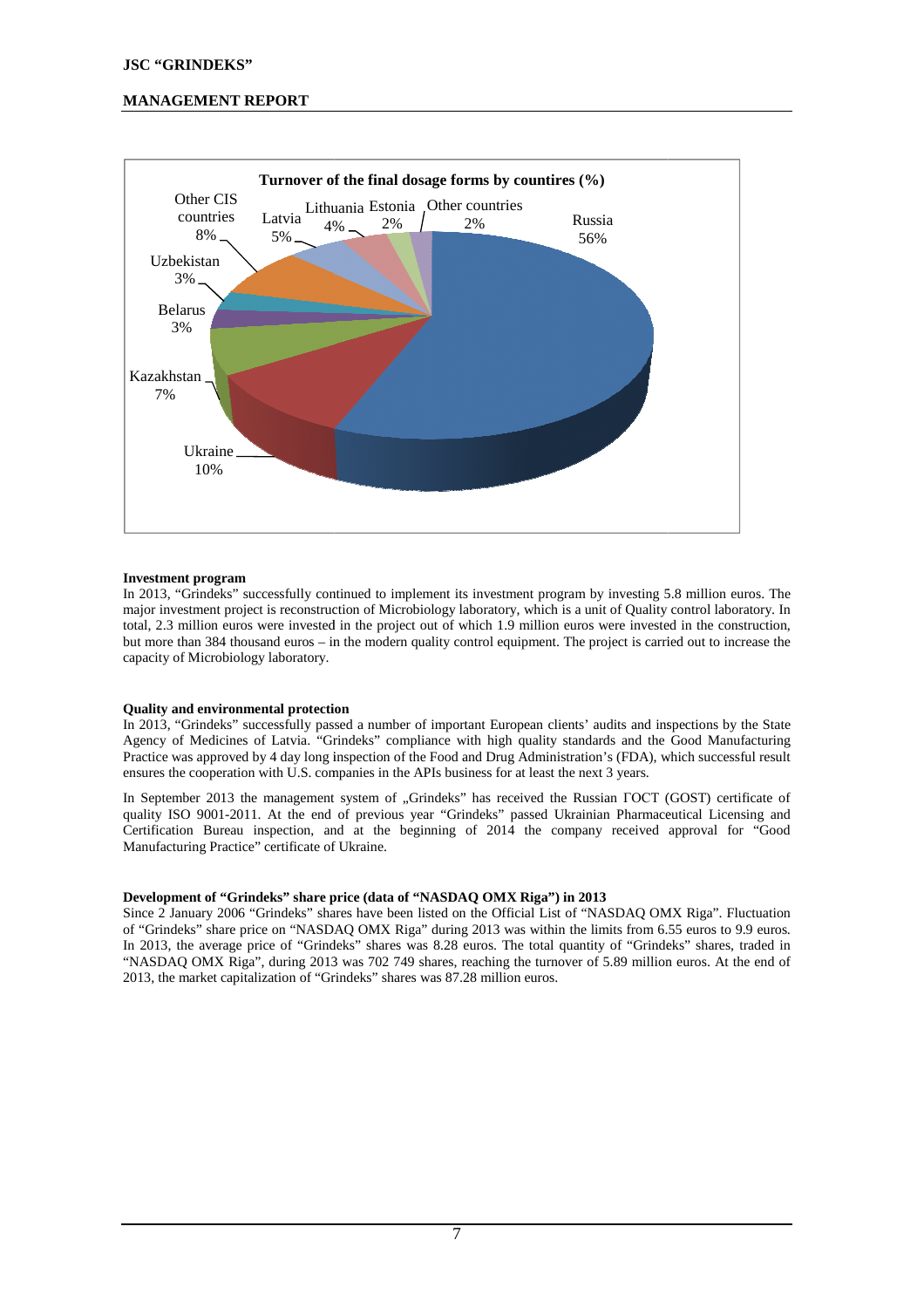# **MANAGEMENT REPORT**



The Group's earnings per share (EPS ratio) amounted to 1.41 euros in 2013 and 1.43 euros in 2012.

#### **Future expectations**

In order to deliver the most appropriate solution to each patient, in 2014 "Grindeks" intends to improve its operating model, previously focused on the best-selling products, to a broader set of products and services. Considering the wide network of representative offices, "Grindeks" will continue to take into account specific needs of each region. To enhance the operational efficiency the organizational structure of "Grindeks" will be changed. The main purpose of structural changes is to make the company more flexible, more capable to react faster to market changes and more competitive. New business model will affect the sales, marketing and logistics, both production and research and development organization and rationalization. In 2014, "Grindeks" will strictly follow its costs over sales, administrative and other costs, decreasing expenses and increasing the return of them. Extension of product range will be continued in the main therapeutic groups – heart and cardiovascular, anti-cancer and the central nervous system medications. The long-term projects of original products will be also developed. As previously also in 2014 the company's positions will be strengthened in both local and export markets, as well a variety of niche projects will be developed. "Grindeks" strategy will be updated on a regular basis by both evaluating the potential for growth and reducing the risks. JSC "Grindeks" audited consolidated financial statement of 2013 is submitted to JSC "NASDAQ OMX Riga" together with Corporate Governance Report of the year 2013.

On behalf of the Board:

Juris Bundulis Chairman of the Board

29 April 2014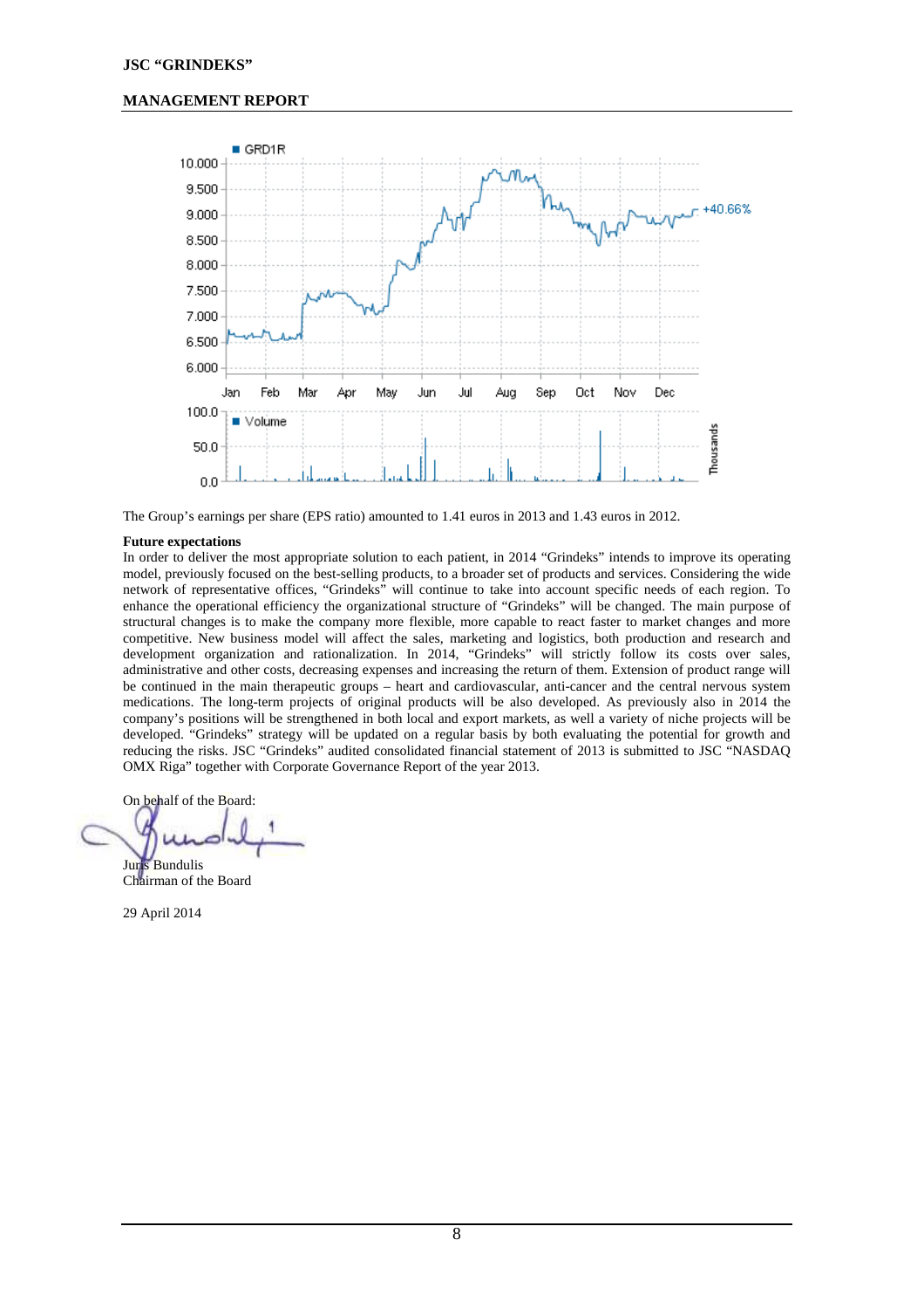# **STATEMENT OF MANAGEMENT RESPONSIBILITIES**

The Board of JSC "Grindeks" (hereinafter - the Company) is bearing the responsibility for preparation of the consolidated financial statements of the Company and its subsidiaries (hereinafter - the Group).

The consolidated financial statements, enclosed from the page 10 to the page 37, are prepared in accordance with the accounting records and source documents, presenting fairly the financial position of the Group as of 31 December 2013 and the results of its operations and cash flows for 2013.

Above mentioned consolidated financial statements are prepared in accordance with the International Financial Reporting Standards, approved by the EU and based on the going concern principle. Appropriate accounting policies have been applied on a consistent basis. In preparation of the consolidated financial statements the management has made prudent and reasonable judgments and estimates.

The Board of the Company is responsible for providing accounting records, preservation of the Group's assets and the prevention and disclosure of fraud and other irregularities of the Group. The Board is responsible for the compliance with the existing legislation in the countries in which the Group's companies are operating (Latvia, Russia and Estonia).

On behalf of the Board:

<sup>i</sup>is Bundulis Chairman of the Board

29 April 2014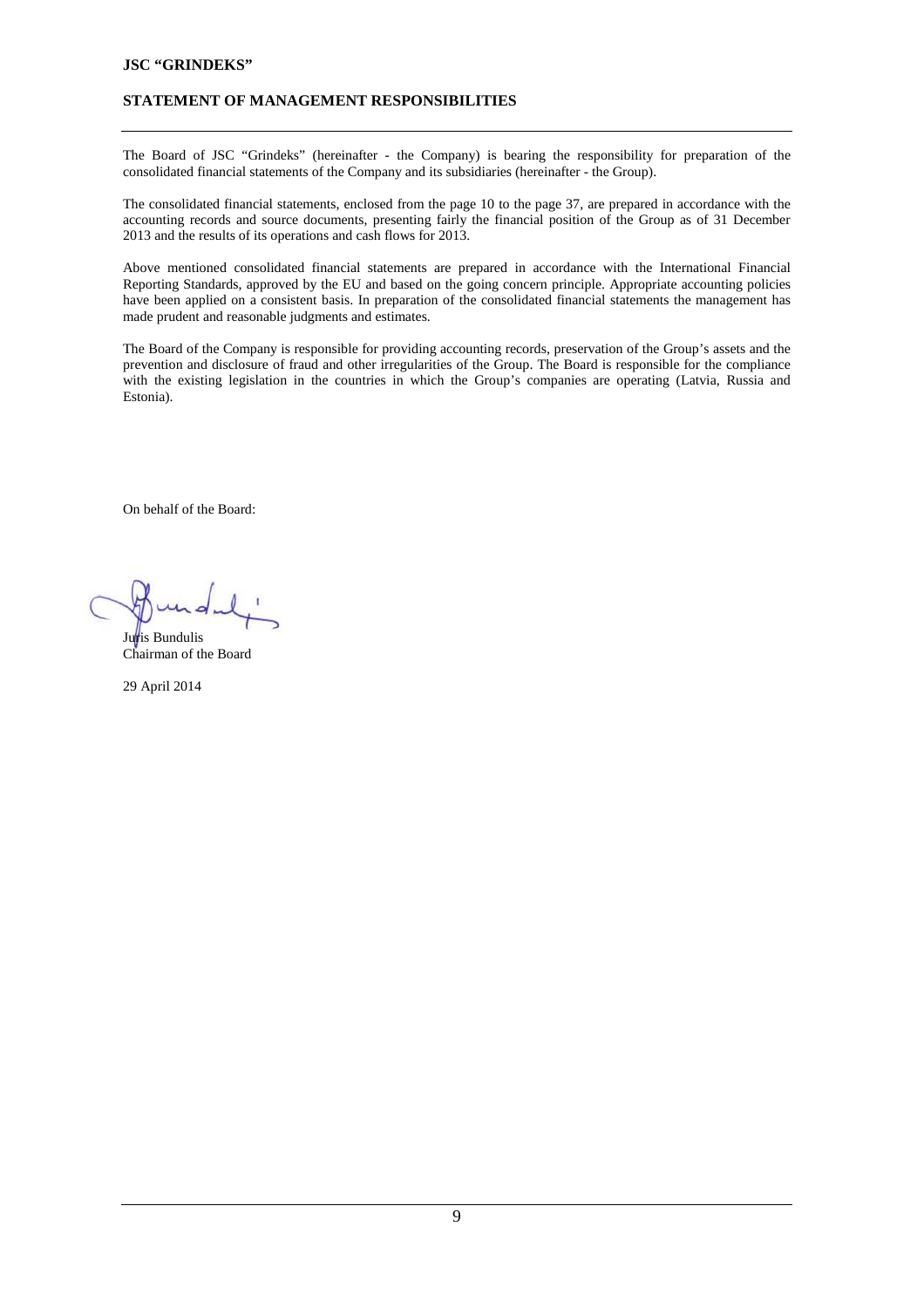# **COMPANY'S AND GROUP STATEMENT OF FINANCIAL POSITION AS OF 31 DECEMBER 2013**

| <b>ASSETS</b>                                     | <b>Notes</b> | Group<br>31.12.2013<br><b>EUR</b> | Group<br>31.12.2012<br><b>EUR</b> | Company<br>31.12.2013<br><b>EUR</b> | Company<br>31.12.2012<br><b>EUR</b> |
|---------------------------------------------------|--------------|-----------------------------------|-----------------------------------|-------------------------------------|-------------------------------------|
| <b>Non-current assets</b>                         |              |                                   |                                   |                                     |                                     |
| <b>Intangible assets</b>                          |              |                                   |                                   |                                     |                                     |
| Software, patents, licenses, trademarks and other |              |                                   |                                   |                                     |                                     |
| rights                                            |              | 811,360                           | 924,488                           | 751,261                             | 829,954                             |
| Advance payments for intangible assets            | $\mathbf{2}$ |                                   | 211,028                           |                                     | 211,028                             |
| <b>Total intangible assets</b>                    |              | 811,360                           | 1,135,516                         | 751,261                             | 1,040,982                           |
| <b>Tangible fixed assets</b>                      |              |                                   |                                   |                                     |                                     |
| Land, buildings and constructions                 |              | 24,607,805                        | 25,269,313                        | 23,606,291                          | 24,359,062                          |
| Equipment and machinery                           |              | 19,448,730                        | 19,160,691                        | 19,303,592                          | 19,016,663                          |
| Other fixed assets                                |              | 1,167,745                         | 1,055,843                         | 936,069                             | 918,343                             |
| Construction in progress                          |              | 3,771,835                         | 2,126,609                         | 1,645,227                           |                                     |
| Advance payments for fixed assets                 |              | 1,211,520                         | 1,047,737                         | 1,211,520                           | 1,047,737                           |
| <b>Total tangible fixed assets</b>                | 3            | 50,207,635                        | 48,660,193                        | 46,702,699                          | 45,341,805                          |
| <b>Investment property</b>                        | 4            | 9,080,000                         | 8,855,954                         |                                     |                                     |
| <b>Non-current financial investments</b>          |              |                                   |                                   |                                     |                                     |
| Investment in subsidiaries                        | 5            |                                   |                                   | 9,443,256                           | 9,443,005                           |
| Other investments                                 |              | 31,616                            | 31,616                            | 31,616                              | 31,616                              |
| Advance payments for financial investments        | 5            | 11,670,000                        | 5,130,001                         | 11,670,000                          | 5,130,001                           |
| Loans provided to management and shareholders     | 21           |                                   | 375,001                           |                                     | 375,001                             |
| Other loans                                       |              | 5,138,642                         | 2,089,999                         | 2,859,999                           | 2,089,999                           |
| <b>Total long term financial investments</b>      |              | 16,840,258                        | 7,626,617                         | 24,004,872                          | 17,069,623                          |
| <b>Total non-current financial assets</b>         |              | 76,939,253                        | 66,278,280                        | 71,458,832                          | 63,452,409                          |
| <b>Current assets</b>                             |              |                                   |                                   |                                     |                                     |
| <b>Inventories</b>                                |              |                                   |                                   |                                     |                                     |
| Raw materials                                     |              | 3,734,929                         | 3,744,512                         | 3,021,303                           | 2,798,782                           |
| Unfinished goods                                  |              | 4,590,550                         | 3,117,492                         | 4,587,463                           | 3,117,492                           |
| Finished goods and goods for resale               |              | 3,642,156                         | 3,549,115                         | 3,687,184                           | 3,036,901                           |
| <b>Total inventory</b>                            |              | 11,967,635                        | 10,411,119                        | 11,295,950                          | 8,953,175                           |
| <b>Debtors</b>                                    |              |                                   |                                   |                                     |                                     |
| Trade receivables                                 | 6            | 44,189,299                        | 44,503,226                        | 31,527,840                          | 33,763,483                          |
| Due from related parties                          | 21           | 3,306,028                         | 2,534,587                         | 16,559,466                          | 21,668,265                          |
| Other debtors                                     | 7            | 4,401,063                         | 11,494,198                        | 1,651,438                           | 1,266,699                           |
| Loans provided to management and shareholders     |              | 2,551,009                         | 2,130,055                         | 2,551,009                           | 2,130,055                           |
| Deferred expenses                                 |              | 4,075,219                         | 316,849                           | 4,074,122                           | 154,495                             |
| <b>Total debtors</b>                              |              | 58,522,618                        | 60,978,914                        | 56, 363, 874                        | 58,982,997                          |
| Cash and cash equivalents                         | 8            | 3,576,024                         | 2,173,393                         | 3,123,349                           | 1,685,114                           |
| <b>Total current assets</b>                       |              | 74,066,277                        | 73,563,426                        | 70,783,173                          | 69,621,286                          |
| <b>TOTAL ASSETS</b>                               |              | 151,005,531                       | 139,841,706                       | 142,242,005                         | 133,073,695                         |

*The accompanying notes on pages 15 to 37 are an integral part of these financial statements.* 

 ï h

Chairman of the Board Juris Bundulis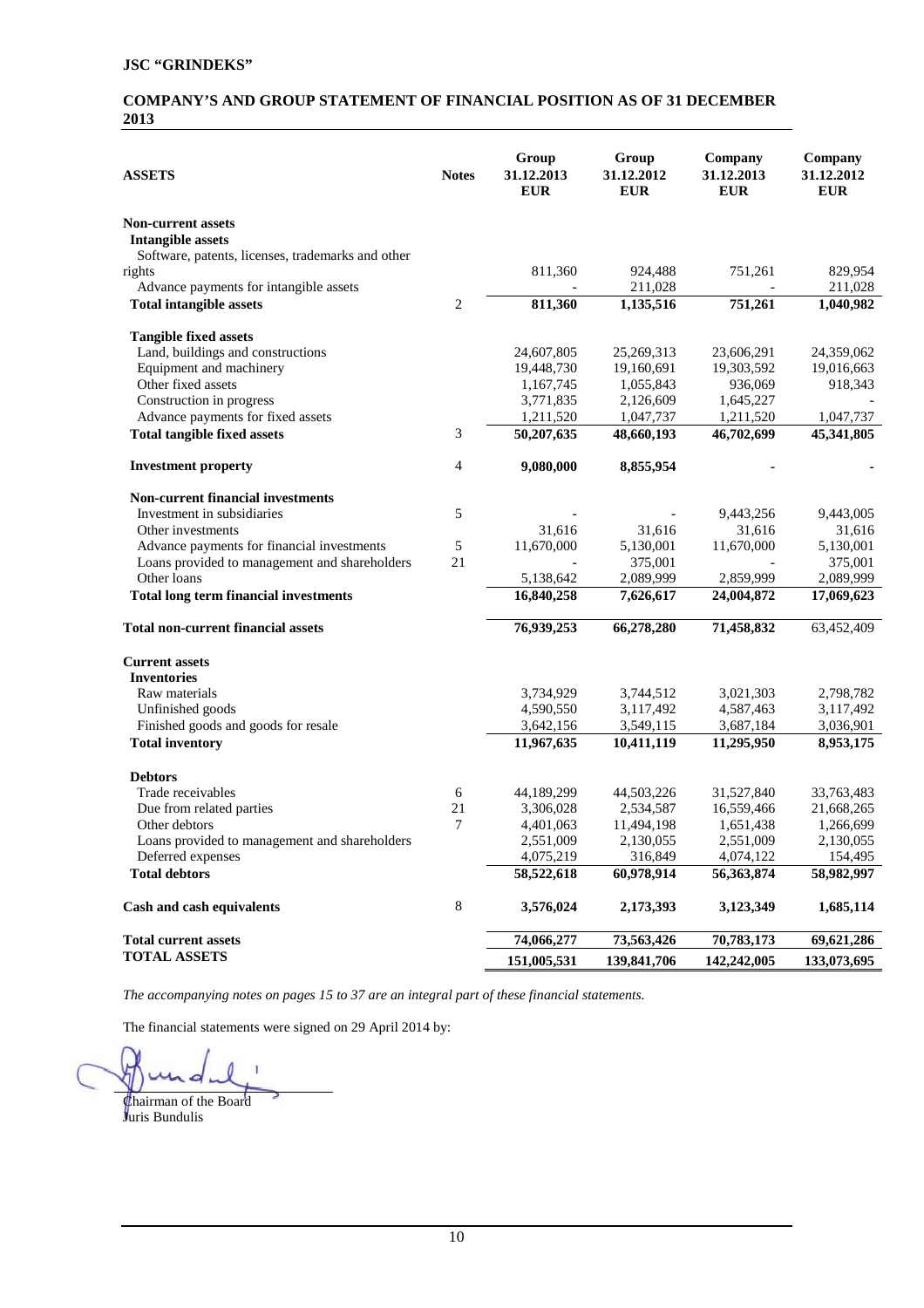# **AS "GRINDEKS"**

# **COMPANY'S AND GROUP STATEMENT OF FINANCIAL POSITION AS OF 31 DECEMBER 2013**

|                                              | <b>Notes</b>      | Group<br>31.12.2013<br><b>EUR</b> | Group<br>31.12.2012<br><b>EUR</b> | Company<br>31.12.2013<br><b>EUR</b> | Company<br>31.12.2012<br><b>EUR</b> |
|----------------------------------------------|-------------------|-----------------------------------|-----------------------------------|-------------------------------------|-------------------------------------|
| <b>LIABILITIES</b>                           |                   |                                   |                                   |                                     |                                     |
| <b>EQUITY</b>                                |                   |                                   |                                   |                                     |                                     |
| Share capital                                | 9                 | 13,638,226                        | 13,638,226                        | 13,638,226                          | 13,638,226                          |
| Share premium                                |                   | 22,321,657                        | 22,321,657                        | 22,321,657                          | 22,321,657                          |
| Other reserves                               |                   | 661,500                           | 661,500                           | 661,500                             | 661,500                             |
| Foreign currency revaluation reserve         |                   | (51,909)                          | 79,401                            |                                     |                                     |
| Retained profit                              |                   |                                   |                                   |                                     |                                     |
| a) retained profit                           |                   | 69,768,332                        | 56,059,590                        | 68,281,344                          | 57,482,159                          |
| b) current year profit                       |                   | 13,505,259                        | 13,708,742                        | 9,986,053                           | 10,799,186                          |
| Equity attributable to equity holders of the |                   |                                   |                                   |                                     |                                     |
| parent                                       |                   | 119,843,066                       | 106,469,117                       | 114,888,781                         | 104,902,728                         |
| Non-controlling interest                     |                   | 89,021                            | 85,056                            |                                     |                                     |
| <b>Total equity</b>                          |                   | 119,932,086                       | 106,554,173                       | 114,888,781                         | 104,902,728                         |
| <b>LIABILITIES</b>                           |                   |                                   |                                   |                                     |                                     |
| <b>Non-current liabilities</b>               |                   |                                   |                                   |                                     |                                     |
| Loans from credit institutions               | 10                | 2,032,049                         | 3,446,854                         | 1,647,116                           | 2,600,001                           |
| Deferred income                              |                   | 4,472,771                         | 4,797,353                         | 4,472,771                           | 4,797,353                           |
| Deferred tax liabilities                     | 19 <sub>(c)</sub> | 4,130,278                         | 3,846,678                         | 3,088,763                           | 2,889,067                           |
| <b>Total non-current liabilities</b>         |                   | 10,635,097                        | 12,090,886                        | 9,208,650                           | 10,286,421                          |
| <b>Current liabilities</b>                   |                   |                                   |                                   |                                     |                                     |
| Loans from credit institutions               | 10                | 11,246,356                        | 11,625,230                        | 10,784,435                          | 11,163,309                          |
| Finance lease liabilities                    | 11                |                                   | 806,425                           |                                     | 48,238                              |
| Advances from customers                      |                   | 381,394                           | 202,681                           | 381,394                             | 195,426                             |
| Trade accounts payable                       |                   | 5,497,790                         | 5,580,978                         | 4,693,644                           | 3,958,732                           |
| Taxes and social security contributions      | 13(b)             | 1,570,603                         | 1,714,723                         | 767,217                             | 1,450,010                           |
| Other payables                               |                   | 1,154,845                         | 599.678                           | 975,196                             | 446,570                             |
| <b>Accrued liabilities</b>                   |                   | 173,286                           | 163,367                           | 128,615                             | 118,696                             |
| Deferred income                              |                   | 414,073                           | 503,564                           | 414,073                             | 503,564                             |
| <b>Total current liabilities</b>             |                   | 20,438,347                        | 21,196,647                        | 18,144,574                          | 17,884,545                          |
| <b>Total liabilities</b>                     |                   | 31,073,444                        | 33,287,533                        | 27,353,224                          | 28,170,967                          |
| <b>TOTAL EQUITY AND LIABILITIES</b>          |                   | 151,005,531                       | 139,841,706                       | 142,242,005                         | 133,073,695                         |

*The accompanying notes on pages 15 to 37 are an integral part of these financial statements.* 

Chairman of the Board

Juris Bundulis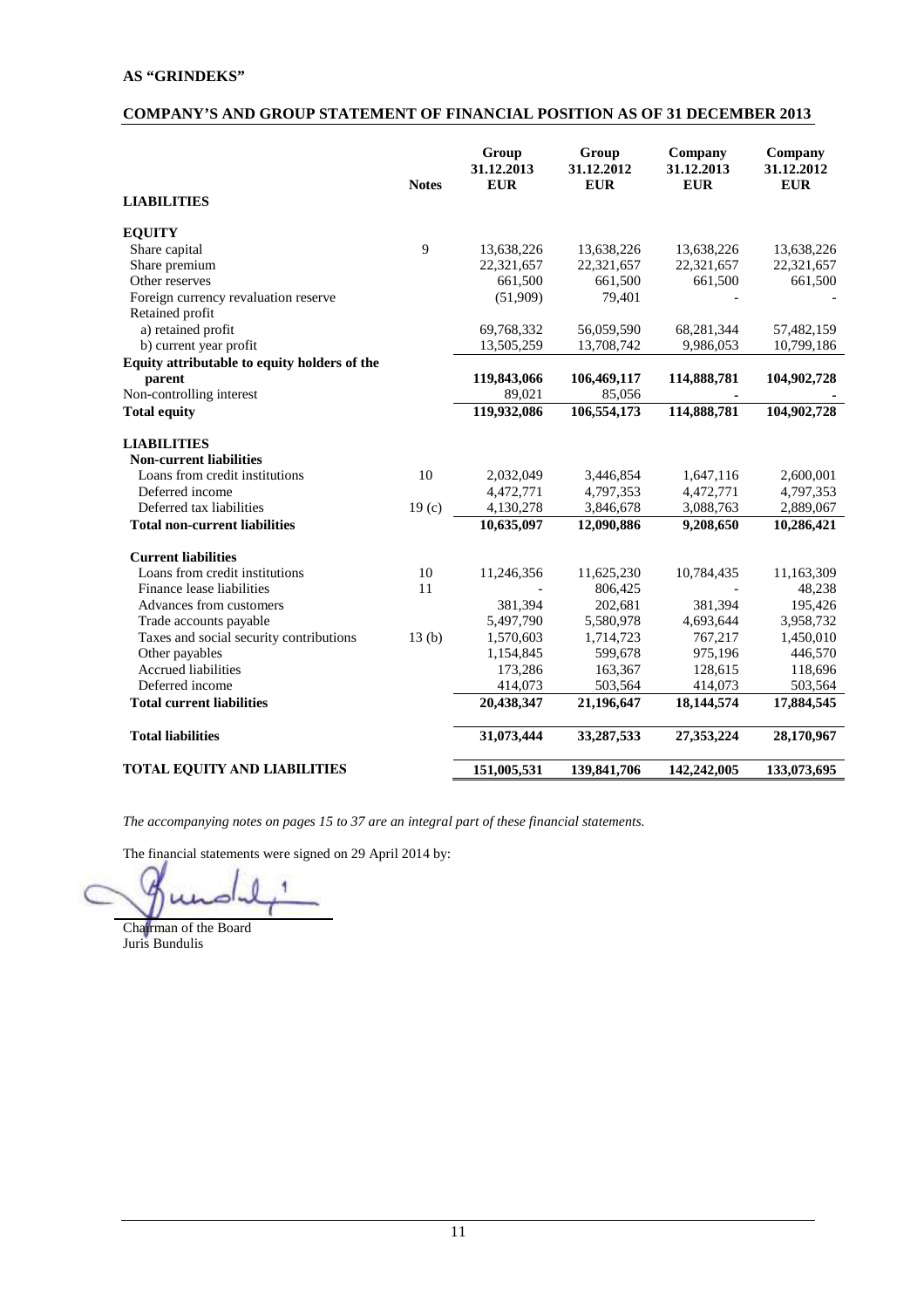# **AS "GRINDEKS"**

# **COMPANY'S AND GROUP STATEMENT OF COMPREHENSIVE INCOME FOR THE YEAR 2013**

|                                                                                                                 | <b>Notes</b>   | Group<br>2013<br><b>EUR</b> | Group<br>2012<br><b>EUR</b> | Company<br>2013<br><b>EUR</b> | Company<br>2012<br><b>EUR</b> |
|-----------------------------------------------------------------------------------------------------------------|----------------|-----------------------------|-----------------------------|-------------------------------|-------------------------------|
| Net sales                                                                                                       | 15             | 118,461,106                 | 117,658,780                 | 98,879,951                    | 99,804,096                    |
| Cost of goods sold                                                                                              | 16             | (47, 372, 775)              | (44,987,685)                | (46, 379, 589)                | (43,779,715)                  |
| Gross profit                                                                                                    |                | 71,088,330                  | 72,671,095                  | 52,500,361                    | 56,024,381                    |
| Selling expenses                                                                                                | 17             | (25,380,681)                | (29, 269, 103)              | (20,515,080)                  | (24, 533, 060)                |
| Administrative expenses                                                                                         | 18             | (12, 180, 968)              | (13,792,961)                | (9,219,169)                   | (12,300,548)                  |
| Other operating income                                                                                          |                | 8,278,499                   | 1,455,199                   | 1,126,177                     | 1,860,731                     |
| Other operating expenses                                                                                        |                | (25, 539, 497)              | (12, 278, 379)              | (11, 728, 885)                | (6,675,927)                   |
| Changes in fair value / impairment loss                                                                         | $\overline{4}$ | 224,045                     | (1,304,123)                 |                               |                               |
| Interest income and similar income                                                                              |                | 146,963                     | 179,581                     | 196.624                       | 171,095                       |
| Interest expenses and similar expenses                                                                          |                | (254, 937)                  | (367, 465)                  | (254, 937)                    | (367, 465)                    |
| Real estate tax                                                                                                 |                | (90, 277)                   | (98, 995)                   | (53,954)                      | (56,023)                      |
| <b>Profit before taxation</b>                                                                                   |                | 16,291,477                  | 17,194,848                  | 12,051,138                    | 14,123,184                    |
| Corporate income tax                                                                                            | 19(a)          | (2,782,254)                 | (3,482,780)                 | (2,065,085)                   | (3,323,998)                   |
| <b>NET PROFIT FOR THE YEAR</b>                                                                                  |                | 13,509,223                  | 13,712,068                  | 9,986,053                     | 10,799,186                    |
| Other comprehensive income                                                                                      |                |                             |                             |                               |                               |
| Foreign currency revaluation                                                                                    |                | (131,310)                   | 34,404                      |                               |                               |
| Other comprehensive income total                                                                                |                | (131, 310)                  | 34,404                      |                               |                               |
|                                                                                                                 |                | 13,377,913                  | 13,746,471                  | 9,986,053                     | 10,799,186                    |
| <b>Attributable to:</b>                                                                                         |                |                             |                             |                               |                               |
| Equity holders of the parent                                                                                    |                | 13,505,259                  | 13,708,742                  | 9,986,053                     | 10,799,186                    |
| Non-controlling interest                                                                                        |                | 3,964                       | 3,325                       |                               |                               |
| <b>TOTAL</b>                                                                                                    |                | 13,509,223                  | $\overline{13,712,068}$     | 9,986,053                     | 10,799,186                    |
| Comprehensive income attributable to:<br>Equity holders of the parent<br>Non-controlling interest               |                | 13,373,949<br>3,964         | 13,743,146<br>3,325         | 9,986,053                     | 10,799,186                    |
| <b>Total</b>                                                                                                    |                | 13,377,913                  | 13,746,471                  | 9,986,053                     | 10,799,186                    |
| Earnings per share attributable to the<br>equity holders of the parent<br>(EUR per share)<br>Earnings per share | 20             | 1.41                        | 1.43                        | 1.04                          | 1.13                          |

*The accompanying notes on pages 15 to 37 are an integral part of these financial statements.* 

Chairman of the Board Juris Bundulis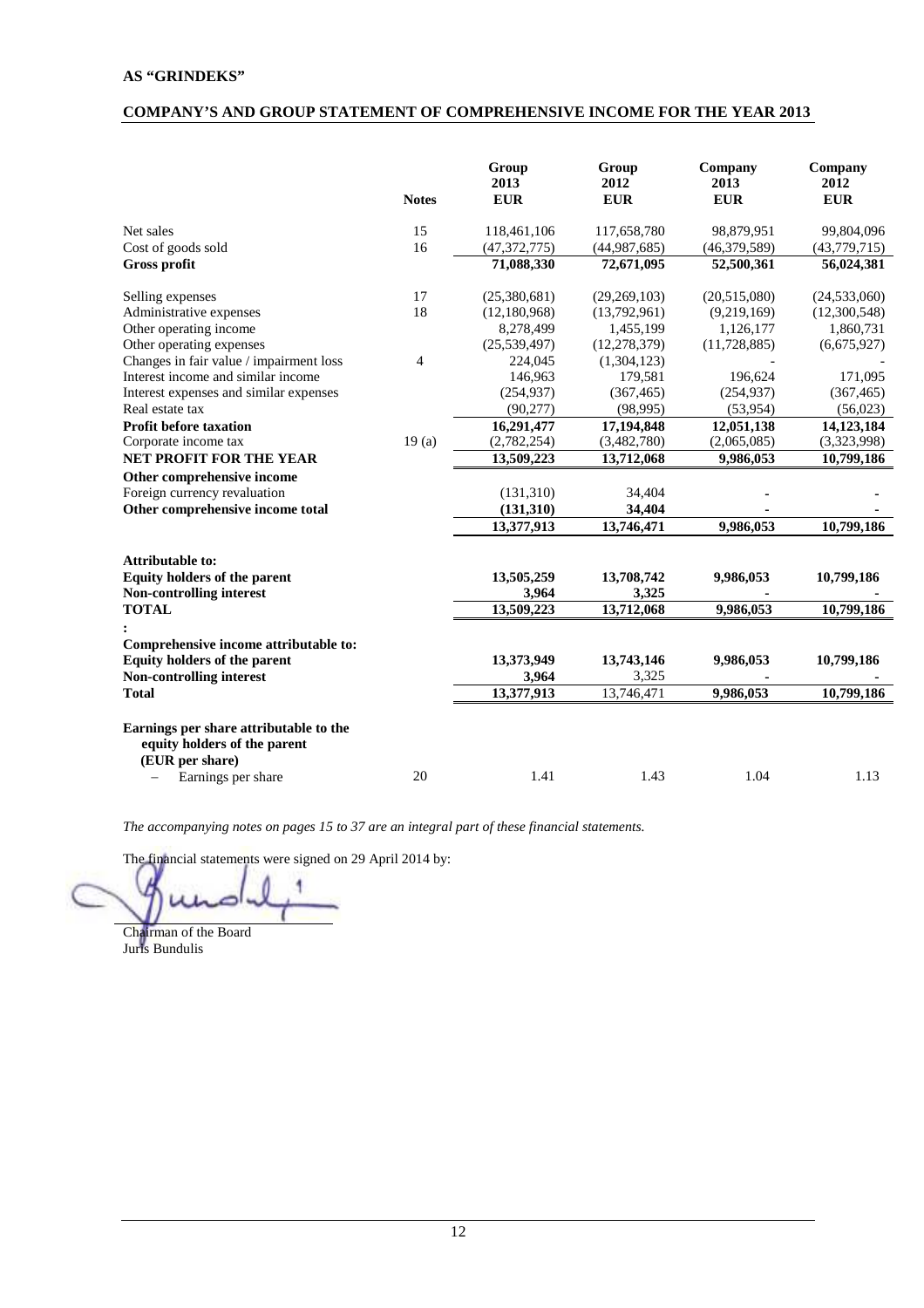# **COMPANY'S AND GROUP STATEMENT OF CHANGES IN EQUITY FOR THE YEAR 2013**

# **The Group**

|                                 | <b>Share</b><br>capital | <b>Share</b><br>premium | <b>Other</b><br>reser-<br>ves | Foreign<br>currency<br>re-<br>valuation<br>reserve | <b>Retained</b><br>profit | <b>Equity</b><br>attribu-<br>table to<br>equity<br>holders of<br>the parent | Non-<br>controll<br>ing<br>interest | <b>Total</b> |
|---------------------------------|-------------------------|-------------------------|-------------------------------|----------------------------------------------------|---------------------------|-----------------------------------------------------------------------------|-------------------------------------|--------------|
|                                 | <b>EUR</b>              | <b>EUR</b>              | <b>EUR</b>                    | <b>EUR</b>                                         | <b>EUR</b>                | <b>EUR</b>                                                                  | <b>EUR</b>                          | <b>EUR</b>   |
| As of $31$                      |                         |                         |                               |                                                    |                           |                                                                             |                                     |              |
| December 2011                   | 13,638,226              | 22,321,657              | 661,500                       | 44,997                                             | 56,059,590                | 92,725,971                                                                  | 81,731                              | 92,807,702   |
| Foreign currency<br>revaluation |                         |                         |                               | 34,404                                             |                           | 34,404                                                                      |                                     | 34,404       |
| Profit for the year             |                         |                         |                               | $\overline{\phantom{a}}$                           | 13,708,742                | 13,708,742                                                                  | 3,325                               | 13,712,068   |
| As of $31$                      |                         |                         |                               |                                                    |                           |                                                                             |                                     |              |
| December 2012                   | 13,638,226              | 22,321,657              | 661,500                       | 79,401                                             | 69,768,332                | 106,469,117                                                                 | 85,056                              | 106,554,173  |
| Foreign currency                |                         |                         |                               |                                                    |                           |                                                                             |                                     |              |
| revaluation                     |                         |                         | $\overline{\phantom{a}}$      | (131,310)                                          |                           | (131,310)                                                                   |                                     | (131,310)    |
| Profit for the year             |                         |                         |                               |                                                    | 13,505,259                | 13,505,259                                                                  | 3,964                               | 13,509,223   |
| As of $31$                      |                         |                         |                               |                                                    |                           |                                                                             |                                     |              |
| December 2013                   | 13,638,226              | 22,321,657              | 661,500                       | (51,909)                                           | 83,273,591                | 119,843,066                                                                 | 89,021                              | 119,932,086  |

# **The Company**

|                     | <b>Share capital</b> | <b>Share premium</b> | <b>Other</b>           | <b>Retained profit</b> | <b>Total</b> |
|---------------------|----------------------|----------------------|------------------------|------------------------|--------------|
|                     | <b>EUR</b>           | <b>EUR</b>           | reserves<br><b>EUR</b> | <b>EUR</b>             | EUR          |
| As of 31 December   |                      |                      |                        |                        |              |
| 2011                | 13,638,226           | 22,321,657           | 661,500                | 57,482,159             | 94, 103, 542 |
| Profit for the year |                      |                      |                        | 10,799,186             | 10,799,186   |
| As of 31 December   |                      |                      |                        | 68,281,344             | 104,902,728  |
| 2012                | 13,638,226           | 22,321,657           | 661,500                |                        |              |
| Profit for the year |                      |                      |                        | 9,986,053              | 9,986,053    |
| As of 31 December   |                      |                      |                        |                        |              |
| 2013                | 13,638,226           | 22,321,657           | 661,500                | 78,267,397             | 114,888,781  |

*The accompanying notes on pages 15 to 37 are an integral part of these financial statements.* 

 Chairman of the Board

Juris Bundulis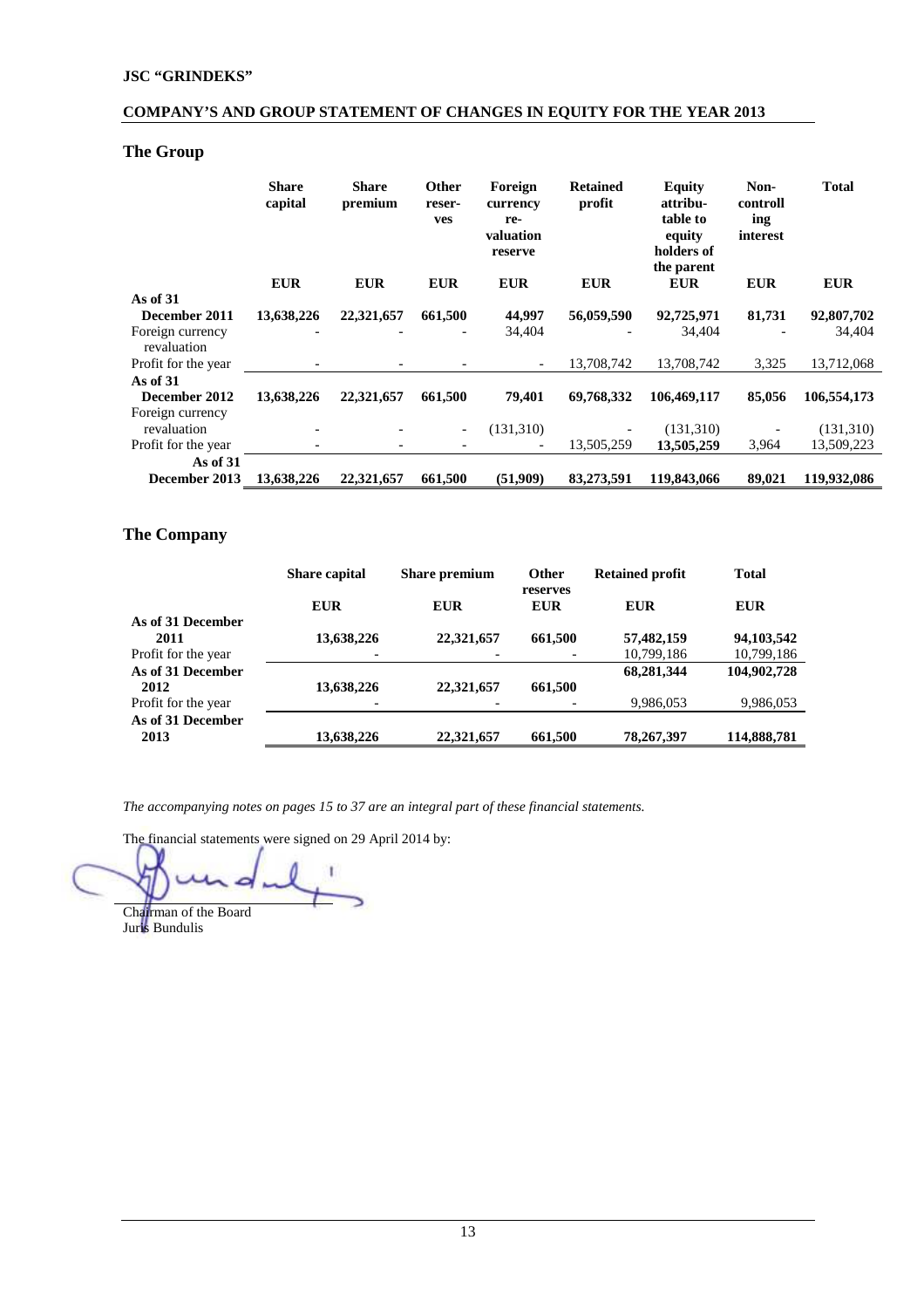# **COMPANY'S AND GROUP STATEMENT OF CASH FLOWS FOR THE YEAR 2013**

| <b>OPERATING ACTIVITIES</b>                                                                | <b>Notes</b> | Group<br>2013<br><b>EUR</b> | Group<br>2012<br><b>EUR</b> | Company<br>2013<br><b>EUR</b> | Company<br>2012<br><b>EUR</b> |
|--------------------------------------------------------------------------------------------|--------------|-----------------------------|-----------------------------|-------------------------------|-------------------------------|
| Net profit before taxation                                                                 |              | 16,291,477                  | 17,194,848                  | 12,051,138                    | 14, 123, 184                  |
| Adjustments to reconcile net profit to net cash                                            |              |                             |                             |                               |                               |
| provided by operating activities:                                                          |              |                             |                             |                               |                               |
| Depreciation and amortization                                                              | 2:3          | 4,687,108                   | 4,436,497                   | 4,537,535                     | 4,305,459                     |
| (Gain) / loss on disposal of fixed assets and                                              |              |                             |                             |                               |                               |
| intangible assets                                                                          |              | 18,008                      | 10,078                      | 17,708                        | 28,696                        |
| Other adjustments                                                                          |              | (126,795)                   |                             |                               |                               |
| Changes in fair value                                                                      | 3:4          | (160, 548)                  | 1,304,123                   | 810,873                       | 2,001,046                     |
| Revenue from the EU funds                                                                  |              | (505, 131)                  | (501, 524)                  | (505, 131)                    | (501, 524)                    |
| Interest expense                                                                           |              | 254,937                     | 379,301                     | 254,937                       | 379,301                       |
| Interest income                                                                            |              | (146, 963)                  | (171,095)                   | (196, 628)                    | (171,095)                     |
| Changes in operating assets and liabilities:                                               |              |                             |                             |                               |                               |
| Inventory                                                                                  |              | (1,556,516)                 | 6,149,032                   | (2,342,776)                   | 1,029,636                     |
| Debtors                                                                                    | 6; 7         | 1,155,679                   | (9,480,926)                 | 2,899,437                     | (2,226,298)                   |
| Creditors                                                                                  |              | 1,011,767                   | (4,750,572)                 | 2,036,482                     | (4,199,484)                   |
| Gross cash provided by operating activities                                                |              | 20,923,023                  | 14,569,762                  | 19,563,577                    | 14,768,921                    |
| Corporate income tax paid                                                                  |              | (3,639,873)                 | (895, 460)                  | (3,639,873)                   | (895, 460)                    |
| Interest income received                                                                   |              | 309                         | 40                          | 309                           | 40                            |
| Net cash provided by operating activities                                                  |              | 17,283,459                  | 13,674,342                  | 15,924,013                    | 13,873,501                    |
| <b>INVESTING ACTIVITIES</b>                                                                |              |                             |                             |                               |                               |
| Purchase of fixed assets and intangible assets                                             | 2; 3         | (5,730,296)                 | (4,009,444)                 | (5,554,505)                   | (4,396,261)                   |
| Proceeds from sale of fixed assets                                                         | 3            | 19,745                      | 29,000                      | 19,145                        | 29,000                        |
| Purchase of long term financial investments                                                |              | (6,540,000)                 | (5,370,001)                 | (6,540,250)                   | (5,370,001)                   |
| Other loans                                                                                |              | (770,000)                   | $\blacksquare$              | (770,000)                     | (661,001)                     |
| Net cash used in investing activities                                                      |              | (13,020,551)                | (9,350,445)                 | (12, 845, 610)                | (10, 398, 263)                |
| <b>FINANCING ACTIVITIES</b>                                                                |              |                             |                             |                               |                               |
| Received loans from credit institutions<br>Repaid loans to credit institutions and leasing | 10<br>10     | 1,201,880                   |                             | 1,201,880                     |                               |
| payments                                                                                   |              | (3,801,985)                 | (3,097,208)                 | (2,581,876)                   | (2,635,288)                   |
| Interest paid                                                                              |              | (260, 172)                  | (367, 465)                  | (260, 172)                    | (367, 465)                    |
| Net cash (used in) /provided by financing                                                  |              |                             |                             |                               |                               |
| activities                                                                                 |              | (2,860,277)                 | (3,464,673)                 | (1,640,169)                   | (3,002,753)                   |
| Net increase in cash and cash equivalents                                                  |              | 1,402,631                   | 859,224                     | 1,438,235                     | 472,485                       |
| Cash and cash equivalents at the beginning of<br>the year                                  |              | 2,173,393                   | 1,314,169                   | 1,685,114                     | 1,212,630                     |
| CASH AND CASH EQUIVALENTS AT THE<br><b>END OF THE YEAR</b>                                 |              | 3,576,024                   | 2,173,393                   | 3,123,349                     | 1,685,114                     |

*The accompanying notes on pages 15 to 37 are an integral part of these financial statements.* 

Chairman of the Board Juris Bundulis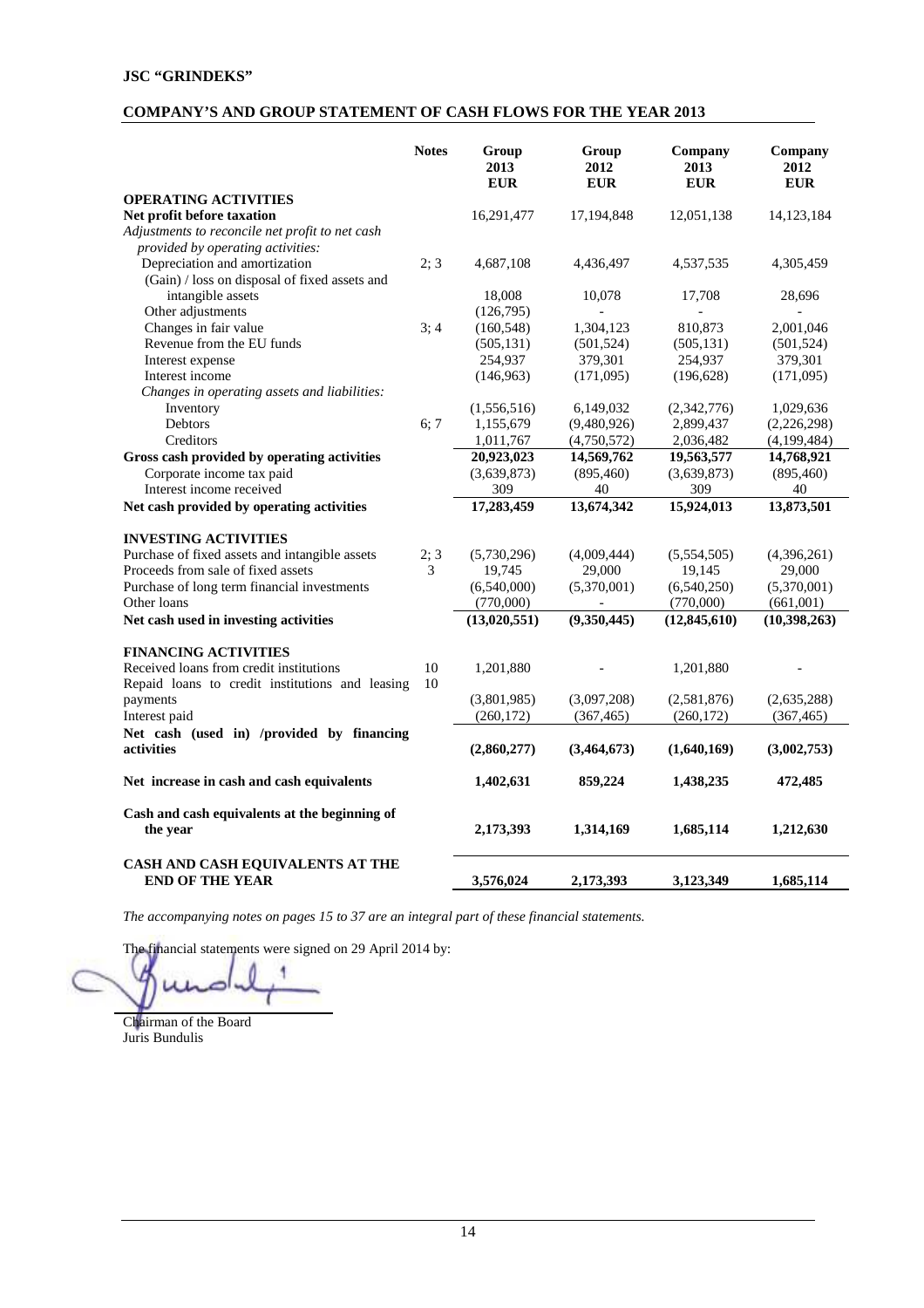## **COMPANY'S AND GROUP NOTES TO FINANCIAL STATEMENTS FOR THE YEAR 2013**

## **1. GENERAL INFORMATION**

Joint stock Company "Grindeks" ("the Company") was incorporated in the Republic of Latvia on 11 October, 1991. The Company's main activity is production of pharmaceutical, medical and phytochemical medicine.

The accompanying financial statements of the Company and consolidated financial statements of the Group are presented in the national currency of Latvia, the lats ("LVL") and converted in euro (EUR).

## **Accounting principles**

#### **Statement of Compliance**

The financial statements have been prepared in accordance with International Financial Reporting Standards (IFRS) as adopted by the European Union (the EU) and their interpretations. The standards are issued by the International Accounting Standards Board (IASB) and their interpretations by the International Financial Reporting Interpretations Committee (IFRIC).

#### **Basis of preparation**

The financial statements are prepared on the historical cost basis of accounting as modified by remeasurement to the fair value of financial assets and financial liabilities which are held at fair value through profit or loss and fair value of investment property.

IFRS as adopted by the EU do not currently differ from IFRS as issued by the International Accounting Standards Board (IASB) and currently effective for the purpose of these financial statements.

#### *Standards and Interpretations effective in the current period.*

The following amendments to the existing standards issued by the International Accounting Standards Board and adopted by the EU are effective for the current reporting period:

• **Amendments to IAS 12 "Income Taxes"** - Deferred Tax: Recovery of Underlying Assets, adopted by the EU on 11 December 2012 (effective for annual periods beginning on or after 1 January 2013),

• **Amendments to IAS 19 "Employee Benefits"** - Improvements to the Accounting for Post-employment Benefits, adopted by the EU on 5 June 2012 (effective for annual periods beginning on or after 1 January 2013),

• **IFRS 13 "Fair Value Measurement"**, adopted by the EU on 11 December 2012 (effective for annual periods beginning on or after 1 January 2013),

• **Amendments to IFRS 1 "First-time Adoption of IFRS"** - Severe Hyperinflation and Removal of Fixed Dates for First-time Adopters, adopted by the EU on 11 December 2012 (effective for annual periods beginning on or after 1 January 2013),

• **Amendments to IFRS 7 "Financial Instruments: Disclosures"** - Offsetting Financial Assets and Financial Liabilities, adopted by the EU on 13 December 2012 (effective for annual periods beginning on or after 1 January 2013),

• **IFRIC 20 "Stripping Costs in the Production Phase of a Surface Mine"**, adopted by the EU on 11 December 2012 (effective for annual periods beginning on or after 1 January 2013).

Standards and Interpretations issued by IASB and adopted by the EU but not yet effective

At the date of authorization of these financial statements the following standards, amendments to the existing standards and interpretations issued by IASB and adopted by the EU were in issue but not yet effective:

• **IFRS 10 "Consolidated Financial Statements"**, adopted by the EU on 11 December 2012 (effective for annual periods beginning on or after 1 January 2014),

• **IFRS 11 "Joint Arrangements"**, adopted by the EU on 11 December 2012 (effective for annual periods beginning on or after 1 January 2014),

• **IFRS 12 "Disclosures of Interests in Other Entities"**, adopted by the EU on 11 December 2012 (effective for annual periods beginning on or after 1 January 2014),

• **IAS 27 (revised in 2011) "Separate Financial Statements"**, adopted by the EU on 11 December 2012 (effective for annual periods beginning on or after 1 January 2014),

• **IAS 28 (revised in 2011) "Investments in Associates and Joint Ventures"**, adopted by the EU on 11 December 2012 (effective for annual periods beginning on or after 1 January 2014),

• **Amendments to IFRS 10 "Consolidated Financial Statements", IFRS 11 "Joint Arrangements"** and **IFRS 12 "Disclosures of Interests in Other Entities"** – Transition Guidance, adopted by the EU on 4 April 2013 (effective for annual periods beginning on or after 1 January 2014),

• **Amendments to IFRS 10 "Consolidated Financial Statements", IFRS 12 "Disclosures of Interests in Other Entities"** and **IAS 27 (revised in 2011) "Separate Financial Statements"** – Investment Entities, adopted by the EU on 20 November 2013 (effective for annual periods beginning on or after 1 January 2014),

• **Amendments to IAS 32 "Financial instruments: presentation"** – Offsetting Financial Assets and Financial Liabilities, adopted by the EU on 20 December 2012 (effective for annual periods beginning on or after 1 January 2014),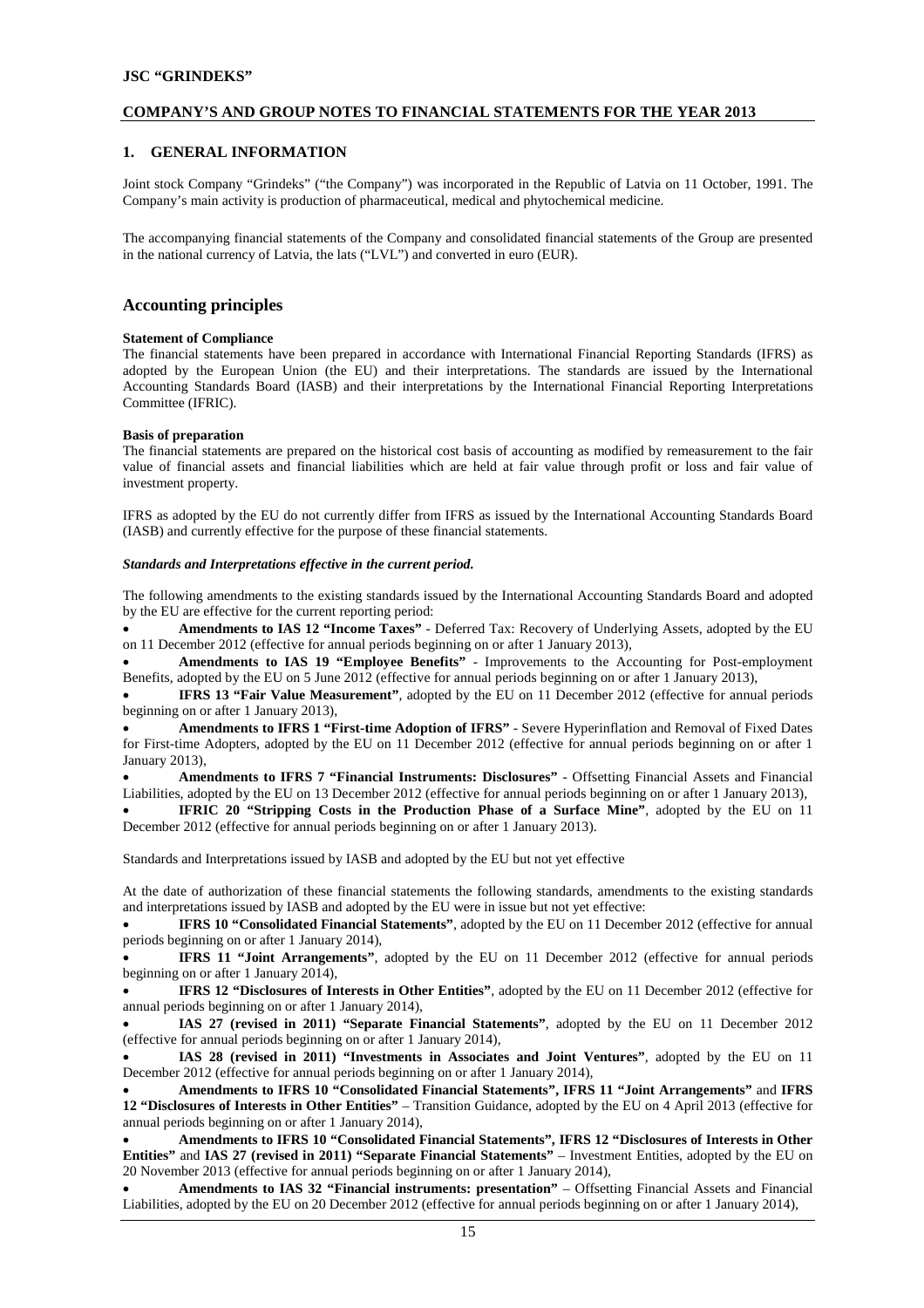## **COMPANY'S AND GROUP NOTES TO FINANCIAL STATEMENTS FOR THE YEAR 2013**

• **Amendments to IAS 36 "Impairment of assets"** - Recoverable Amount Disclosures for Non-Financial Assets, adopted by the EU on 19 December 2013 (effective for annual periods beginning on or after 1 January 2014),

• **Amendments to IAS 39 "Financial Instruments: Recognition and Measurement"** – Novation of Derivatives and Continuation of Hedge Accounting, adopted by the EU on 19 December 2013 (effective for annual periods beginning on or after 1 January 2014).

Standards and Interpretations issued by IASB but not yet adopted by the EU

At present, IFRS as adopted by the EU do not significantly differ from regulations adopted by the International Accounting Standards Board (IASB) except from the following standards, amendments to the existing standards and interpretations, which were not endorsed for use in EU as at date of publication of these financial statements (the effective dates stated below is for IFRS in full):

• **IFRS 9 "Financial Instruments"** and subsequent amendments (effective date 1 January 2018),

• **IFRS 14 "Regulatory Deferral Accounts"** (effective for annual periods beginning on or after 1 January 2016),

• **Amendments to IAS 19 "Employee Benefits"** - Defined Benefit Plans: Employee Contributions (effective for annual periods beginning on or after 1 July 2014),

• **Amendments to various standards "Improvements to IFRSs (cycle 2010-2012)"** resulting from the annual improvement project of IFRS (IFRS 2, IFRS 3, IFRS 8, IFRS 13, IAS 16, IAS 24 and IAS 38) primarily with a view to removing inconsistencies and clarifying wording (amendments are to be applied for annual periods beginning on or after 1 July 2014),

• **Amendments to various standards "Improvements to IFRSs (cycle 2011-2013)"** resulting from the annual improvement project of IFRS (IFRS 1, IFRS 3, IFRS 13 and IAS 40) primarily with a view to removing inconsistencies and clarifying wording (amendments are to be applied for annual periods beginning on or after 1 July 2014),

**IFRIC 21 "Levies"** (effective for annual periods beginning on or after 1 January 2014).

The Group has elected not to adopt these standards, revisions and interpretations in advance of their effective dates. The Group anticipates that the adoption of all other standards revisions and interpretations will have no material impact on the financial statements of the Group in the period of initial application.

#### **Basis of Consolidation**

The consolidated financial statements incorporate the accounting information of JSC "Grindeks", JSC "Tallinn Pharmaceutical Plant", JSC "Kalceks", "Namu apsaimniekosanas projekti" Ltd. and "Grindeks Rus" Ltd. Control is achieved where the Company has the power to govern the financial and operating policies of an investee enterprise so as to obtain benefits from its activities.

On acquisition, the assets and liabilities of the relevant subsidiaries are measured at their fair values at the date of acquisition. The interest of non-controlling shareholders is stated at the minority's proportion of the fair values of the assets and liabilities recognized. All significant inter-company transactions and statements of financial positions between the Group enterprises are eliminated on consolidation.

On consolidation, the assets and liabilities of the Group's foreign operations are translated at the exchange rates of Bank of Latvia prevailing on the statements of financial position date. Income and expenses are translated at the average exchange rate for the reporting year. Exchange differences arising on the translation, if any, are recognized in other comprehensive income and accumulated in equity (attributed to non-controlling interests as appropriate).

#### **Foreign currencies**

In preparing the consolidated financial statements of each individual group entity, transactions in currencies other than the entity's functional currencies (foreign currencies) are recognized at the rates of exchange prevailing at the dates of the transactions. At the end of each reporting period, monetary items denominated in foreign currencies are retranslated at the rates prevailing at that date.

The applicable rates used for the principal currencies of the Group to LVL (functional currency of the parent and the presentation currency) as of 31 December were as follows:

|            | 2013     | 2012     |
|------------|----------|----------|
| USD.       | 0.515000 | 0.531000 |
| EUR        | 0.702804 | 0.702804 |
| <b>RUB</b> | 0.015600 | 0.017400 |

Gains and losses on translation are credited or charged to the Statements of comprehensive income at the Bank of Latvia official exchange rate as of the statements of financial position date and are included in the Statement of comprehensive income statement in position "Other operating expense / income".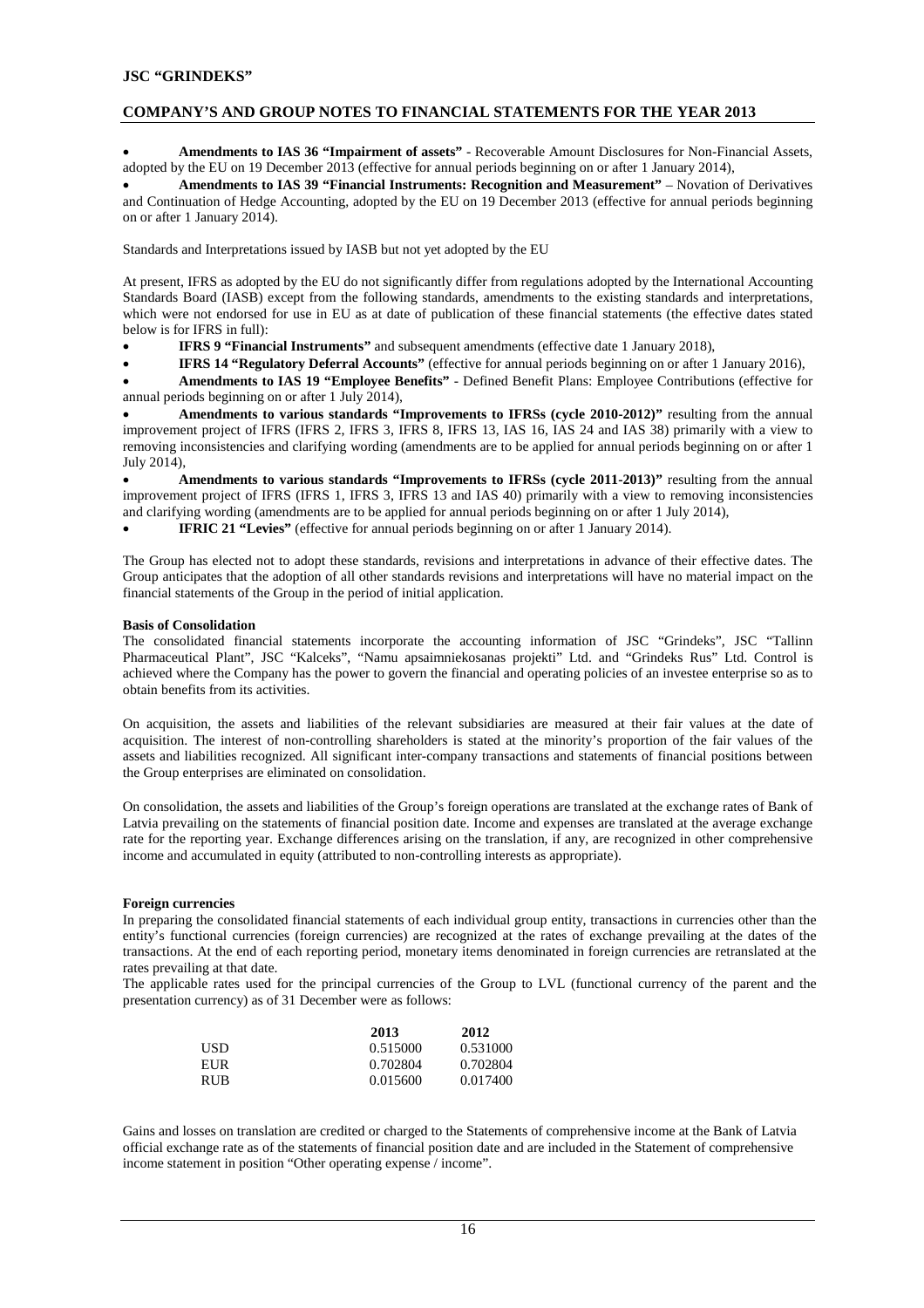## **COMPANY'S AND GROUP NOTES TO FINANCIAL STATEMENTS FOR THE YEAR 2013**

#### **Intangible assets**

Intangible assets are initially recognized at cost and are amortized using the straight-line method over a five-year period.

#### **Tangible fixed assets**

Tangible fixed assets are stated at historical cost less accumulated depreciation and impairment loss, if any. The cost of an item comprises its purchase price, including import duties and any directly attributable costs of bringing the asset to working condition for intended use. The cost of self-constructed assets is determined using the same principles as for an acquired asset.

Depreciation is calculated on all fixed assets based on historical cost. Depreciation of tangible assets is computed using the straight-line method over the estimated average useful lives:

| Buildings and constructions | $8 - 25$ years |
|-----------------------------|----------------|
| Machinery and equipment     | $5 - 12$ years |
| Other fixed assets          | $3 - 10$ years |

Major repairs and replacements meeting asset recognition criteria are capitalized to the related asset value, for example capital expenditures such as refurbishment of buildings and improvements to structural elements. Repair and maintenance costs (other than major repairs and replacements meeting asset recognition criteria) are expensed when incurred.

#### **Impairment of tangible and intangible assets**

At each balance sheet date the Group reviews the carrying amounts of its tangible and intangible assets to determine whether there are any indications that those assets have suffered an impairment loss. If any such indication exists, the recoverable amount of the asset is estimated in order to determine the extent of the impairment loss (if any). Where it is not possible to estimate recoverable amount of an individual asset, the Group estimates the value of cash-generating unit to which the asset belongs.

Recoverable amount is the higher of fair value less costs of sale and value in use. In assessing value in use, the estimated future cash flows are discounted to their present value using a pre-tax discount rate that reflects current market assessments of the time value of money and the risks specific to the asset.

If the recoverable amount of an asset (or cash-generating unit) is estimated to be less than its carrying amount, the carrying amount of the asset (cash-generating unit) is reduced to its recoverable amount. An impairment loss is recognized immediately in profit or loss.

In the case when an impairment loss subsequently reverses, the carrying amount of the asset (cash-generating unit) is increased to the revised estimate of its recoverable amount, but so that the increased carrying amount does not exceed the carrying amount that would have been determined had no impairment loss been recognized for the asset (cash-generating unit) in prior years. A reversal of an impairment loss is recognized immediately in profit or loss.

#### **Investment property**

Investment property, which is property held to earn rentals and/or for capital appreciation, is stated at its fair value at the statements of financial position date. In case the fair value cannot be reliably determined, the investment property is valued at cost less accumulated depreciation.

#### **Investments in subsidiaries**

Investments in subsidiaries in the Company's financial statements are recognized at cost less impairment losses. If the recoverable amount of an investment is lower than its carrying amount, due to circumstances not considered to be temporary, the investment value is written down to its recoverable amount.

#### **Inventories**

Inventories are stated at the lower of cost and net realizable value. The cost of materials is allocated using the weighted average method. The cost of work in progress and finished goods includes direct manufacturing costs - cost of materials and direct labor costs, costs of conversion and other manufacturing costs incurred in bringing the inventories to their present location and condition - energy, ancillary materials, equipment and maintenance costs, depreciation and general manufacturing costs – service costs related to manufacturing.

#### **Financial assets**

Financial assets are classified into the following specified categories: financial assets 'at fair value through profit or loss', 'held-to-maturity' investments, 'available for sale' financial assets and 'loans and receivables'. This classification depends on the nature and purpose of the financial assets and is determined at the time of initial recognition.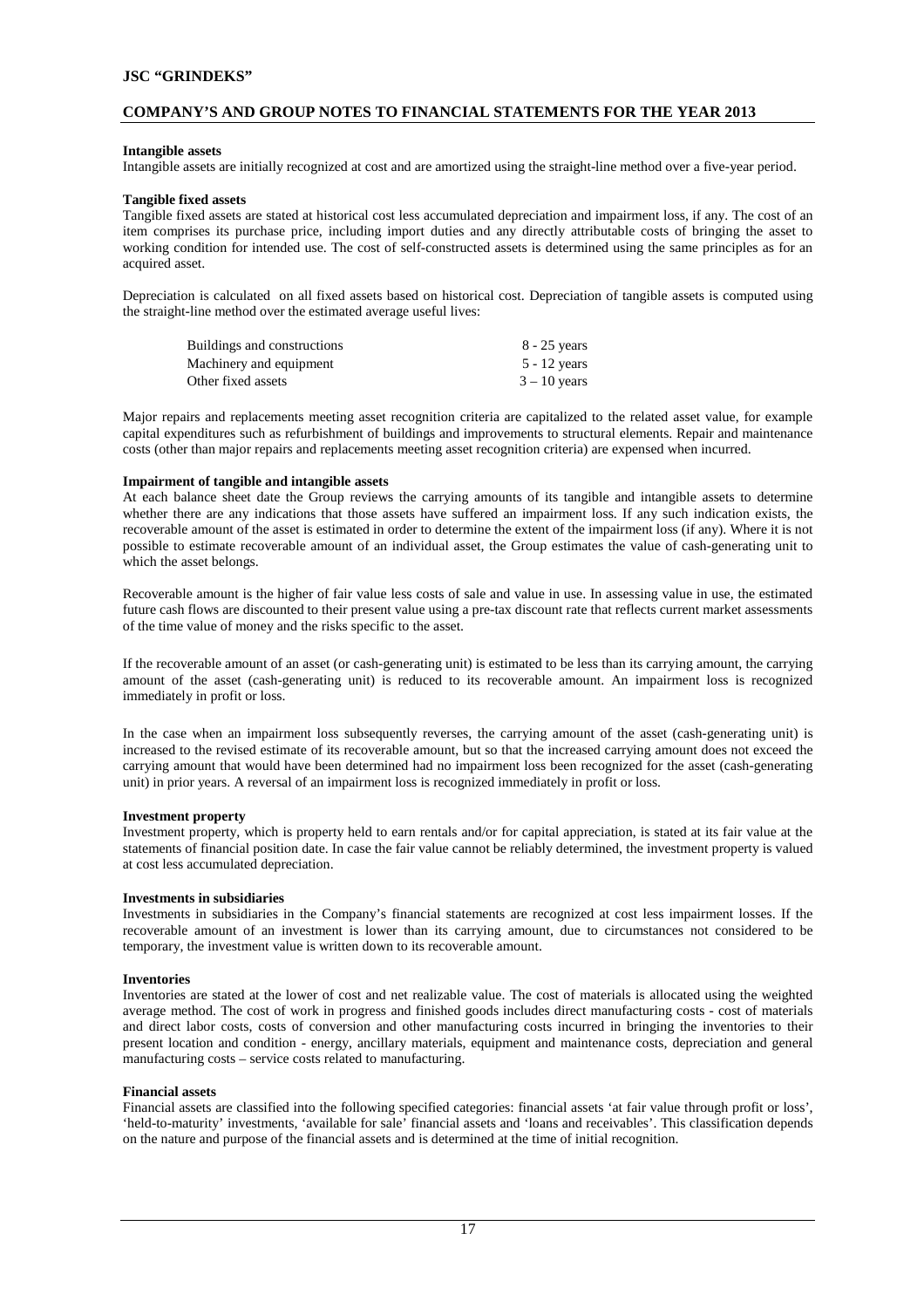## **COMPANY'S AND GROUP NOTES TO FINANCIAL STATEMENTS FOR THE YEAR 2013**

#### **Loans and receivables**

Loans and receivables are non-derivative financial assets with fixed or determinable payments that are not quoted in an active market. Loans and receivables (including trade and other receivables, bank balances and cash and other similar items) are measured at amortized cost using the effective interest method, less any impairment.

#### **Impairment of financial assets**

The Group assesses, at each balance sheet date, whether there is objective evidence that a financial asset is impaired.

The Group assesses all financial assets on an individual basis. If there is objective evidence that an impairment loss on loans and receivables carried at amortized cost has been incurred, the amount of the loss is measured as the difference between the asset's carrying amount and estimated present value of future cash flows.

#### **Financial liabilities**

Financial liabilities, represented by borrowings, trade and other payables are subsequently measured at amortized cost using the effective interest method.

The effective interest method is a method of calculating the amortized cost of a financial liability and of allocating interest expense over the relevant period. The effective interest rate is the rate that exactly discounts estimated future cash payments (including all fees and points paid or received that form an integral part of the effective interest rate, transaction costs and other premiums or discounts) through the expected life of the financial liability, or (where appropriate) a shorter period, to the net carrying amount on initial recognition.

#### **Cash and cash equivalents**

Cash and cash equivalents include cash on hand and demand deposits with credit institutions with initial term which does not exceed 90 days at inception.

#### **Leasing**

Leases are classified as finance leases whenever the terms of the lease transfer substantially all the risks and rewards of ownership to the lessee. All other leases are classified as operating leases.

#### *The Group as lessee*

Assets held under finance leases are initially recognized as assets of the Group at their fair value at the inception of the lease or, if lower, at the present value of the minimum lease payments. The corresponding liability to the lessor is included in the statements of financial position as a finance lease obligation.

Lease payments are apportioned between finance charges and reduction of the lease obligation so as to achieve a constant rate of interest on the remaining balance of the liability. Finance charges are charged directly to profit or loss, unless they are directly attributable to qualifying assets, in which case they are capitalized in accordance with the Group's general policy on borrowing costs.

Operating lease payments are recognized as an expense on a straight-line basis over the lease term.

#### **Accrual for vacations**

Accruals for vacations are calculated by multiplying the average employee salary by the number of unused vacation days at the end of the year, adding related social tax costs

#### **Revenue and expense recognition**

Revenues and expenses are recognized on an accrual basis. Revenues are recognized when goods are delivered and ownership is passed to customers. Revenues are shown net of certain discounts and sale related taxes (there are certain discounts that are presented in other operating expenses).

Interest income is recognized on the effective interest rate basis. The effective interest method is a method of calculating the amortized cost of a financial asset and of allocating interest income over the relevant period. The effective interest rate is the rate that exactly discounts estimated future cash receipts (including all fees on points paid or received that form an integral part of the effective interest rate, transaction costs and other premiums or discounts) through the expected life of the financial asset, or, where appropriate, a shorter period.

Expenses are recognized when incurred. All research and development costs are expensed in the statement of comprehensive income, presented in the item "Cost of goods sold".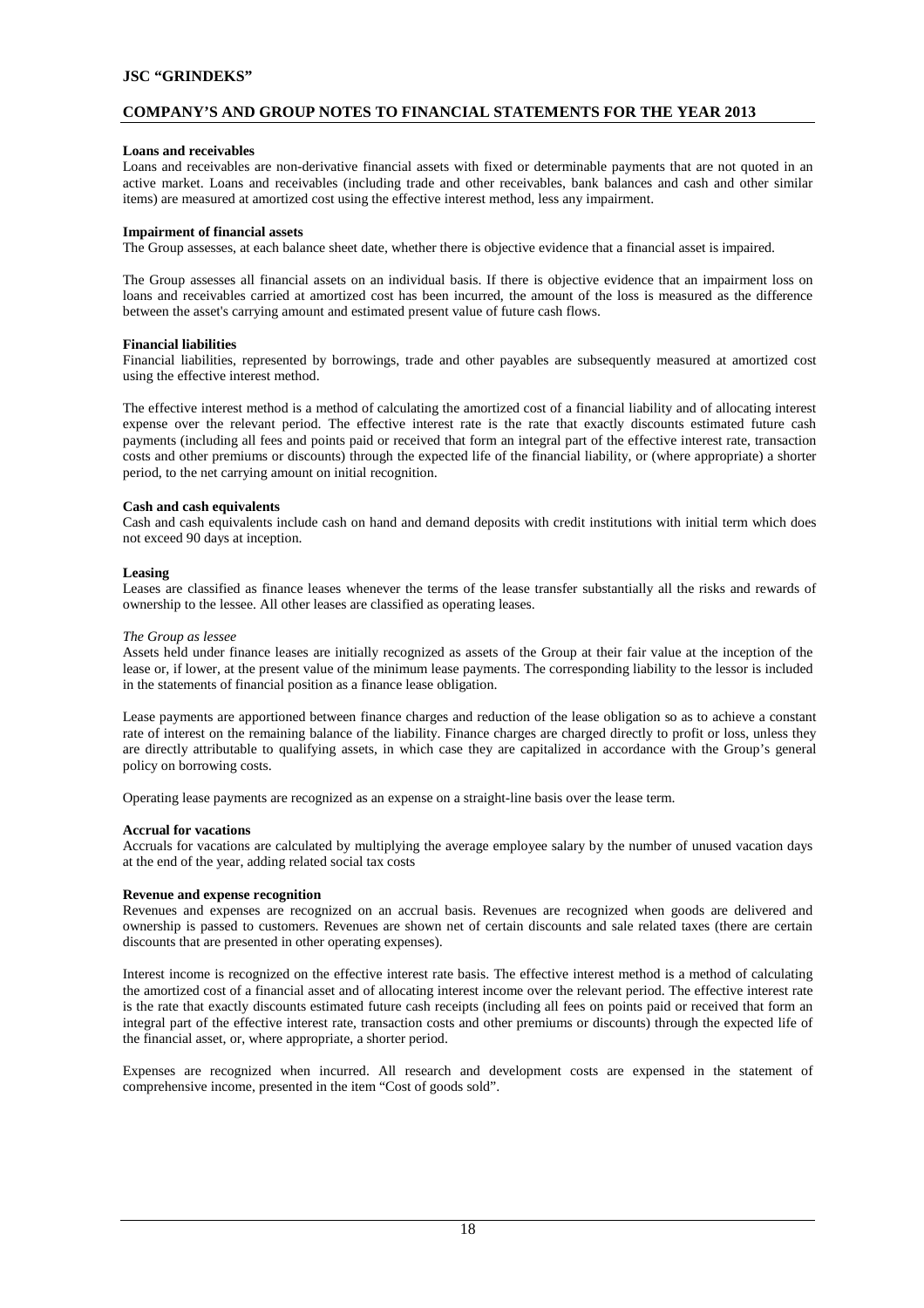## **COMPANY'S AND GROUP NOTES TO FINANCIAL STATEMENTS FOR THE YEAR 2013**

#### **Borrowing costs**

Borrowing costs directly attributable to the acquisition, construction or production of qualifying assets, which are assets that necessarily take a substantial period of time to get ready for their intended use or sale, are added to the cost of those assets, until the assets are substantially ready for their intended use or sale. Investment income earned on the temporary investment of specific borrowings pending their expenditure on qualifying assets is deducted from the borrowing costs eligible for capitalization.

All other borrowing costs are recognized in profit or loss in the period in which they are incurred.

#### **Corporate income tax**

Corporate income tax is assessed based on the taxable income for the period in accordance with Latvian tax legislation applying the rate of 15%.

In accordance with Estonian legislation JSC "Tallinn Pharmaceutical Plant" does not have to pay income tax from profit but have to pay tax from paid dividends.

According to Russian legislation the earned profit of "Grindeks Rus" Ltd. is subject to income tax at rate of 24%.

#### **Deferred income tax**

Deferred taxation is provided on all temporary timing differences arising between the accounting and taxation treatment of income and expenses. The deferred taxation liability is calculated based on the tax rates that are expected to apply when temporary differences reverse. The principal temporary differences arise from the differing depreciation rates of fixed assets for accounting and taxation, accrued liabilities, provisions and accumulated losses of taxation. Where an overall deferred taxation asset arises, this is only recognized in the financial statements where its recoverability is foreseen with reasonable certainty.

#### **Provisions**

Provisions are recognized when the Group has a present obligation (legal or constructive) as a result of a past event, it is probable that an outflow of resources embodying economic benefits will be required to settle the obligation and a reliable estimate can be made of the amount of the obligation.

#### **Government grants**

Government grants are not recognized until there is reasonable assurance that the Group will comply with the conditions attached to them and that the grants will be received.

Government grants whose primary condition is that the Group should purchase, construct or otherwise acquire non-current assets are recognized as deferred income in the statements of financial position and transferred to profit or loss on a systematic and rational basis over the useful lives of the related assets.

Other government grants are recognized as income over the periods necessary to match them with the costs for which they are intended to compensate, on a systematic basis. Government grants that are receivable as compensation for expenses or losses already incurred or for the purpose of giving immediate financial support to the Group with no future related costs are recognized in profit or loss in the period in which they become receivable.

#### **Use of estimates**

The preparation of financial statements requires management to make estimates and assumptions. These estimates and assumptions affect the reported amounts of assets, liabilities and off statements of financial position items, as well as reported revenues and expenses. Actual results could differ from those estimates.

#### **Critical accounting judgments and uncertainties**

The following are the critical judgments and key assumptions concerning the future, and other key sources of estimation uncertainty at the statements of financial position date, that have a significant risk of causing a material adjustment to the carrying amounts of assets and liabilities within the next financial year:

- the Group reviews the estimated useful lives of property, plant and equipment;
- the Group reviews non-current assets and assesses whenever events or changes in circumstances indicate that the carrying amount may not be recoverable;
- the Group estimates fair value of investment property;
- the Group considers judgments in connection with classifying non-current assets to tangible assets or investment properties;
- the Group considers recoverability of receivables on each balance sheet date.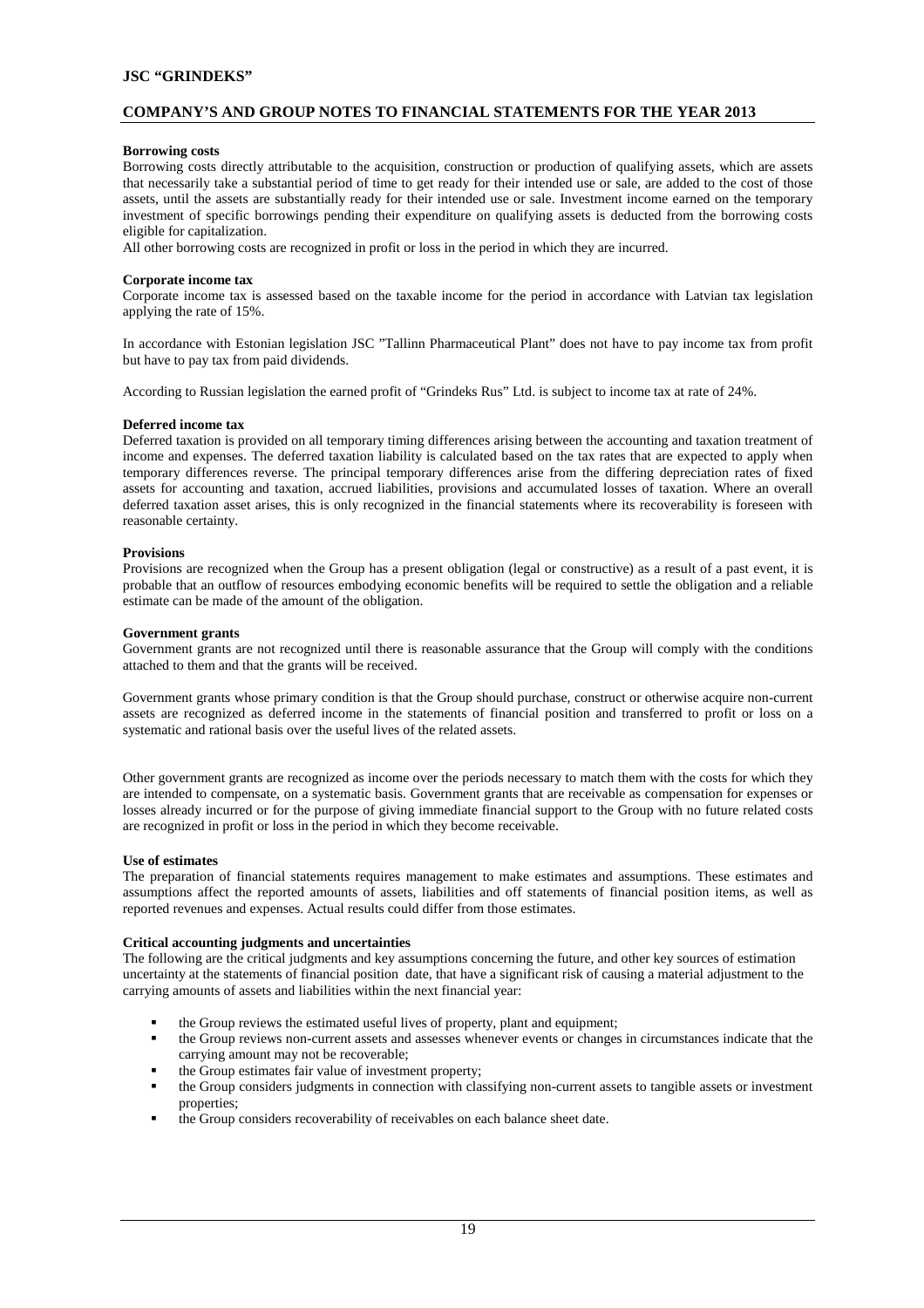# **COMPANY'S AND GROUP NOTES TO FINANCIAL STATEMENTS FOR THE YEAR 2013**

## **Segment information**

Reportable segments are operating segments or aggregations of operating segments that meet specified criteria. Operating segments are components of an entity about which separate financial information is available that is evaluated regularly by the chief operating decision maker in deciding how to allocate resources and in assessing performance.

## **Related parties**

Parties are considered to be related if one party has the ability to control the other party or exercise significant influence over the other party in making financial and operating decisions. Related parties are defined as shareholders, high level management, members of the management board and the supervisory council, their close relatives and companies that directly or indirectly through one or more intermediaries, control, or are controlled by, or are under common control with, the reporting entity. See Note 21.

#### **Fair value**

Fair value represents the amount at which an asset could be exchanged or liability settled on an arm's length basis. Where in the opinion of the management, the fair values of financial assets and liabilities differ materially from their book values, such fair values are disclosed in the notes to the financial statements.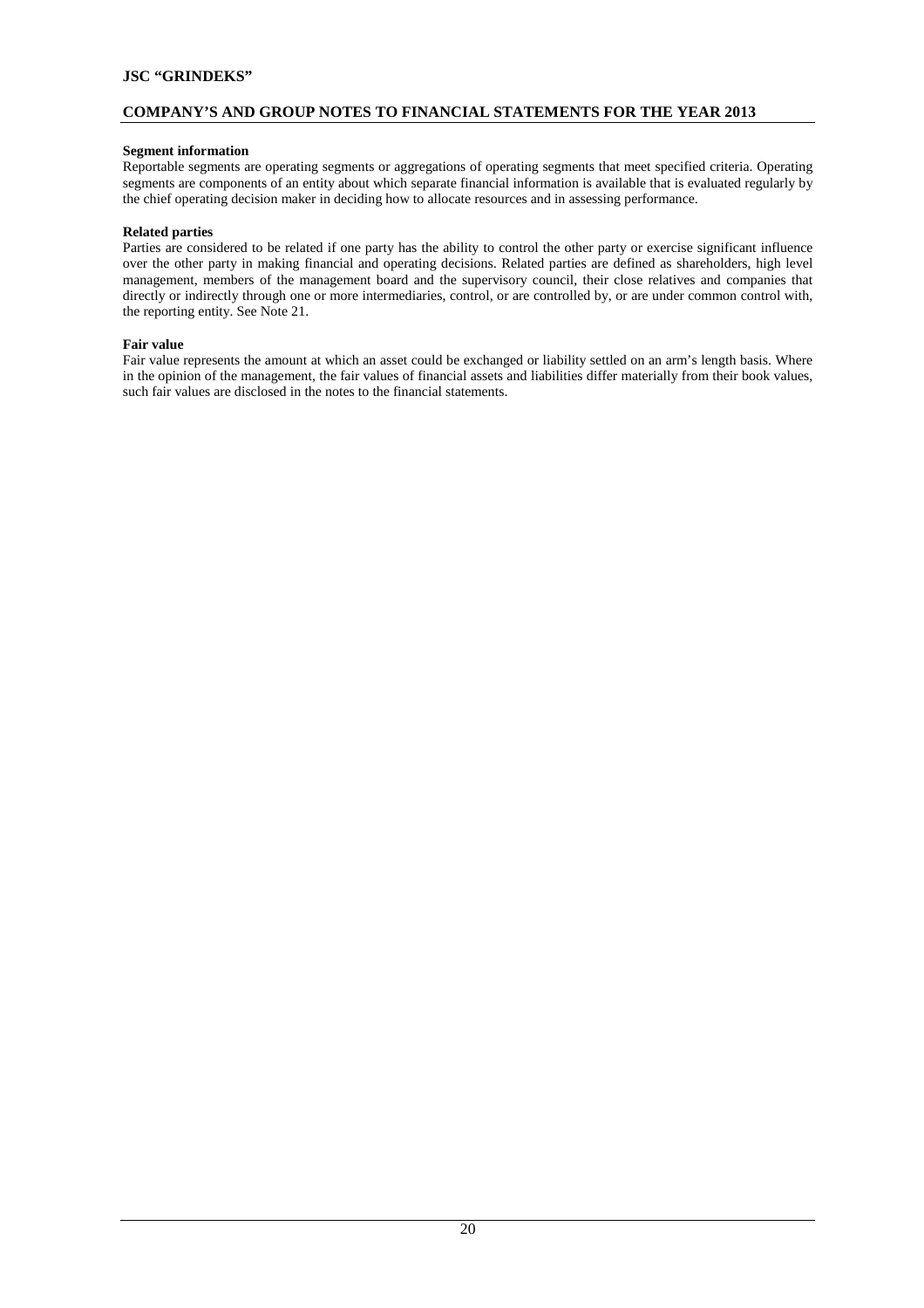# **2. INTANGIBLE ASSETS – THE GROUP**

|                                 | Patents, licenses,<br>trademarks and<br>other rights | Computer<br>software | <b>Advance payments</b><br>for intangible<br>assets | <b>Total</b> |
|---------------------------------|------------------------------------------------------|----------------------|-----------------------------------------------------|--------------|
|                                 | <b>EUR</b>                                           | <b>EUR</b>           | <b>EUR</b>                                          | <b>EUR</b>   |
| <b>Historical cost</b>          |                                                      |                      |                                                     |              |
| As of 31 December 2012          | 2,090,101                                            | 1,762,732            | 211,028                                             | 4,063,860    |
| <b>Additions</b>                | 5,000                                                | 14,219               | 22,332                                              | 41,551       |
| Transfers                       | 91,400                                               | 141,960              | (233,360)                                           |              |
| Disposals                       |                                                      | (299, 150)           |                                                     | (299, 150)   |
| As of 31 December 2013          | 2,186,500                                            | 1,619,760            |                                                     | 3,806,260    |
| <b>Accumulated amortization</b> |                                                      |                      |                                                     |              |
| As at 31 December 2012          | 1,513,773                                            | 1,414,571            |                                                     | 2,928,344    |
| Depreciation for the year       | 212,947                                              | 152,760              |                                                     | 365,707      |
| Disposals                       |                                                      | (299, 150)           |                                                     | (299, 150)   |
| As of 31 December 2013          | 1,726,720                                            | 1,268,180            |                                                     | 2,994,900    |
| Carrying value                  |                                                      |                      |                                                     |              |
| As of 31 December 2012          | 576,327                                              | 348,161              | 211,028                                             | 1,135,516    |
| As of 31 December 2013          | 459,780                                              | 351,580              |                                                     | 811,360      |

# **INTANGIBLE ASSETS – THE COMPANY**

|                                 | Patents, licenses,<br>trademarks and<br>other rights | <b>Computer software</b> | <b>Advance payments</b><br>for intangible assets | <b>Total</b> |
|---------------------------------|------------------------------------------------------|--------------------------|--------------------------------------------------|--------------|
|                                 | <b>EUR</b>                                           | <b>EUR</b>               | <b>EUR</b>                                       | <b>EUR</b>   |
| <b>Historical cost</b>          |                                                      |                          |                                                  |              |
| As of 31 December 2012          | 2,342,397                                            | 1,699,262                | 211,028                                          | 4,252,686    |
| Additions                       | 5,000                                                | 14.219                   | 22,332                                           | 41,551       |
| Transfers                       | 91,400                                               | 141,960                  | (233,360)                                        |              |
| Disposals                       |                                                      | (299, 150)               |                                                  | (299, 150)   |
| As of 31 December 2013          | 2,438,797                                            | 1,556,290                |                                                  | 3,995,087    |
| <b>Accumulated depreciation</b> |                                                      |                          |                                                  |              |
| As of 31 December 2012          | 1,833,370                                            | 1,378,335                |                                                  | 3,211,705    |
| Depreciation for the year       | 205,746                                              | 125,526                  |                                                  | 331,272      |
| Disposals                       |                                                      | (299, 150)               |                                                  | (299, 150)   |
| As of 31 December 2013          | 2,039,116                                            | 1,204,710                |                                                  | 3,243,826    |
| Carrying value                  |                                                      |                          |                                                  |              |
| As of 31 December 2012          | 509,027                                              | 320,927                  | 211,028                                          | 1,040,982    |
| As of 31 December 2013          | 399,680                                              | 351,580                  |                                                  | 751,261      |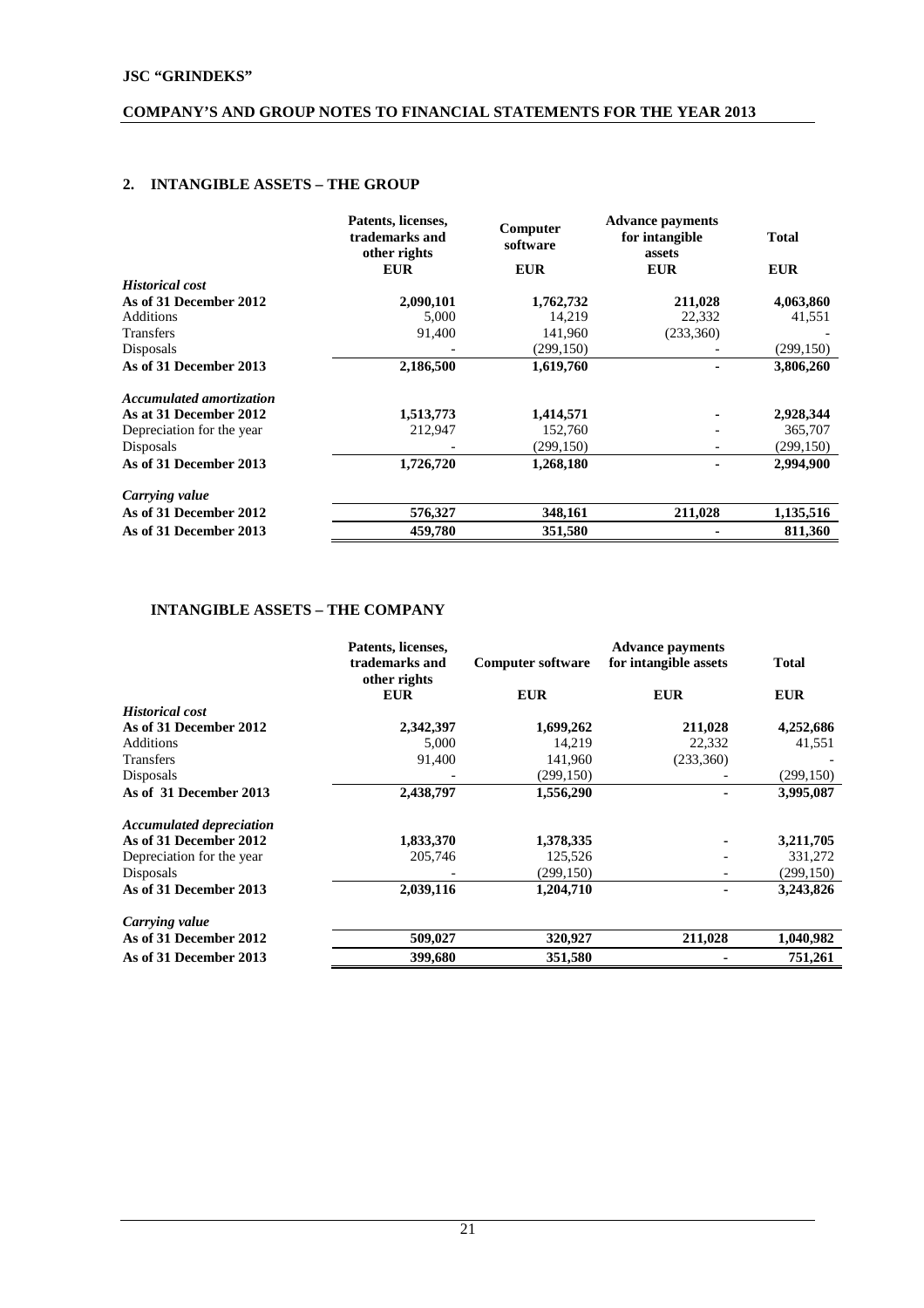# **3. TANGIBLE FIXED ASSETS – THE GROUP**

|                                 | Land,<br>buildings<br>and<br>construc-<br>tions | Equipment<br>and<br>machinery | <b>Other</b><br>fixed<br>assets | Construc-<br>tion in<br>progress | <b>Advance</b><br>payments<br>for fixed<br>assets | <b>Total</b> |
|---------------------------------|-------------------------------------------------|-------------------------------|---------------------------------|----------------------------------|---------------------------------------------------|--------------|
|                                 | <b>EUR</b>                                      | <b>EUR</b>                    | <b>EUR</b>                      | <b>EUR</b>                       | <b>EUR</b>                                        | <b>EUR</b>   |
| <b>Historical cost</b>          |                                                 |                               |                                 |                                  |                                                   |              |
| As of 31 December 2012          | 31,408,778                                      | 35,387,327                    | 3,725,879                       | 2,126,609                        | 1,047,737                                         | 73,696,331   |
| Additions                       | 59,329                                          | 818,049                       | 533,244                         | 1,645,227                        | 2,704,396                                         | 5,760,245    |
| <b>Transfers</b>                | 499,371                                         | 2,019,513                     | 21,729                          |                                  | (2,540,613)                                       |              |
| Reclassification/correction     | 126,795                                         | 21,542                        | 8,849                           |                                  |                                                   | 157,186      |
| Sales and disposals             |                                                 | (2,327,039)                   | (943,270)                       |                                  |                                                   | (3,270,309)  |
| As of 31 December 2013          | 32,094,274                                      | 35,919,393                    | 3,346,431                       | 3,771,835                        | 1,211,520                                         | 76,343,453   |
| <b>Accumulated depreciation</b> |                                                 |                               |                                 |                                  |                                                   |              |
| As of 31 December 2012          | 6,139,466                                       | 16,226,636                    | 2,670,036                       |                                  |                                                   | 25,036,138   |
| Depreciation for the year       | 1,347,003                                       | 2,531,370                     | 443,028                         |                                  |                                                   | 4,321,401    |
| Reclassification/correction     |                                                 | 9,407                         | 1,427                           |                                  |                                                   | 10,834       |
| Disposals                       |                                                 | (2,296,750)                   | (935, 806)                      |                                  | $\overline{\phantom{a}}$                          | (3,232,556)  |
| As of 31 December 2013          | 7,486,468                                       | 16,470,663                    | 2,178,686                       | ۰                                | ۰.                                                | 26, 135, 817 |
| Carrying value                  |                                                 |                               |                                 |                                  |                                                   |              |
| As of 31 December 2012          | 25,269,313                                      | 19,160,691                    | 1,055,843                       | 2,126,609                        | 1,047,737                                         | 48,660,193   |
| As of 31 December 2013          | 24,607,805                                      | 19,448,730                    | 1,167,745                       | 3,771,835                        | 1,211,520                                         | 50,207,635   |

# **TANGIBLE FIXED ASSETS - COMPANY**

|                                 | Land,<br>buildings<br>and<br>construc-<br>tions | Equipment<br>and<br>machinery | Other<br>fixed<br>assets | Construc-<br>tion in<br>progress | <b>Advance</b><br>payments<br>for fixed<br>assets | <b>Total</b> |
|---------------------------------|-------------------------------------------------|-------------------------------|--------------------------|----------------------------------|---------------------------------------------------|--------------|
|                                 | <b>EUR</b>                                      | <b>EUR</b>                    | <b>EUR</b>               | <b>EUR</b>                       | <b>EUR</b>                                        | <b>EUR</b>   |
| <b>Historical cost</b>          |                                                 |                               |                          |                                  |                                                   |              |
| As of 31 December 2012          | 30,386,855                                      | 34,403,552                    | 3,387,461                |                                  | 1,047,737                                         | 69,225,605   |
| Additions                       | 59,329                                          | 772,787                       | 380,287                  | 1,645,227                        | 2,704,396                                         | 5,562,026    |
| <b>Transfers</b>                | 499,371                                         | 2,019,513                     | 21,729                   |                                  | (2,540,613)                                       |              |
| Reclassification/correction     |                                                 | 21,535                        | 20,450                   |                                  |                                                   | 41,985       |
| Sales and disposals             |                                                 | (2, 551, 881)                 | (943,270)                |                                  |                                                   | (3,495,151)  |
| As of 31 December 2013          | 30,945,555                                      | 34,665,507                    | 2,866,656                | 1,645,227                        | 1,211,520                                         | 71,334,465   |
| <b>Accumulated depreciation</b> |                                                 |                               |                          |                                  |                                                   |              |
| As at 31 December 2012          | 6,027,793                                       | 15,386,889                    | 2,469,118                |                                  |                                                   | 23,883,800   |
| Depreciation for the year       | 1,311,471                                       | 2,496,618                     | 398,175                  |                                  |                                                   | 4,206,264    |
| Disposals                       |                                                 | (2,521,592)                   | (936,706)                |                                  |                                                   | (3,458,298)  |
| As of 31 December 2013          | 7,339,264                                       | 15,361,915                    | 1,930,587                |                                  | ٠                                                 | 24,631,765   |
| Carrying value                  |                                                 |                               |                          |                                  |                                                   |              |
| As of 31 December 2012          | 24,359,062                                      | 19,016,663                    | 918,343                  |                                  | 1,047,737                                         | 45,341,805   |
| As of 31 December 2013          | 23,606,291                                      | 19,303,592                    | 936,069                  | 1,645,227                        | 1,211,520                                         | 46,702,699   |

The Company has pledged its fixed assets as security for the bank loans (see Note 10). In 2013 and in 2012 interest expenses were not capitalized .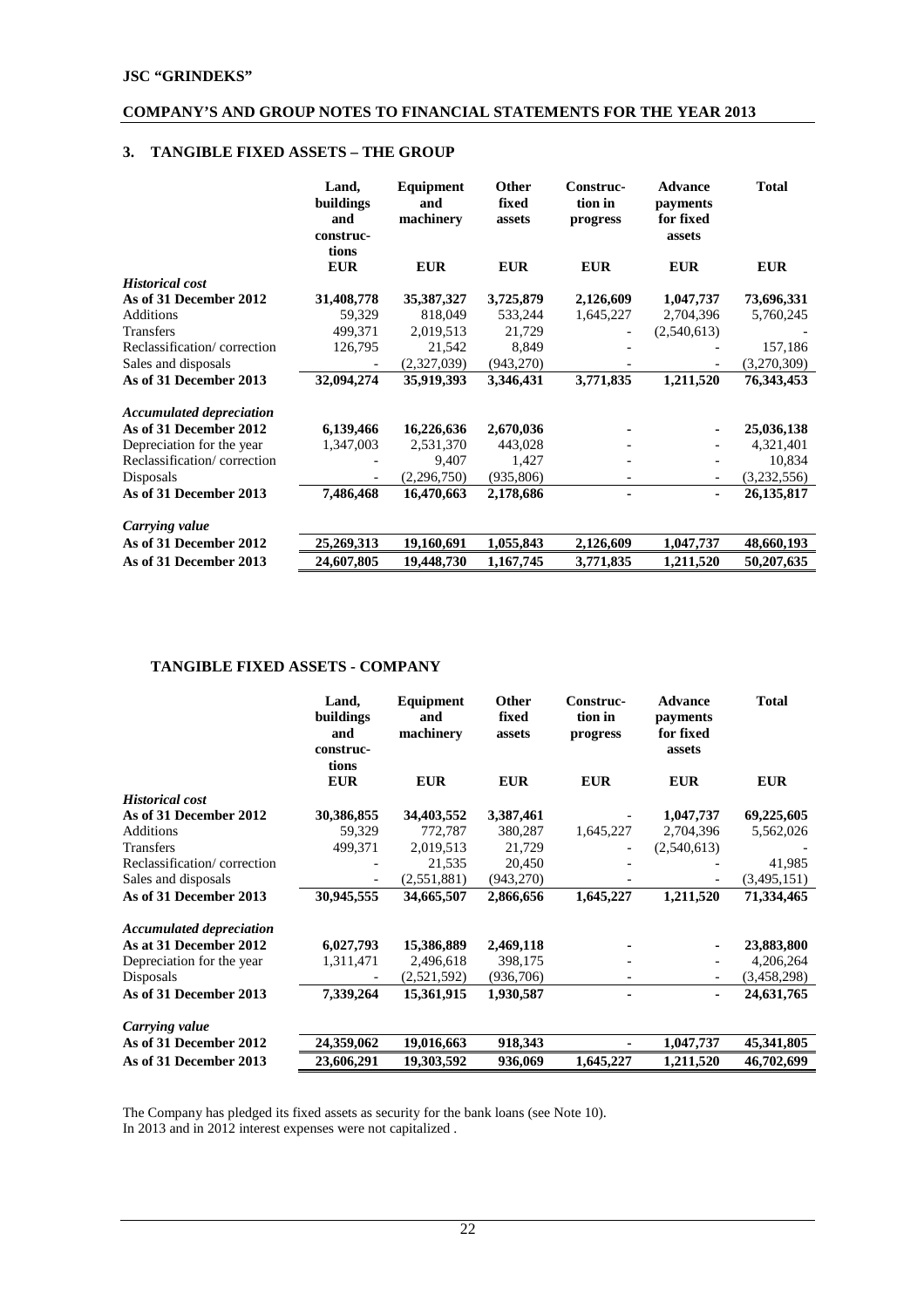## **COMPANY'S AND GROUP NOTES TO FINANCIAL STATEMENTS FOR THE YEAR 2013**

During year 2013 new technological equipment was leased outside of Latvia, lease period is until 2033.

| Lease payments are as follows:                    | 31.12.2013<br><b>EUR</b> |  |
|---------------------------------------------------|--------------------------|--|
| During the first year                             | 91.200                   |  |
| From the second year until fifth year             | 364,799                  |  |
| From the sixth year until the end of a lease term | 1,368,000                |  |
| <b>Total</b>                                      | 1,823,999                |  |

# **4. INVESTMENT PROPERTY - GROUP**

|                                                         | <b>EUR</b> |
|---------------------------------------------------------|------------|
| As of 31 December 2011                                  | 6,946,745  |
| Changes in fair value                                   | 198,917    |
| Reclassified from fixed assets to investment properties | 1,710,292  |
| As of 31 December 2012                                  | 8,855,954  |
| Changes in fair value                                   | 224,045    |
| As of 31 December 2013                                  | 9,080,000  |

As of 31 December 2013 Investment properties consists of land and buildings owned by JSC "Kalceks" and "Namu Apsaimniekošanas projekti" Ltd.

#### **"Namu Apsaimniekošanas projekti" Ltd. Investment property**

On February 10, 2014 independent certified valuator estimated of the real estate market value. According to the valuation report market value of the real estate at 76 Maskavas Street, Riga is EUR 430,000; and market value of the real estate at 78 Maskavas Street, Riga is EUR 1,300,000.

#### **JSC "Kalceks" investment property**

As of 31 December, 2013 the fair value of land owned by JSC "Kalceks" was estimated by an independent valuator. The market value amounted to EUR 2,700,000for the land plot at 9 Zala Street, Riga; EUR 4,100,000- for the land plot at 6/8 Zala Street, Riga, and EUR 550,000for the real estate at Krustpils 71 b. The valuator applied transaction approach in its valuation. Cost price of the investment properties is EUR 379,907, including fair value of privatization certificates.

The minor part of investment properties are used only within the Group, rent agreement with indefinite maturity date is signed, the annual rent fee amounts to EUR 256,117. The majority part of the real estate is held for capital appreciation, therefore the property is classified as Investment property.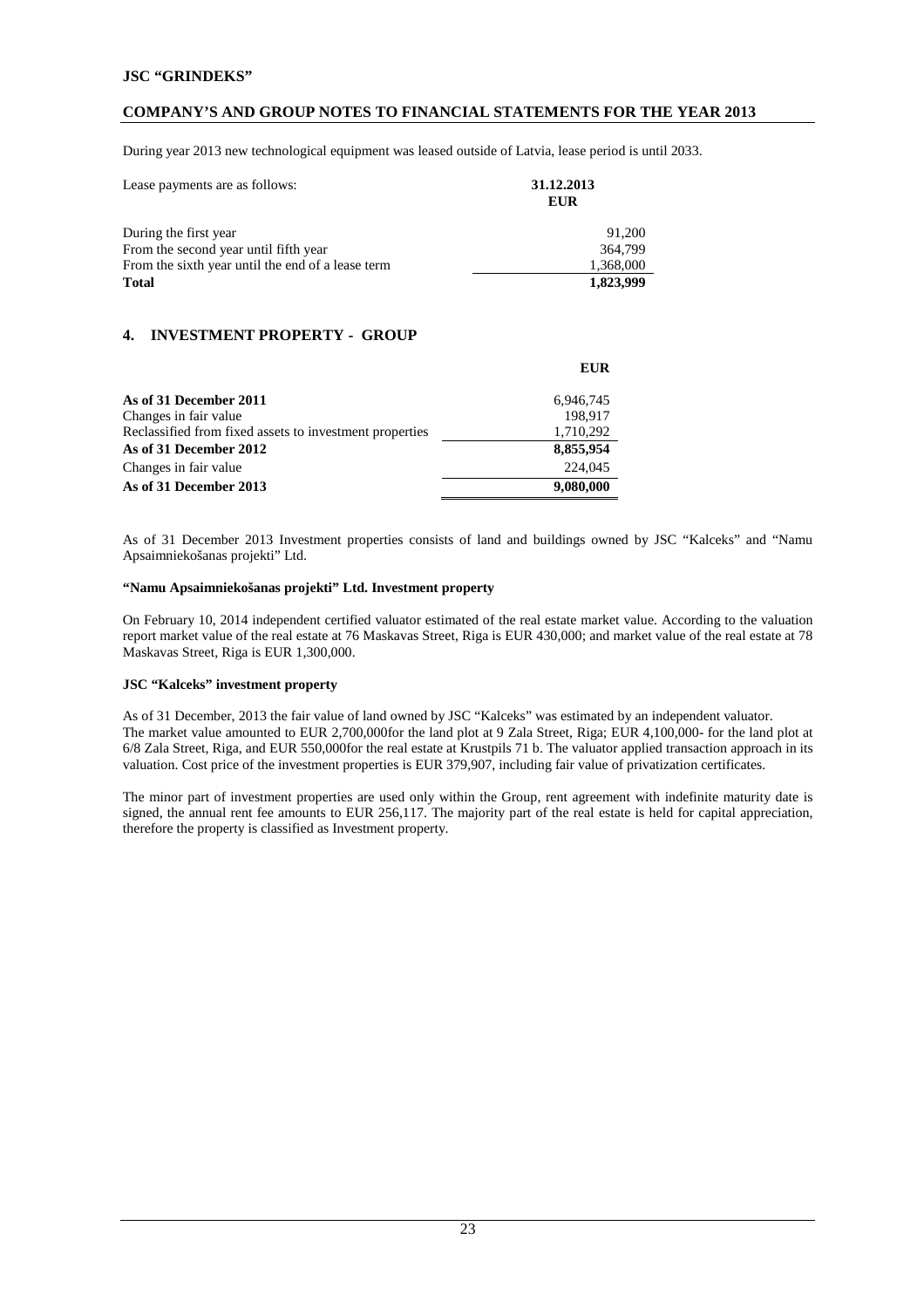## **5. INVESTMENTS IN SUBSIDIARIES –THE COMPANY**

|                                       | 31.12.2013 |               | 31.12.2012 |               |
|---------------------------------------|------------|---------------|------------|---------------|
|                                       | <b>EUR</b> | $\frac{6}{9}$ | EUR        | $\frac{0}{0}$ |
| JSC "Kalceks"                         | 4.900.449  | 98.7 %        | 4.900.198  | 98.7 %        |
| JSC "Tallinn Pharmaceutical Plant"    | 3,431,432  | 100 %         | 3,431,432  | 100 %         |
| "Namu apsaimniekosanas projekti" Ltd. | 1,111,086  | 100 %         | 1,111,086  | 100 %         |
| Grindeks Rus" Ltd.                    | 289        | 100 %         | 289        | 100 %         |
|                                       | 9,443,256  |               | 9,443,005  |               |

#### **Country of incorporation**

#### **Principal business activities**

| corporation |  |
|-------------|--|
|-------------|--|

| JSC "Kalceks"<br>JSC "Tallinn Pharmaceutical Plant" | Latvia<br>Estonia | Production and sale of pharmaceuticals<br>Production and sale of pharmaceuticals |
|-----------------------------------------------------|-------------------|----------------------------------------------------------------------------------|
| "Namu apsaimniekosanas projekti" Ltd.               | Latvia            | Real estate management and other activities related to<br>real estate            |
| Grindeks Rus" Ltd.                                  | Russia            | Production and sale of pharmaceuticals                                           |

Net profit for the year 2013 JSC "Kalceks" was EUR 302,609 (2012: net profit EUR 118,229). As of December 2013 the equity of JSC "Kalceks" was EUR 6,796,350. (2012: EUR 6,493,741).

The net profit of JSC "Tallinn Pharmaceutical Plant" in 2013 was EUR 387,192, (2012: net profit EUR 270,800). As at 31 December the equity of JSC "Tallinn Pharmaceutical Plant" was EUR 4,421,059 (2012: EUR 4,033,867).

In 2013 "Namu apsaimniekosanas projekti" Ltd. has net loss amounted to EUR 272,474 (2012: loss of EUR 1,726,433). In 2013 the Company provided EUR 747,376 allowance for the loan issued to "Namu apsaimniekosanas projekti". In 2012 the Company provided EUR 1,503,041 allowance for the loan issued to "Namu apsaimniekosanas projekti" and allowance of EUR 498,005 for the value of investment. Allowance expenses are presented in the Statement of comprehensive income, in line "Other operating expenses".

According to unaudited data the profit of Grindeks Rus" Ltd. in 2013 was EUR 1,463,378 (2012: net loss EUR 1,087,673).

In 2012 the Company has signed purchase agreement with Dashdirect Limited regarding purchase of the controlling interest in the equity of HBM Pharma (Slovakia). As of the date of signing these financial statements the agreement is partly completed. The main activity of the HBM Pharma is production of the medical substances. As of December 31, 2013 the Company's and Group statement of financial position contains advance payments related to the before mentioned purchase agreement in the amount of EUR 11,670,000.The Group management is certain that this deal is going to be finalized during 2014.

#### **6. TRADE RECEIVABLES**

|                                    | Group                    | Group                    | Company                  | Company                  |
|------------------------------------|--------------------------|--------------------------|--------------------------|--------------------------|
|                                    | 31.12.2013<br><b>EUR</b> | 31.12.2012<br><b>EUR</b> | 31.12.2013<br><b>EUR</b> | 31.12.2012<br><b>EUR</b> |
|                                    |                          |                          |                          |                          |
| Russia                             | 33,360,901               | 32,973,570               | 20,707,344               | 22,240,009               |
| Other CIS countries                | 5,683,052                | 5,519,318                | 5,683,052                | 5,519,318                |
| Latvia                             | 690.787                  | 970.465                  | 683,972                  | 964.428                  |
| Lithuania                          | 956.338                  | 382,010                  | 956,338                  | 382,010                  |
| Estonia                            | 355,591                  | 424.921                  | 354,506                  | 424,777                  |
| Other countries                    | 4,004,437                | 4,275,663                | 4.004.437                | 4,275,663                |
| Allowance for doubtful receivables | (861,808)                | (42, 722)                | (861, 808)               | (42,722)                 |
| <b>Total trade receivables</b>     | 44,189,299               | 44,503,226               | 31,527,840               | 33,763,483               |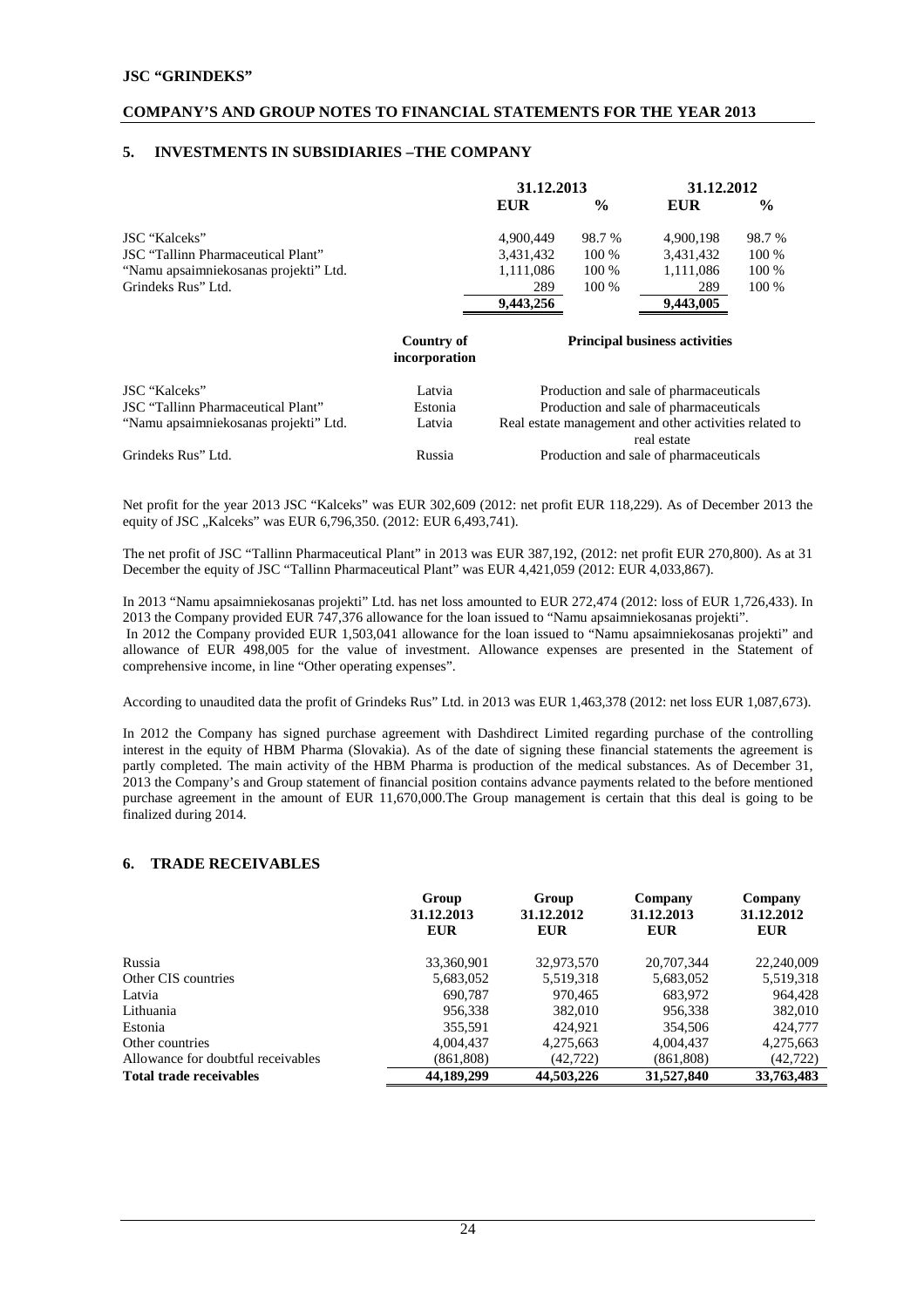# **7. OTHER DEBTORS**

|                                                                              | Group<br>31.12.2013<br><b>EUR</b> | Group<br>31.12.2012<br><b>EUR</b> | Company<br>31.12.2013<br><b>EUR</b> | Company<br>31.12.2012<br><b>EUR</b> |
|------------------------------------------------------------------------------|-----------------------------------|-----------------------------------|-------------------------------------|-------------------------------------|
| Grindeks Rus" Ltd. other debtors<br>JSC "Tallinn Pharmaceutical Plant" other | 2,174,909                         | 7,368,992                         |                                     |                                     |
| debtors                                                                      | 49.589                            | 2,324,758                         |                                     |                                     |
| Tax receivables (see Note 13 (a))                                            | 817,340                           | 723,728                           | 765,696                             | 190.348                             |
| Other                                                                        | 1,359,225                         | 1,076,720                         | 885,742                             | 1,076,351                           |
| <b>Total</b>                                                                 | 4,401,063                         | 11,494,198                        | 1,651,438                           | 1,266,699                           |

# **8. CASH AND CASH EQUIVALENTS**

|              | Group<br>31.12.2013<br><b>EUR</b> | Group<br>31.12.2012<br><b>EUR</b> | Company<br>31.12.2013<br><b>EUR</b> | Company<br>31.12.2012<br><b>EUR</b> |
|--------------|-----------------------------------|-----------------------------------|-------------------------------------|-------------------------------------|
| Cash in bank | 3,567,263                         | 2,166,254                         | 3,114,816                           | 1,678,156                           |
| Cash on hand | 8.761                             | 7.139                             | 8.533                               | 6.958                               |
| <b>Total</b> | 3,576,024                         | 2,173,393                         | 3,123,349                           | 1,685,114                           |

# **9. SHARE CAPITAL**

As of 31 December 2013 and 2012 the issued and fully paid share capital of the Company consisted of 9,585,000 ordinary shares with a nominal value of EUR 1.42 each. The number of publicly listed shares is 9,585,000.

The shareholders as of 31 December 2013 and 31 December 2012 were as follows (Latvian Central Depository data):

|                                                | Percentage<br>$\frac{9}{6}$<br>31.12.2013 | Percentage<br>$\frac{9}{6}$<br>31.12.2012 |
|------------------------------------------------|-------------------------------------------|-------------------------------------------|
| Kirovs Lipmans                                 | 33.29                                     | 33.29                                     |
| Anna Lipmane                                   | 16.69                                     | 16.69                                     |
| "AB.LV Private equity fund 2010"               | 11.38                                     | 11.38                                     |
| Skandinaviska Enskilda banken (nominal holder) | 11.28                                     | 10.22                                     |
| Swedbank AS Clients Account (nominal holder)   | 10.80                                     | 8.71                                      |
| Other shareholders                             | 16.56                                     | 19.71                                     |
| Total                                          | 100.00                                    | 100.00                                    |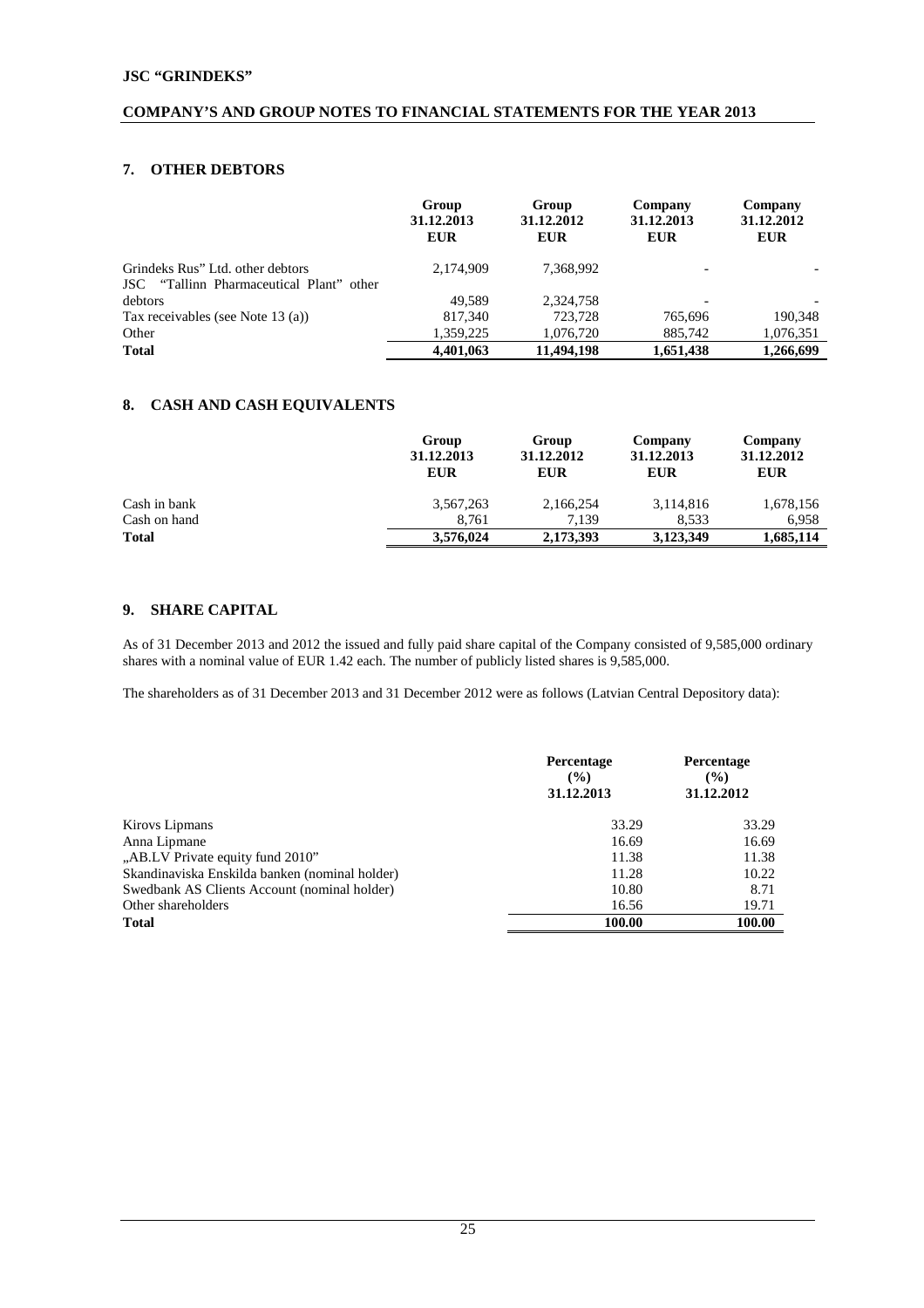# **10. LOANS FROM CREDIT INSTITUTIONS**

|                                                   | Group<br>31.12.2013<br><b>EUR</b> | Group<br>31.12.2012<br><b>EUR</b> | Company<br>31.12.2013<br><b>EUR</b> | Company<br>31.12.2012<br><b>EUR</b> |
|---------------------------------------------------|-----------------------------------|-----------------------------------|-------------------------------------|-------------------------------------|
| Credit line from Nordea Bank Finland Plc.         | 4,080,278                         | 4,686,433                         | 4,080,278                           | 4,686,433                           |
| Credit line from JSC "SEB Bank", Latvia           | 4,614,359                         | 4,610,209                         | 4,614,359                           | 4,610,209                           |
| Nordea Bank Finland Plc.                          | 1,200,000                         | 1,200,000                         | 1,200,000                           | 1,200,000                           |
| Nordea Bank Finland Plc.                          | 500,000                           | 666,667                           | 500,000                             | 666,667                             |
| JSC "SEB Bank", Latvia                            | 461,921                           | 461,921                           |                                     |                                     |
| JSC "SEB Bank", Latvia                            | 389,797                           |                                   | 389,797                             |                                     |
| <b>Current loans from credit institutions</b>     | 11,246,356                        | 11,625,230                        | 10,784,435                          | 11,163,309                          |
| Nordea Bank Finland Plc.                          | 899,999                           | 2,100,001                         | 899,999                             | 2,100,001                           |
| JSC "SEB Bank", Latvia                            | 747,117                           |                                   | 747,117                             |                                     |
| JSC "SEB Bank", Latvia                            | 384,932                           | 846,853                           |                                     |                                     |
| Nordea Bank Finland Plc.                          |                                   | 500,000                           |                                     | 500,000                             |
| <b>Non-current loans from credit institutions</b> | 2,032,049                         | 3,446,854                         | 1,647,116                           | 2,600,001                           |
| Total                                             | 13,278,405                        | 15,072,084                        | 12,431,551                          | 13,763,310                          |
|                                                   | Group                             | Group                             | Company                             | Company                             |
| The borrowings are repayable as follows:          | 31.12.2013<br><b>EUR</b>          | 31.12.2012<br><b>EUR</b>          | 31.12.2013<br><b>EUR</b>            | 31.12.2012<br><b>EUR</b>            |
| Within one year                                   | 11,246,356                        | 11,625,230                        | 10,784,435                          | 11,163,309                          |
| During second year                                | 1,674,727                         | 2,328,588                         | 1,289,796                           | 1,866,667                           |
| Third to fifth year inclusive                     | 357,322                           | 1,118,266                         | 357,320                             | 733,334                             |
| <b>Total</b>                                      | 13,278,405                        | 15,072,084                        | 12,431,551                          | 13,763,310                          |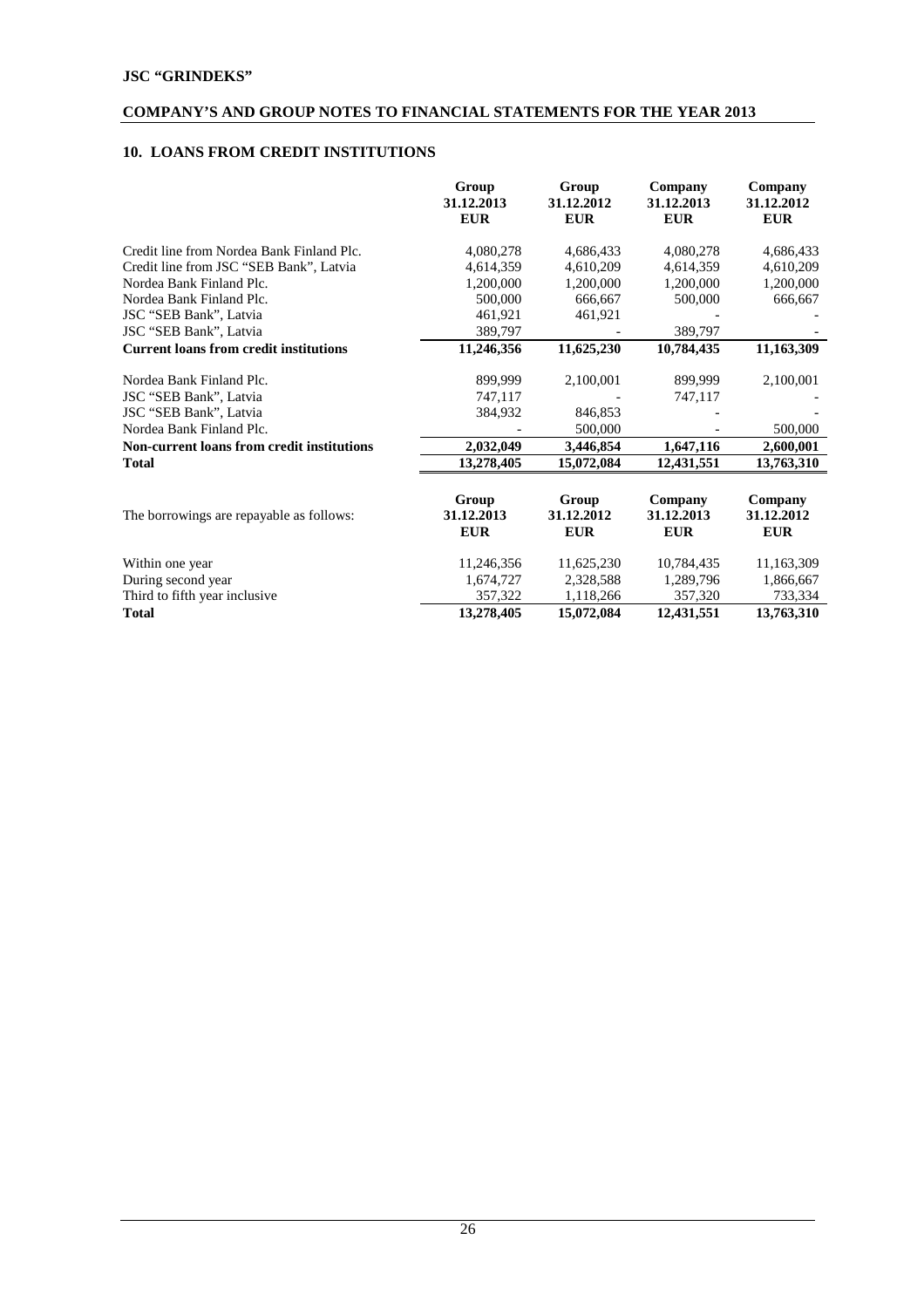# **COMPANY'S AND GROUP NOTES TO FINANCIAL STATEMENTS FOR THE YEAR 2013**

| Loans terms and maturity:                                                                                                                                                                                                                                                                                                                                                                                                                                                                                                                                                                                                                   | Group<br>31.12.2013<br><b>EUR</b> | Group<br>31.12.2012<br><b>EUR</b> | Company<br>31.12.2013<br><b>EUR</b> | Company<br>31.12.2012<br><b>EUR</b> |
|---------------------------------------------------------------------------------------------------------------------------------------------------------------------------------------------------------------------------------------------------------------------------------------------------------------------------------------------------------------------------------------------------------------------------------------------------------------------------------------------------------------------------------------------------------------------------------------------------------------------------------------------|-----------------------------------|-----------------------------------|-------------------------------------|-------------------------------------|
| On 31 July 2011 the Company received a credit line from Nordea<br>Bank Finland Plc. The credit line limit was increased to<br>EUR 5,000,000, Repayment term is 31 July 2014. Interest rate is<br>EONIA plus 1.1 % fixed rate. The credit line is secured by commercial<br>pledge.                                                                                                                                                                                                                                                                                                                                                           | 4,080,278                         | 4,686,433                         | 4,080,278                           | 4,686,433                           |
| On 24 April 2009 the Company signed a credit line agreement with<br>JSC "SEB Bank" Latvia in amount of EUR 5,000,000. Interest rate is 3<br>months EURIBOR plus fixed rate 1.8 %. On 10 April 2014 the credit<br>line agreement term was extended to 24 April 2015. The credit line is<br>secured by commercial pledge.                                                                                                                                                                                                                                                                                                                     | 4,614,359                         | 4,610,209                         | 4,614,359                           | 4,610,209                           |
| On 31 July 2011 the Company signed a loan agreement with Nordea<br>Bank Finland Plc for total amount of EUR 4,000,000. Repayment term<br>is 9 August 2015. Interest rate is 1 year EURIBOR plus 2 % fixed rate.<br>The loan is secured by commercial pledge.                                                                                                                                                                                                                                                                                                                                                                                | 2,099,999                         | 3,300,001                         | 2,099,999                           | 3,300,001                           |
| On 31 July 2011 the Company signed a loan agreement with Nordea<br>Bank Finland Plc for total amount of EUR 2,000,000. Repayment term<br>is 9 August 2014. Interest rate is 3 months EURIBOR plus 1.5 % fixed<br>rate. The loan is secured by commercial pledge.                                                                                                                                                                                                                                                                                                                                                                            | 500,000                           | 1,166,667                         | 500,000                             | 1,166,667                           |
| On 1 October 2007 "Namu apsaimniekosanas projekti" Ltd. entered<br>into agreement no. KD07204 with JSC "SEB Bank". In accordance<br>with this agreement "Namu apsaimniekosanas projekti" Ltd. receives<br>loan in amount of EUR 2,500,000 with interest rate 1,5% plus 3<br>months EURIBOR. The loan can be used only for acquisition of real<br>estate at 76 Maskavas Street, Riga.<br>The loan is secured by a mortgage agreement no. KD07204/1.<br>Maturity of the loan is 30 September 2011. On 30 September 2011 the<br>loan agreement term was extended to 15 September 2015.<br>JSC Grindeks" has guaranteed repayment of this loan. | 846,853                           | 1,308,775                         |                                     |                                     |
| On 2 August 2013 the Company signed a loan agreement with<br>JSC "SEB Bank" Latvia Plc for total amount of EUR 1,201,880.<br>Repayment term is 15 November 2016. Interest rate is 3 months<br>EURIBOR plus 1.7 % fixed rate. The loan is secured by commercial<br>pledge.                                                                                                                                                                                                                                                                                                                                                                   | 1,136,914                         |                                   | 1,136,914                           |                                     |
| <b>Total</b>                                                                                                                                                                                                                                                                                                                                                                                                                                                                                                                                                                                                                                | 13,278,405                        | 15,072,084                        | 12,431,551                          | 13,763,310                          |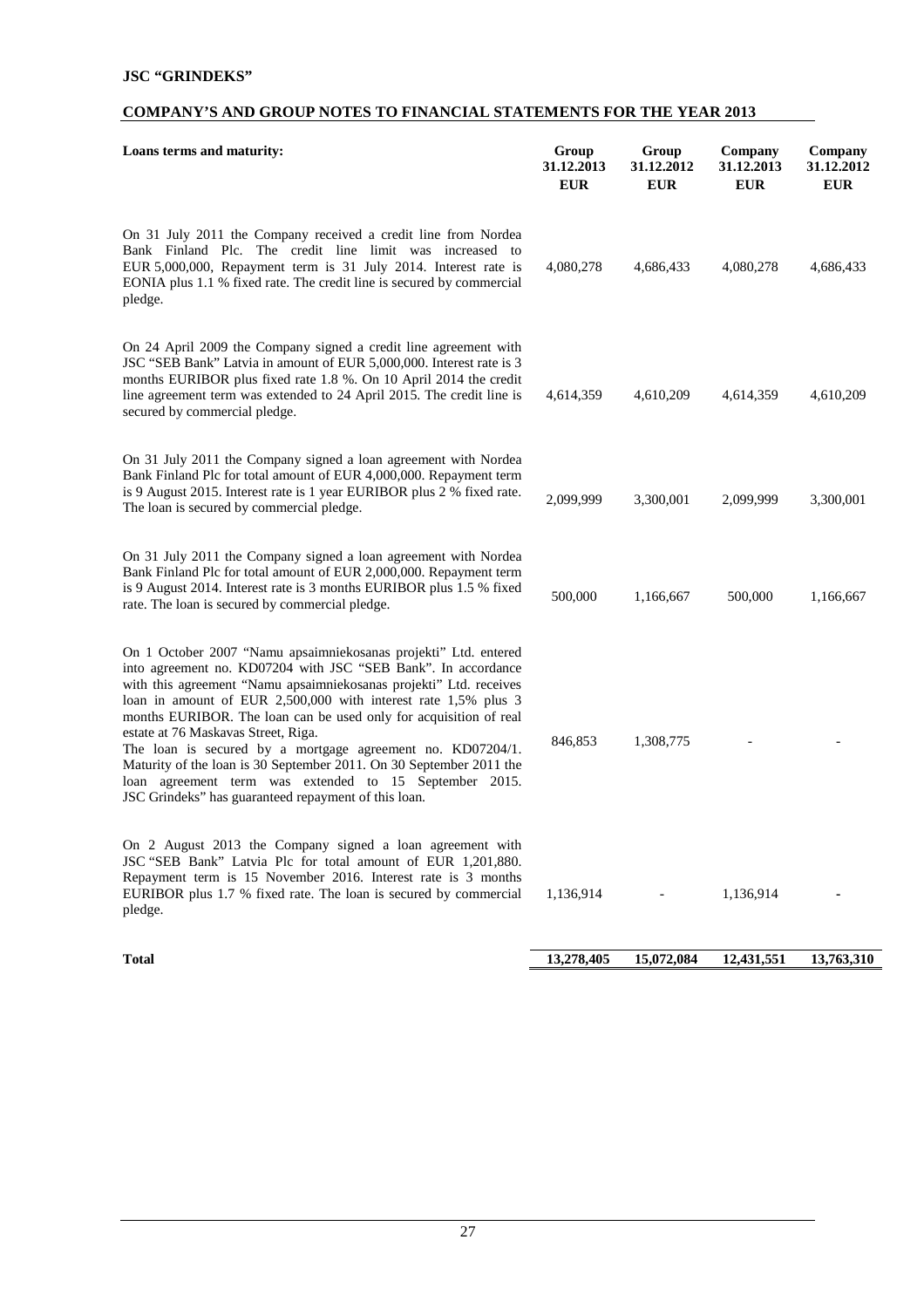## **11. FINANCE LEASE LIABILITIES**

|                                       | Group<br>31.12.2013<br><b>EUR</b> | Group<br>31.12.2012<br><b>EUR</b> | Company<br>31.12.2013<br><b>EUR</b> | Company<br>31.12.2012<br><b>EUR</b> |
|---------------------------------------|-----------------------------------|-----------------------------------|-------------------------------------|-------------------------------------|
| Non-current finance lease liabilities |                                   | 806,425                           |                                     | 48,238                              |
| Current finance lease liabilities     | $\blacksquare$                    | 806,425                           |                                     | 48.238                              |
| <b>Total</b>                          | $\overline{\phantom{a}}$          | 806,425                           |                                     | 48.238                              |

Group finance lease liabilities as of 31 December 2012 include the amount of EUR 758,187 related to building lease contract dated 21 November 2006 signed between JSC "Tallinn Pharmaceutical Plant" and AS "Lasnamae Tõõstuspark". These liabilities were fully settled in March 2013.

# **12. OPERATING LEASE LIABILITIES**

The Group and the Company have car leases under operating lease agreements. The operating lease liabilities are as follows:

|                                 | Group<br>31.12.2013<br><b>EUR</b> | Group<br>31.12.2012<br><b>EUR</b> | Company<br>31.12.2013<br><b>EUR</b> | Company<br>31.12.2012<br><b>EUR</b> |
|---------------------------------|-----------------------------------|-----------------------------------|-------------------------------------|-------------------------------------|
| Within one year                 | 183,245                           | 334,124                           | 108,511                             | 192,860                             |
| Second to fifth year inclusive. | 126,305                           | 235,242                           | 126,305                             | 234,688                             |
| <b>Total</b>                    | 309,550                           | 569,366                           | 234,817                             | 427,549                             |
|                                 |                                   |                                   |                                     |                                     |

## **13. TAXES AND SOCIAL SECURITY CONTRIBUTIONS**

# **13 (a) Tax receivables** (see Note 7)

|                      | Group<br>31.12.2013<br><b>EUR</b> | Group<br>31.12.2012<br><b>EUR</b> | Company<br>31.12.2013<br><b>EUR</b> | Company<br>31.12.2012<br><b>EUR</b> |
|----------------------|-----------------------------------|-----------------------------------|-------------------------------------|-------------------------------------|
| Value added tax      | 297,473                           | 723,728                           | 245,828                             | 190,348                             |
| Corporate income tax | 519.868                           | $\overline{\phantom{a}}$          | 519.868                             |                                     |
| <b>Total</b>         | 817,340                           | 723,728                           | 765.696                             | 190,348                             |

# **13 (b) Tax liabilities**

|                               | Group<br>31.12.2013<br><b>EUR</b> | Group<br>31.12.2012<br><b>EUR</b> | Company<br>31.12.2013<br><b>EUR</b> | Company<br>31.12.2012<br><b>EUR</b> |
|-------------------------------|-----------------------------------|-----------------------------------|-------------------------------------|-------------------------------------|
| Corporate income tax          | 620,775                           | 1,065,835                         |                                     | 957,849                             |
| Social security contributions | 670,533                           | 367,861                           | 601,956                             | 315,227                             |
| Personal income tax           | 235,753                           | 253,985                           | 159,840                             | 172,159                             |
| Value added tax               | 30,303                            | 16,016                            |                                     |                                     |
| Other                         | 13,240                            | 11,026                            | 5,421                               | 4,775                               |
| <b>Total</b>                  | 1,570,603                         | 1,714,723                         | 767,217                             | 1.450.010                           |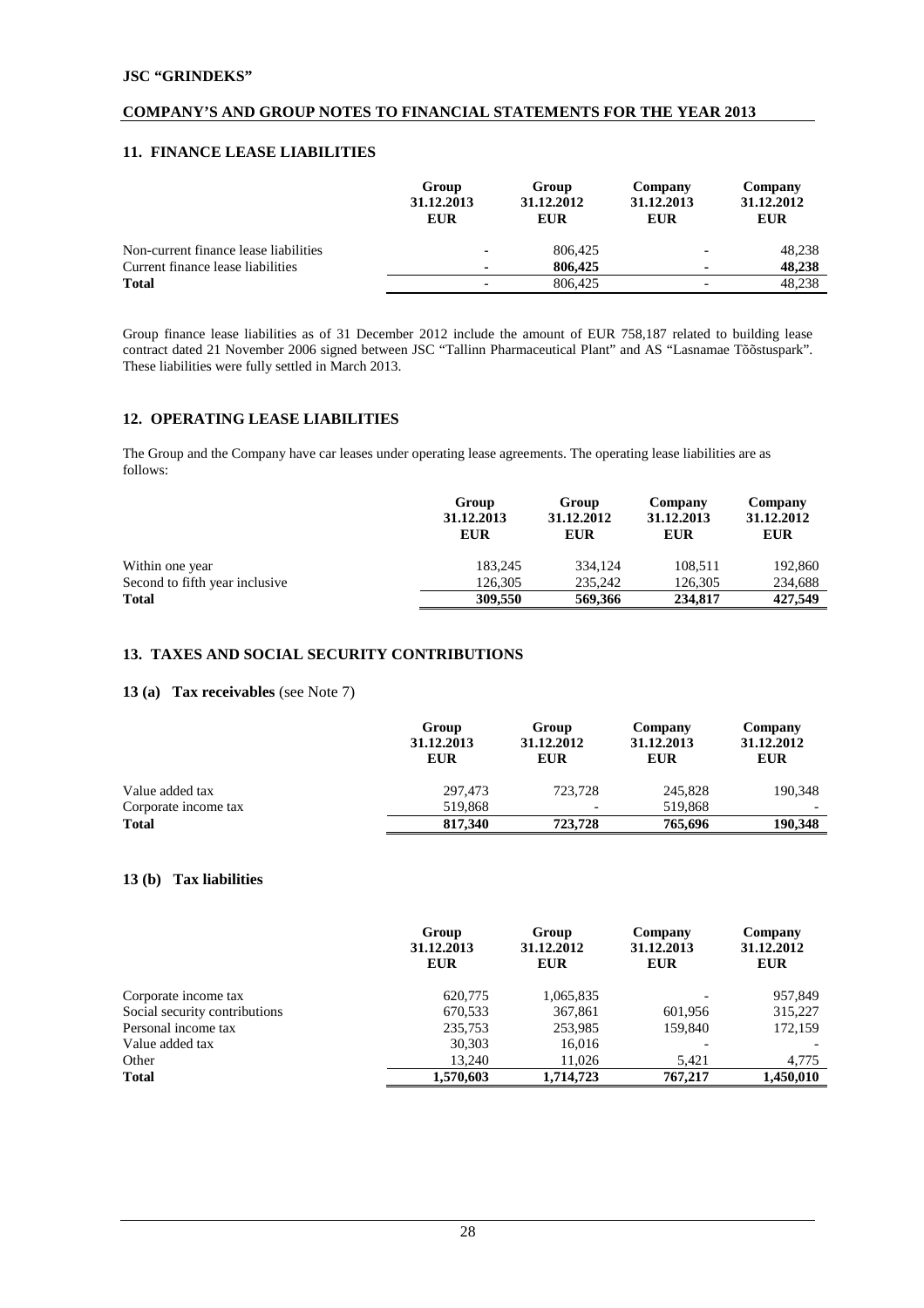#### **14. BUSINESS SEGMENTS**

Based on the type of its products the Group may be divided into two main divisions - final dosage forms and active pharmaceutical ingredients business structure. Those divisions serve as the basis to report the primary segments of the Group – business segments.

# **2013 EUR**

|                               | <b>Final</b><br>dosage<br>forms | Active<br>pharma-<br>ceutical<br>ingre-<br>dients | <b>Eliminations</b> | <b>Total</b>   |
|-------------------------------|---------------------------------|---------------------------------------------------|---------------------|----------------|
| <b>Revenue</b>                |                                 |                                                   |                     |                |
| <b>External sales</b>         | 100,330,222                     | 18,130,884                                        |                     | 118,461,106    |
| Inter-segment sales           |                                 | 8,201,984                                         | (8,201,984)         |                |
| <b>Total revenue</b>          | 100,330,222                     | 26,332,868                                        | (8,201,984)         | 118,461,106    |
| <b>Result</b>                 |                                 |                                                   |                     |                |
| Segment result                | 33,628,236                      | 12,079,413                                        |                     | 45,707,650     |
| Unallocated expenses          |                                 |                                                   |                     | (29, 217, 921) |
| <b>Operating profit</b>       |                                 |                                                   |                     | 16,489,728     |
| Interest income               |                                 |                                                   |                     | 146,963        |
| Interest expenses             |                                 |                                                   |                     | (254, 937)     |
| Real estate tax               |                                 |                                                   |                     | (90, 277)      |
| <b>Profit before taxation</b> |                                 |                                                   |                     | 16,291,477     |
| Income tax expense            |                                 |                                                   |                     | (2,782,254)    |
| <b>Profit for the year</b>    |                                 |                                                   |                     | 13,509,223     |
| <b>Attributable to:</b>       |                                 |                                                   |                     |                |
| Equity holders of parent      |                                 |                                                   |                     | 13,505,259     |
| Non-controlling interest      |                                 |                                                   |                     | 3,964          |
| <b>Total</b>                  |                                 |                                                   |                     | 13,509,223     |

# **Other information**

| <b>2013 EUR</b>                                                                    | Final<br>dosage<br>forms | Active<br>pharma-<br>ceutical<br>ingre-<br>dients | <b>Other</b>           | <b>Total</b>           |
|------------------------------------------------------------------------------------|--------------------------|---------------------------------------------------|------------------------|------------------------|
| Purchase of fixed assets and<br>intangible assets<br>Depreciation and amortization | 2,306,963<br>1,454,182   | 980.986<br>2,116,882                              | 2,513,846<br>1,116,044 | 5,801,795<br>4,687,108 |

# **Statement of financial position EUR**

| 31.12.2013                            | Final<br>dosage<br>forms | Active<br>pharma-<br>ceutical<br>ingre-<br>dients | <b>Total</b> |
|---------------------------------------|--------------------------|---------------------------------------------------|--------------|
| <b>Assets</b>                         |                          |                                                   |              |
| Segment assets                        | 62,003,931               | 33.234.871                                        | 95,238,802   |
| Unallocated assets                    |                          |                                                   | 55,766,729   |
| <b>Total consolidated assets</b>      |                          |                                                   | 151,005,531  |
| <b>Liabilities</b>                    |                          |                                                   |              |
| Segment liabilities                   | 3.209.755                | 2.303.104                                         | 5,512,860    |
| Unallocated liabilities               |                          |                                                   | 145,492,671  |
| <b>Total consolidated liabilities</b> |                          |                                                   | 151,005,531  |
|                                       |                          |                                                   |              |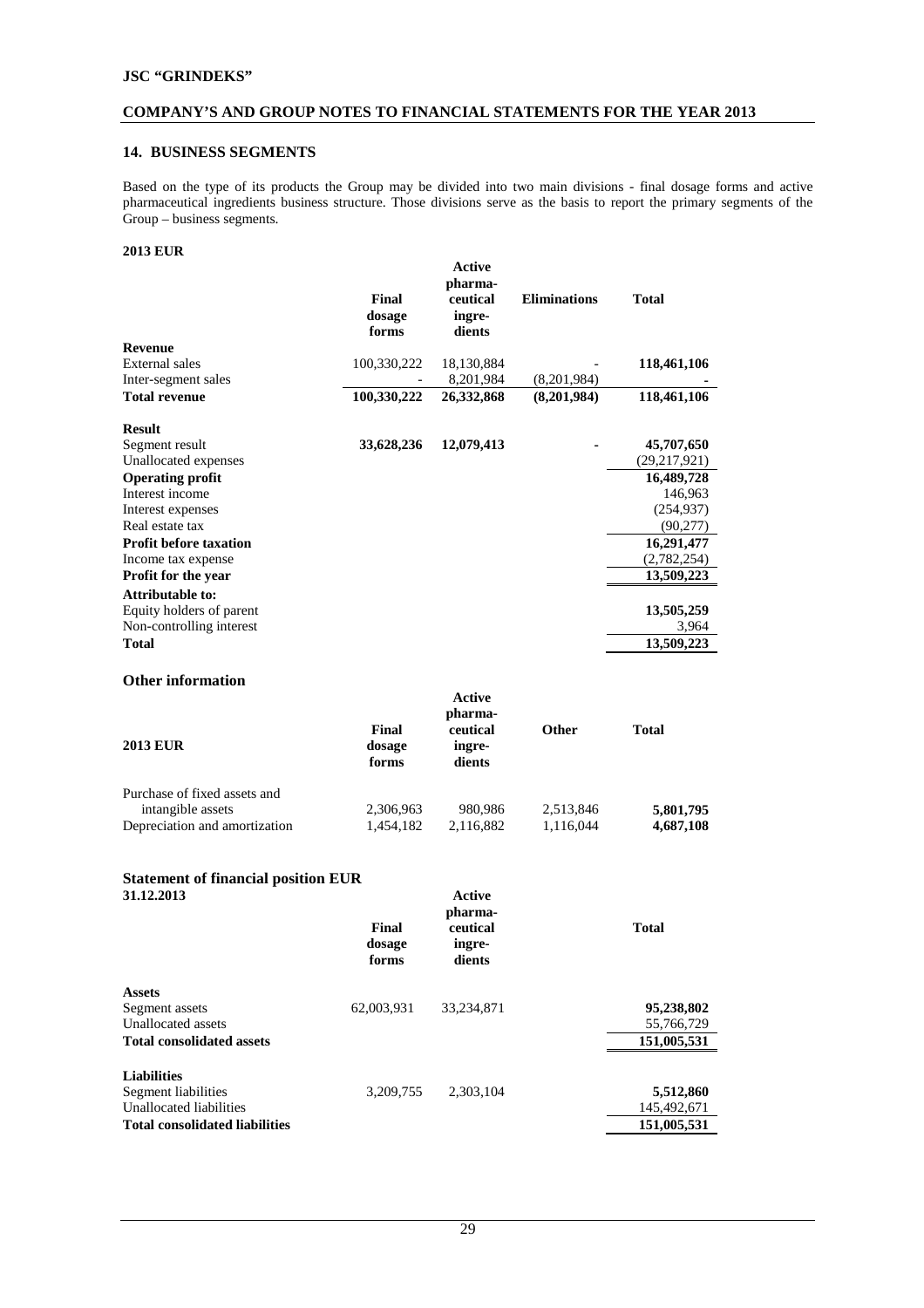# **2012 EUR**

| ZVIZ EUR                      |                          |                                                   |                     |              |
|-------------------------------|--------------------------|---------------------------------------------------|---------------------|--------------|
|                               | Final<br>dosage<br>forms | Active<br>pharma-<br>ceutical<br>ingre-<br>dients | <b>Eliminations</b> | <b>Total</b> |
| <b>Revenue</b>                |                          |                                                   |                     |              |
| <b>External sales</b>         | 99,480,450               | 18,178,330                                        |                     | 117,658,780  |
| Inter-segment sales           |                          | 6,400,217                                         | (6,400,217)         |              |
| <b>Total revenue</b>          | 99,480,450               | 24,578,547                                        | (6,400,217)         | 117,658,780  |
| <b>Result</b>                 |                          |                                                   |                     |              |
| Segment result                | 33,166,661               | 10,235,330                                        |                     | 43,401,991   |
| Unallocated expenses          |                          |                                                   |                     | (25,920,264) |
| <b>Operating profit</b>       |                          |                                                   |                     | 17,481,727   |
| Interest income               |                          |                                                   |                     | 179,581      |
| Interest expenses             |                          |                                                   |                     | (367, 465)   |
| Real estate tax               |                          |                                                   |                     | (98,995)     |
| <b>Profit before taxation</b> |                          |                                                   |                     | 17,194,848   |
| Income tax expense            |                          |                                                   |                     | (3,482,780)  |
| <b>Profit for the year</b>    |                          |                                                   |                     | 13,712,068   |
| <b>Attributable to:</b>       |                          |                                                   |                     |              |
| Equity holders of parent      |                          |                                                   |                     | 13,708,742   |
| Non-controlling interest      |                          |                                                   |                     | 3,325        |
| <b>Total</b>                  |                          |                                                   |                     | 13,712,068   |

# **Other information**

|                               |                          | Active<br>pharma-            |              |           |
|-------------------------------|--------------------------|------------------------------|--------------|-----------|
| <b>2012 EUR</b>               | Final<br>dosage<br>forms | ceutical<br>ingre-<br>dients | <b>Other</b> | Total     |
| Purchase of fixed assets and  |                          |                              |              |           |
| intangible assets             | 2,306,963                | 980.986                      | 1,660,380    | 4,948,330 |
| Depreciation and amortization | 1,454,182                | 2,116,882                    | 865,433      | 4,436,497 |

# **Statement of financial position EUR**

| 31.12.2012                            |                          | Active<br>pharma-            |              |
|---------------------------------------|--------------------------|------------------------------|--------------|
|                                       | Final<br>dosage<br>forms | ceutical<br>ingre-<br>dients | <b>Total</b> |
| <b>Assets</b>                         |                          |                              |              |
| Segment assets                        | 66.334.733               | 33,703,262                   | 100,037,995  |
| Unallocated assets                    |                          |                              | 39,803,711   |
| <b>Total consolidated assets</b>      |                          |                              | 139,841,706  |
| <b>Liabilities</b>                    |                          |                              |              |
| Segment liabilities                   | 3,895,402                | 8.483.237                    | 12,378,639   |
| Unallocated liabilities               |                          |                              | 127,463,067  |
| <b>Total consolidated liabilities</b> |                          |                              | 139,841,706  |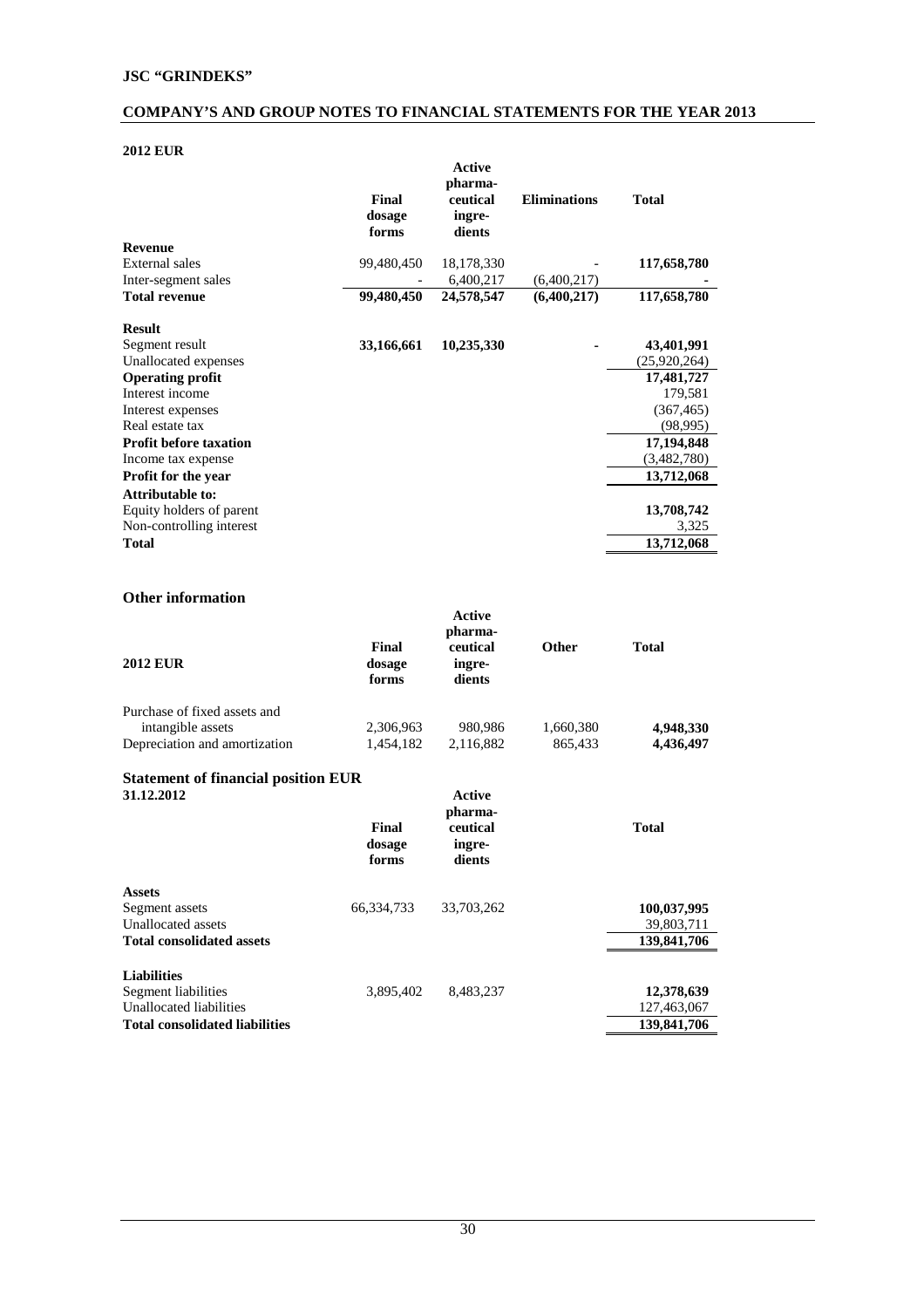# **15. NET SALES**

|                        | Group<br>2013<br><b>EUR</b> | Group<br>2012<br><b>EUR</b> | Company<br>2013<br><b>EUR</b> | Company<br>2012<br><b>EUR</b> |
|------------------------|-----------------------------|-----------------------------|-------------------------------|-------------------------------|
| Russia                 | 72,258,822                  | 77,384,367                  | 52,677,667                    | 59,529,684                    |
| Other CIS countries    | 33,950,017                  | 33,081,617                  | 33,950,017                    | 33,081,617                    |
| Other countries        | 13.047.937                  | 10,159,215                  | 13.047.937                    | 10,159,215                    |
| Latvia                 | 6,032,554                   | 6,647,539                   | 6,032,554                     | 6,647,539                     |
| Lithuania              | 3,681,736                   | 3,830,365                   | 3,681,736                     | 3,830,365                     |
| Estonia                | 2,147,441                   | 2,080,587                   | 2,147,441                     | 2,080,587                     |
| Other sales            | 221,681                     | 156,331                     | 221,681                       | 156,331                       |
| <b>Gross sales</b>     | 131,340,187                 | 133,340,022                 | 111,759,032                   | 115,485,339                   |
| <b>Less discounts</b>  |                             |                             |                               |                               |
| Russia                 | (8,648,386)                 | (12,086,562)                | (8,648,386)                   | (12,086,562)                  |
| Other CIS countries    | (3,889,436)                 | (2,996,404)                 | (3,889,436)                   | (2,996,404)                   |
| Latvia                 | (224, 952)                  | (365, 273)                  | (224, 952)                    | (365, 273)                    |
| Lithuania              | (44, 412)                   | (163, 657)                  | (44, 412)                     | (163, 657)                    |
| Estonia                | (57, 387)                   | (44, 032)                   | (57, 387)                     | (44, 032)                     |
| Other countries        | (14,509)                    | (25,314)                    | (14,509)                      | (25,314)                      |
| <b>Discounts total</b> | (12,879,082)                | (15,681,243)                | (12,879,082)                  | (15,681,243)                  |
| Total, net             | 118,461,106                 | 117,658,780                 | 98,879,951                    | 99,804,096                    |

# **16. COST OF GOODS SOLD**

|                                        | Group<br>2013<br><b>EUR</b> | Group<br>2012<br><b>EUR</b> | Company<br>2013<br><b>EUR</b> | Company<br>2012<br><b>EUR</b> |
|----------------------------------------|-----------------------------|-----------------------------|-------------------------------|-------------------------------|
| Raw materials and packaging            | 17,949,484                  | 15,810,796                  | 15,213,119                    | 13,463,042                    |
| Goods purchased for resale             | 14,301,266                  | 13,719,960                  | 17,144,669                    | 15,940,268                    |
| Direct labor and social security       |                             |                             |                               |                               |
| contributions                          | 9,711,210                   | 9,370,319                   | 9,136,351                     | 8,799,857                     |
| Depreciation of fixed assets and       |                             |                             |                               |                               |
| amortization of intangible assets      | 3,735,754                   | 3,552,905                   | 3,666,568                     | 3,497,383                     |
| Research costs                         | 2,442,264                   | 2,057,952                   | 2,442,264                     | 2,057,952                     |
| Electricity expenses                   | 1,906,156                   | 1,869,950                   | 1,804,122                     | 1,763,372                     |
| Machinery, buildings and equipment     |                             |                             |                               |                               |
| repairs                                | 967,884                     | 911,862                     | 909,784                       | 855,664                       |
| Household expenses                     | 297,662                     | 293,075                     | 292,540                       | 286,383                       |
| <b>Transport costs</b>                 | 180,961                     | 179,805                     | 170,363                       | 159,407                       |
| Waste disposal                         | 149,544                     | 119,242                     | 149,544                       | 119,242                       |
| Rent of work clothing                  | 109,171                     | 104,723                     | 96,573                        | 92,239                        |
| Other expenses                         | 1,779,744                   | 1,649,279                   | 1,512,016                     | 1,397,089                     |
| Internal turnover of self-manufactured |                             |                             |                               |                               |
| raw materials                          | (6, 158, 324)               | (4,652,185)                 | (6,158,324)                   | (4,652,185)                   |
| <b>Total</b>                           | 47,372,775                  | 44,987,685                  | 46,379,589                    | 43,779,715                    |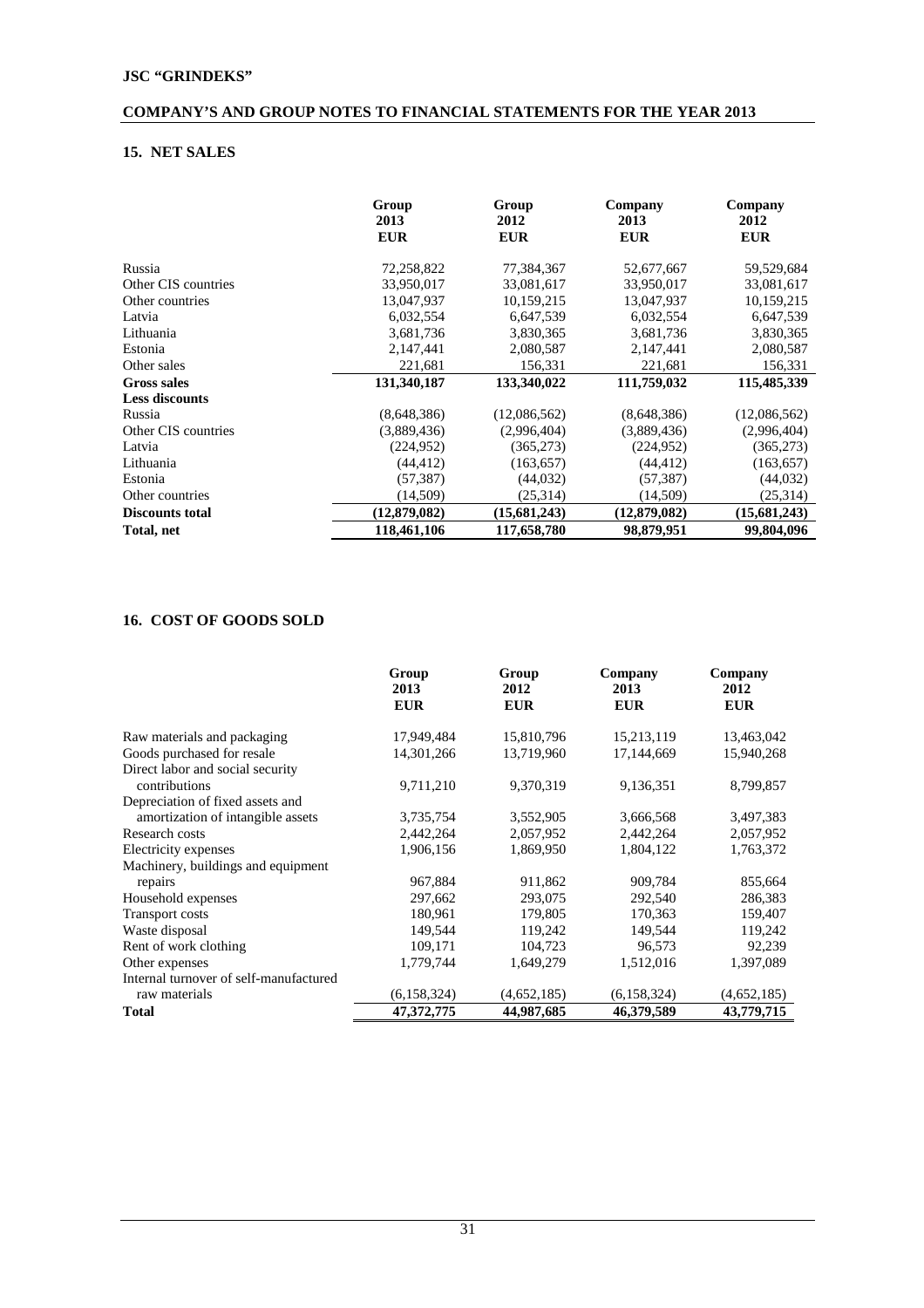# **17. SELLING AND DISTRIBUTION COSTS**

|                                    | Group<br>2013<br><b>EUR</b> | Group<br>2012<br><b>EUR</b> | Company<br>2013<br><b>EUR</b> | Company<br>2012<br><b>EUR</b> |
|------------------------------------|-----------------------------|-----------------------------|-------------------------------|-------------------------------|
| Advertising expenses               | 13,578,614                  | 16,712,476                  | 10,274,956                    | 13,726,070                    |
| Expenses of representative offices | 4,234,518                   | 3.794.381                   | 4,234,518                     | 3,794,381                     |
| Salaries and social security       |                             |                             |                               |                               |
| contributions                      | 2,409,670                   | 2,355,680                   | 1,353,847                     | 1,313,312                     |
| Distribution costs                 | 899,703                     | 842,623                     | 863,552                       | 812,998                       |
| Patent costs                       | 152,112                     | 623,161                     | 152,112                       | 623,161                       |
| Depreciation of fixed assets and   |                             |                             |                               |                               |
| amortization of intangible assets  | 525,748                     | 531,898                     | 456,551                       | 477,785                       |
| Commissions                        | 512,508                     | 527,379                     | 512,508                       | 527,379                       |
| Registration costs for medicine    | 306,710                     | 345,192                     | 269,675                       | 331,673                       |
| Freight insurance expenses         | 18,433                      | 22,554                      | 18,433                        | 22,554                        |
| Other expenses                     | 2,742,664                   | 3,513,761                   | 2,378,926                     | 2,903,748                     |
| <b>Total</b>                       | 25,380,681                  | 29.269.103                  | 20,515,080                    | 24,533,060                    |

#### **18. ADMINISTRATIVE EXPENSES**

|                                             | Group<br>2013<br><b>EUR</b> | Group<br>2012<br><b>EUR</b> | Company<br>2013<br><b>EUR</b> | Company<br>2012<br><b>EUR</b> |
|---------------------------------------------|-----------------------------|-----------------------------|-------------------------------|-------------------------------|
| Administrative<br>salaries<br>social<br>and |                             |                             |                               |                               |
| security contributions                      | 5,006,042                   | 5,810,170                   | 2,790,896                     | 3,652,505                     |
| Depreciation of fixed assets and            |                             |                             |                               |                               |
| amortization of intangible assets           | 435,843                     | 349,985                     | 414,419                       | 330,293                       |
| Security costs                              | 310,434                     | 319.944                     | 220,157                       | 228,772                       |
| Employee insurance expenses                 | 252,063                     | 231,299                     | 251,124                       | 231,299                       |
| Computer maintenance and repair             | 232,593                     | 229,846                     | 223,496                       | 217,025                       |
| Professional and consultancy services       | 226,561                     | 3,659,447                   | 201,314                       | 3,623,433                     |
| Electricity costs                           | 220,650                     | 150,608                     | 175,020                       | 112,494                       |
| <b>Transport costs</b>                      | 198,364                     | 207,139                     | 164,077                       | 174,763                       |
| Personnel training and hiring expenses      | 138,221                     | 136,522                     | 138,135                       | 134,140                       |
| Business trip expenses                      | 127,791                     | 159,770                     | 126,976                       | 151,709                       |
| Bank charges                                | 88,591                      | 106,052                     | 60,661                        | 87,491                        |
| Property and liability insurance            | 63,938                      | 68,638                      | 60,462                        | 63,476                        |
| Communication expenses                      | 40,597                      | 47,655                      | 31,622                        | 32,342                        |
| Other                                       | 4,839,281                   | 2,315,885                   | 4,360,810                     | 3,260,807                     |
| <b>Total</b>                                | 12,180,968                  | 13,792,961                  | 9,219,169                     | 12,300,548                    |

The Group's major part of line "Other operating expenses" in the statement of comprehensive income comprise of trade bonuses paid by the Company and Grindeks Rus Ltd. to its customers.

The average number of the Group's employees during 2013 and 2012 was 873 and 847. The average number of the Company's employees during 2013 and 2012 was 739 and 717.

The audit fee of "Deloitte Audits Latvia" Ltd. for the year 2013 amounted to EUR 32,726.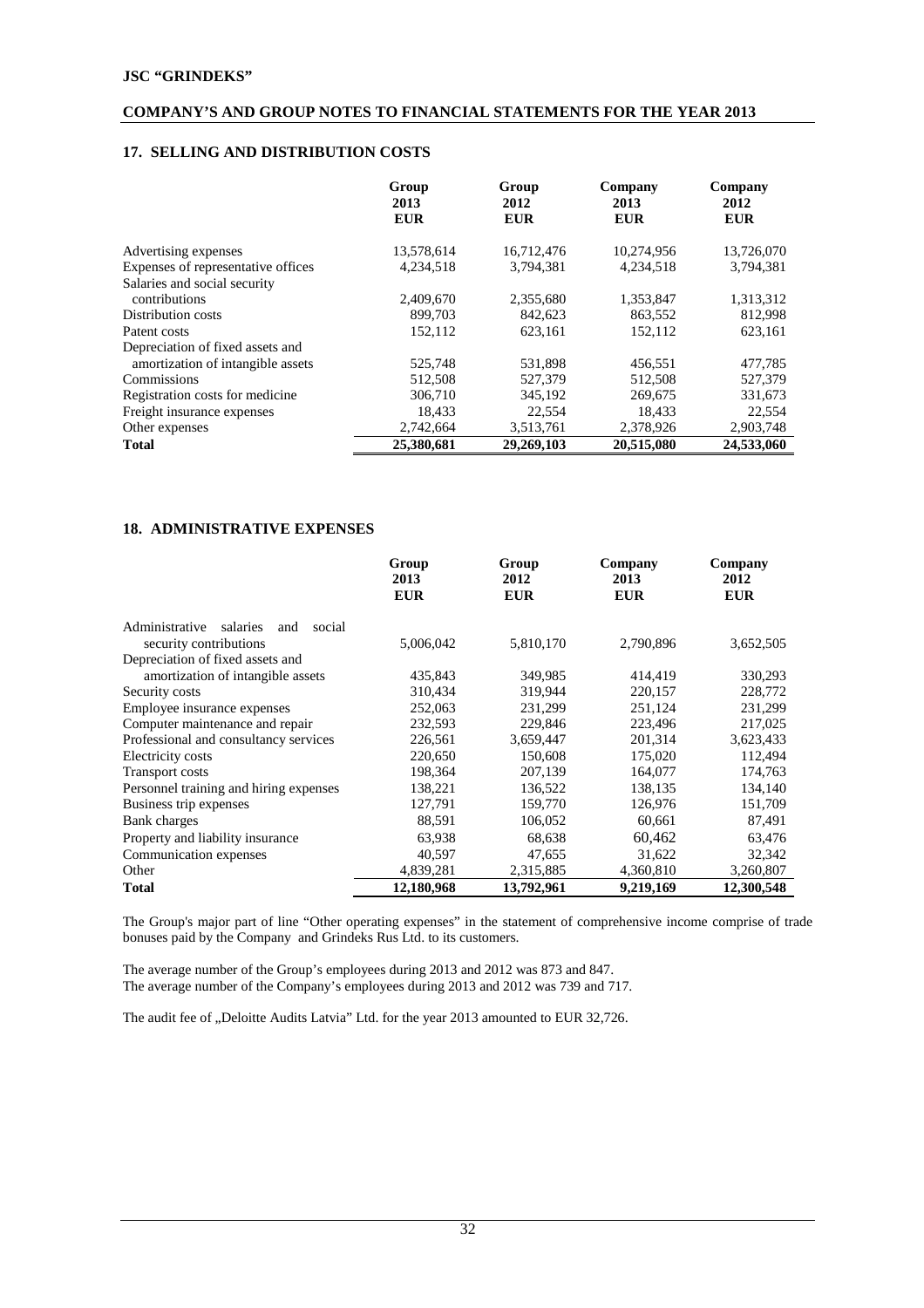# **19. CORPORATE INCOME TAX**

# **19 (a) Corporate income tax for the year**

|                                   | Group<br>2013<br><b>EUR</b> | Group<br>2012<br><b>EUR</b> | Company<br>2013<br><b>EUR</b> | Company<br>2012<br><b>EUR</b> |
|-----------------------------------|-----------------------------|-----------------------------|-------------------------------|-------------------------------|
| Corporate income tax for the year | 2,498,654                   | 2,715,417                   | 1,865,389                     | 2,577,444                     |
| Deferred tax charge for the year  | 283,600                     | 767.363                     | 199.696                       | 746.554                       |
| <b>Total</b>                      | 2,782,254                   | 3,482,780                   | 2,065,085                     | 3,323,998                     |

# **19 (b) Reconciliation of accounting profit to tax charge**

|                                                            | Group<br>2013<br><b>EUR</b> | Group<br>2012<br><b>EUR</b> | Company<br>2013<br><b>EUR</b> | Company<br>2012<br><b>EUR</b> |
|------------------------------------------------------------|-----------------------------|-----------------------------|-------------------------------|-------------------------------|
| Current year profit before corporate                       |                             |                             |                               |                               |
| income tax                                                 | 16,291,477                  | 17,194,848                  | 12,051,138                    | 14,123,184                    |
| Expected tax charge, applying current tax<br>rate of $15%$ | 2,443,721                   | 2,579,227                   | 1,807,670                     | 2,118,478                     |
| Tax allowance for new technological                        |                             |                             |                               |                               |
| equipment                                                  | (210,982)                   | (227, 651)                  | (210.982)                     | (227, 651)                    |
| Permanent differences                                      | 670,063                     | 1,163,808                   | 865,115                       | 1,038,136)                    |
| Tax discount for donations                                 | (408, 368)                  | (43,964)                    | (408, 368)                    | (43,964)                      |
| Other                                                      |                             |                             | 11,650                        |                               |
| Additional tax "Grindeks Rus" Ltd. (9%)                    | 287,820                     | 11,360                      |                               |                               |
| Corporate income tax charge                                | 2,782,254                   | 3,482,780                   | 2,065,085                     | 3,323,998                     |
| Effective corporate income tax rate                        | 17.1%                       | 20.3%                       | 17.1%                         | 23.5%                         |

# **19 (c) Deferred corporate income tax liabilities**

|                                              | Group        | Group      | Company    | Company    |
|----------------------------------------------|--------------|------------|------------|------------|
|                                              | 2013         | 2012       | 2013       | 2012       |
|                                              | <b>EUR</b>   | <b>EUR</b> | <b>EUR</b> | <b>EUR</b> |
| Difference related to net book value of      |              |            |            |            |
| fixed assets due to accelerated tax          |              |            |            |            |
| depreciation for tax purposes                | 28, 103, 133 | 25,698,550 | 21,115,029 | 19,379,144 |
| Accrued liabilities                          | (567, 945)   | (163, 367) | (523, 277) | (118,696)  |
| Accumulated tax losses                       |              | 130,149    |            |            |
| Non-recognized deferred tax asset            |              | (20, 810)  |            |            |
| <b>Total temporary difference</b>            | 27,535,188   | 25,644,523 | 20,591,752 | 19,260,448 |
| Deferred tax liabilities (15 % rate)         | 4,130,278    | 3,846,678  | 3,088,763  | 2,889,067  |
| Deferred tax liabilities as at the           |              |            |            |            |
| beginning of the reporting year              | 3,846,678    | 3,079,315  | 2,889,067  | 2,142,513  |
| Increase in deferred tax liabilities charged |              |            |            |            |
| to the statement of profit and loss          | 283,600      | 767,363    | 199,696    | 746,554    |
| Deferred tax liabilities as at the end of    |              |            |            |            |
| the reporting year                           | 4,130,278    | 3,846,678  | 3,088,763  | 2,889,067  |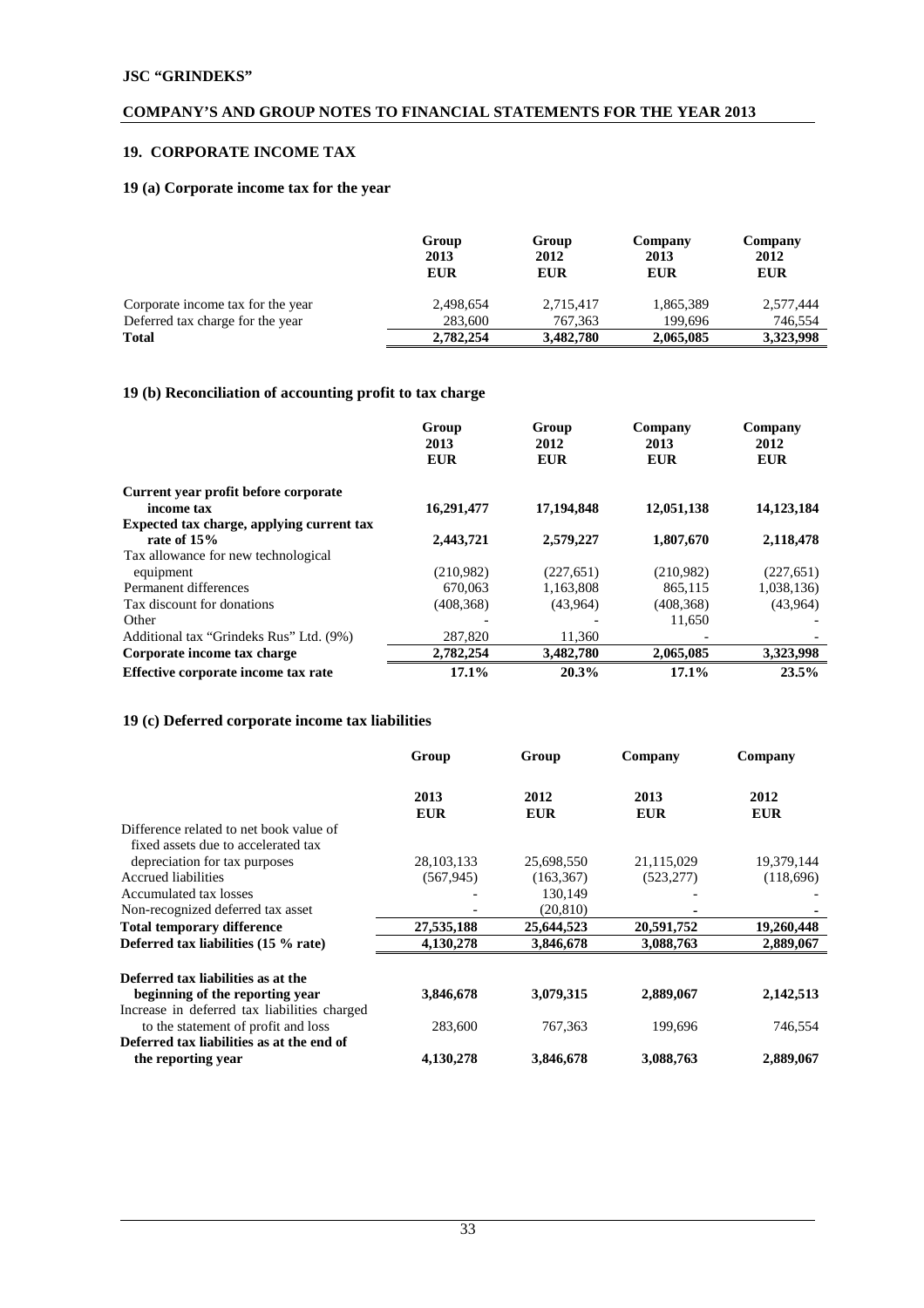## **20. EARNINGS PER SHARE**

|                                            | Group<br>2013<br><b>EUR</b> | Group<br>2012<br><b>EUR</b> | Company<br>2013<br><b>EUR</b> | Company<br>2012<br><b>EUR</b> |
|--------------------------------------------|-----------------------------|-----------------------------|-------------------------------|-------------------------------|
| Basic earnings per share                   |                             |                             |                               |                               |
| Average number of shares outstanding       | 9.585,000                   | 9.585,000                   | 9.585,000                     | 9.585,000                     |
| Current year profit attributable to equity |                             |                             |                               |                               |
| holders of the parent                      | 13,505,259                  | 13,708,742                  | 9,986,053                     | 10,799,186                    |
| Basic earnings per share                   | 1.41                        | 1.43                        | 1.04                          | 1.13                          |

# **21. TRANSACTIONS WITH RELATED PARTIES**

Salary of the Board and the Council is as follows:

|                                                       | 2013<br><b>EUR</b> | 2012<br><b>EUR</b> |
|-------------------------------------------------------|--------------------|--------------------|
| Members of the Council                                | 980,978            | 1,521,504          |
| Social security contributions                         | 203,654            | 317,243            |
| Total compensation paid to the members of the Council | 1,184,632          | 1,838,747          |
| Members of the Board                                  | 301.898            | 450,823            |
| Social security payments                              | 85.414             | 105,987            |
| Total compensation paid to the members of the Board   | 387,311            | 556,810            |
| <b>Total</b>                                          | 1,571,943          | 2,395,557          |

The Group and the Company have issued loans to the members of the Council with the rate of 1.4% plus 3 month EURIBOR and also 12% a year. The amounts repayable are as follows:

|                  | Group<br>31.12.2013<br><b>EUR</b> | Group<br>31.12.2012<br><b>EUR</b> | Company<br>31.12.2013<br><b>EUR</b> | Company<br>31.12.2012<br><b>EUR</b> |
|------------------|-----------------------------------|-----------------------------------|-------------------------------------|-------------------------------------|
| Current loan     | -                                 | 375,001                           | $\overline{\phantom{0}}$            | 375,001                             |
| Non-current loan | 2.505.055                         | 2.130.055                         | 2.505.055                           | 2,130,055                           |
| <b>Total</b>     | 2,505,055                         | 2,505,055                         | 2,505,055                           | 2,505,055                           |

Amounts outstanding for the transactions of the Company with the related parties are as follows:

| <b>Assets</b>                                                    | 31.12.2013<br><b>EUR</b> | 31.12.2012<br><b>EUR</b> |
|------------------------------------------------------------------|--------------------------|--------------------------|
| Due from "Grindeks Rus" Ltd. for goods delivered                 | 11,741,816               | 17,555,321               |
| Loan to JSC "Tallinn Pharmaceutical Plant"                       | 848,026                  | 848,015                  |
| Loan to "Namu apsaimniekosanas projekti" Ltd.                    | 2,257,530                | 1,510,154                |
| Provisions for loan to "Namu apsaimniekosanas projekti" Ltd.     | (2,257,530)              | (1,503,041)              |
| Advance payment for purchase of shares to "Dashdirect" Ltd.      | 11,670,000               | 5,130,001                |
| Loan to HBM Pharma                                               | 2,859,999                |                          |
| Due from HBM Pharma for goods delivered and services provided    | 3.306.028                | 2,534,587                |
| Loan to "Liplats 2000" Ltd.                                      |                          | 2,089,999                |
| Advanced payment for goods JSC "Tallinn Pharmaceutical Plant"    | 495.517                  | 564,356                  |
| Due from "Grindeks Rus" Ltd. for the rent of the office premises | 168,080                  | 158,872                  |
| <b>Total assets</b>                                              | 31,089,466               | 28,888,265               |

Advance payment for purchase of the shares is disclosed in the statement of the financial position as advance payments for financial investments.

Issued loans are reflected in the statement of the financial position as other loans.

During 2013, "Liplats 2000" Ltd. was reorganized and merged with HBM Pharma.

\* While preparing financial statements for the year 2013, Group's and Company's comparatives for the year 2012 were reclassified in order to meet classification of the financial statements for the year 2013.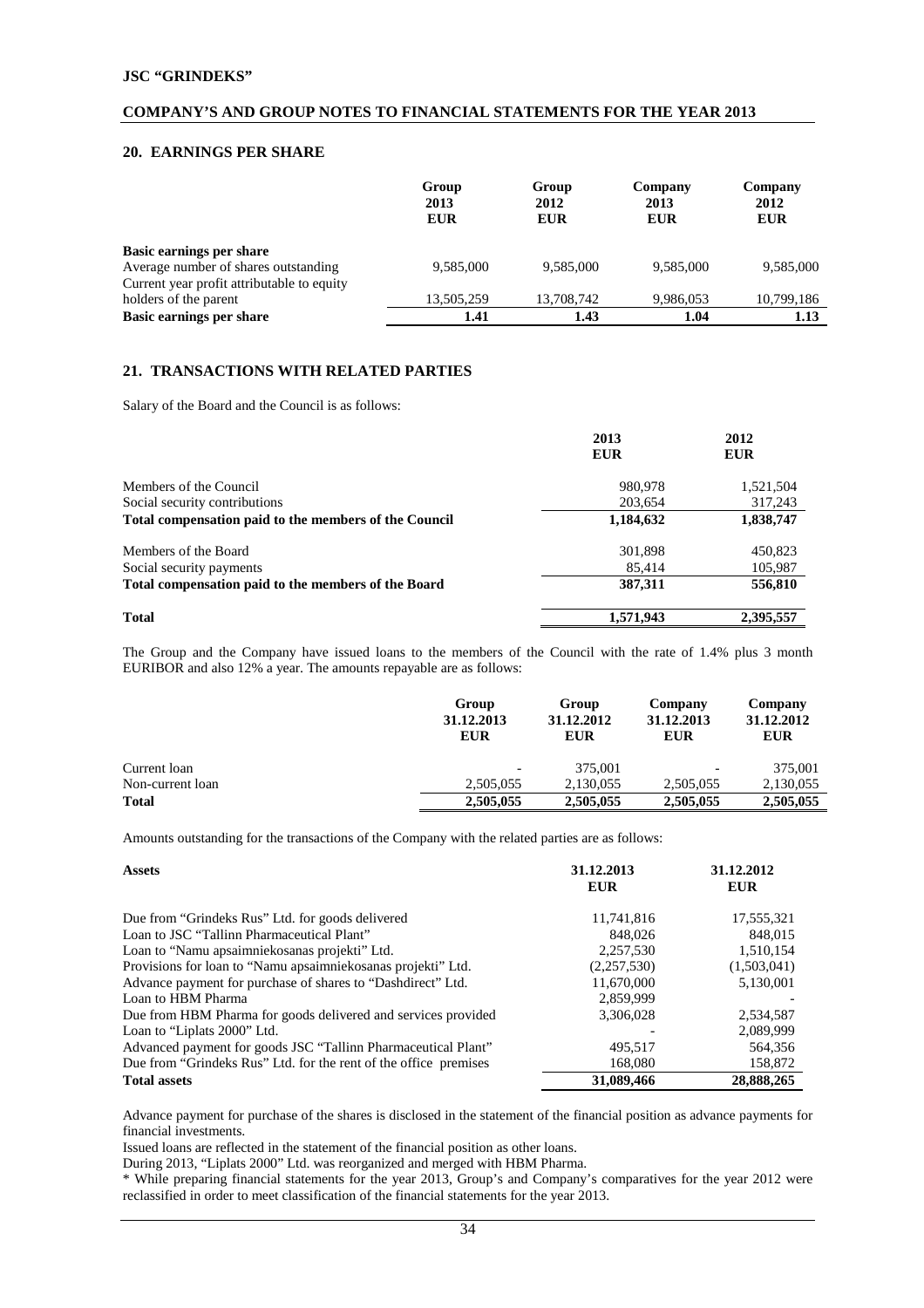## **COMPANY'S AND GROUP NOTES TO FINANCIAL STATEMENTS FOR THE YEAR 2013**

Based on the fact that in 2013 all conditions in respect of HBM Pharma s.r.o. shares acquisition are complete and advance paid by the Company for the acquistion represents more than 50% from the acquisition price, AS "Grindeks" has rights to require finalisation of the agreement. Based on these facts AS "Grindeks" and HBM Pharma s.r.o. are treated as related parties according to IAS 24.

|                                      | 31.12.2013 | 31.12.2012 |  |
|--------------------------------------|------------|------------|--|
| <b>Liabilities</b>                   | EUR        | <b>EUR</b> |  |
| Trade accounts payable JSC "Kalceks" | 665.185    | 387.415    |  |
| <b>Total liabilities</b>             | 665,185    | 387,415    |  |

Related parties receivables are not secured.

Dues to the related companies are included in the statement of financial position as trade accounts payable.

The Company's transactions with related companies are as follows:

| <b>Income</b>                                                        |            |            |
|----------------------------------------------------------------------|------------|------------|
|                                                                      | 2013       | 2012       |
|                                                                      | <b>EUR</b> | <b>EUR</b> |
|                                                                      |            |            |
| Sales to "Grindeks Rus" Ltd.                                         | 14,354,587 | 11,803,668 |
| Goods sold to HBM Pharma                                             | 6,260,285  | 3,075,579  |
| Lease of equipment to HBM Pharma (see Note 3)                        | 7,600      |            |
| Interest income "Namu apsaimniekosanas projekti" Ltd.                | 120,334    | 62,956     |
| Provisions for interest income "Namu apsaimniekosanas projekti" Ltd. | (120, 334) |            |
| Interest income JSC "Tallinn Pharmaceutical Plant"                   | 46,427     | 46,424     |
| Rent of office "Grindeks Rus" Ltd.                                   | 27,821     |            |
| <b>Total</b>                                                         | 20,696,719 | 14,988,627 |
|                                                                      |            |            |
| <b>Expenses</b>                                                      |            |            |
|                                                                      | 2013       | 2012       |
|                                                                      | <b>EUR</b> | <b>EUR</b> |
| Goods and services received from HBM Pharma                          | 10,064,428 | 7,038,398  |
| Purchase of goods JSC "Tallinn Pharmaceutical Plant"                 | 6,021,455  | 5,385,297  |
| Bonuses allocated to Ltd "Grindeks Rus"                              |            |            |
|                                                                      | 5,893,007  | 5,725,749  |
| Purchase of goods JSC "Kalceks"                                      | 949,457    | 534,452    |
| Rent of warehouse JSC "Kalceks"                                      | 257,329    | 257,329    |
| Deprecation of leased fixed assets                                   | 7,157      | 17,010     |
| <b>Total</b>                                                         | 23,192,833 | 18,958,234 |

# **22. FINANCIAL RISK MANAGEMENT**

#### **Foreign Currency Risk**

The Group deals with foreign customers and suppliers and it has borrowings denominated in foreign currencies.

Since 1 January, 2005 the Bank of Latvia has stated a fixed currency exchange rate for Lat against Euro, i.e. 0.702804. Therefore, the Group's profit or loss due to fluctuations of the Euro exchange rate is not material. In order to minimize exposure to foreign currency exchange risk, the Group is arranging transactions in EUR.

Therefore, the Group bears foreign currency exchange risk mainly to RUB exchange rate (sales and other transactions with subsidiary registered in Russia).

The Group's financial assets and financial liabilities denominated in foreign currencies as of 31 December 2013 are as follows: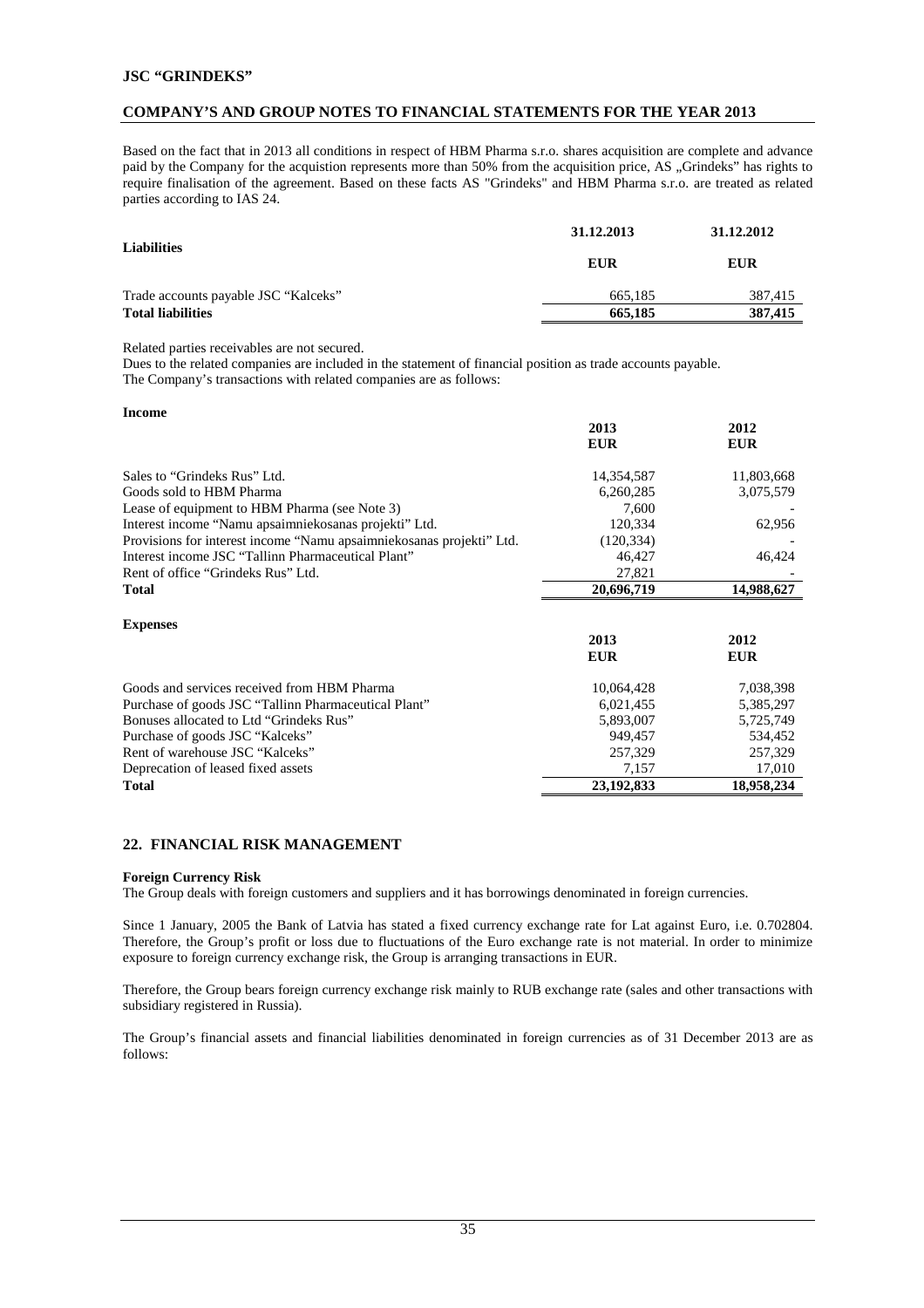## **COMPANY'S AND GROUP NOTES TO FINANCIAL STATEMENTS FOR THE YEAR 2013**

| Financial assets in original currency (EUR) | 31.12.2013<br>USD<br>15.044.584 | 31.12.2013<br><b>RUB</b><br>22,859,275 |
|---------------------------------------------|---------------------------------|----------------------------------------|
| liabilities<br>original<br>Financial<br>in  |                                 |                                        |
| curreacy(EUR)                               | 108,177                         | 2,208,059                              |
| Net position in original currency(EUR)      | 14,936,408                      | 20,651,216                             |
| Net position in euro                        | 7,692,250                       | 322,160                                |
|                                             |                                 |                                        |
|                                             |                                 |                                        |
|                                             | 31.12.2012                      | 31.12.2012                             |
|                                             | <b>USD</b>                      | <b>RUB</b>                             |
| Financial assets in original currency (EUR) | 21,772,104                      | 1,911,750,367                          |
| liabilities<br>Financial<br>original<br>in  |                                 |                                        |
| curreacy(EUR)                               |                                 | 89,010,282                             |
| Net position in original currency (EUR)     | 21,772,104                      | 1.822.740.085                          |

The Company does not use derivative financial instruments to hedge foreign exchange risk.

#### **Credit risk**

Maximum credit risk as of 31 December 2013 and 2012 is as follows:

|                                  | Group<br>2013<br>EUR | Group<br>2012<br><b>EUR</b> | Company<br>2013<br><b>EUR</b> | Company<br>2012<br>EUR |
|----------------------------------|----------------------|-----------------------------|-------------------------------|------------------------|
| Trade receivables                | 44.189.299           | 44,503,226                  | 31,527,840                    | 33,763,483             |
| Due from related parties         | 3,306,028            | 2,534,587                   | 16,559,466                    | 21,668,265             |
| Loans provided to management and |                      |                             |                               |                        |
| shareholders                     | 2,551,009            | 2,505,055                   | 2,551,009                     | 2,505,055              |
| Other loans                      | 5,138,642            | 2,089,999                   | 2,859,999                     | 2,089,999              |
| Other investments                | 31,588               | 31,616                      | 31,588                        | 31.616                 |
| Other debtors                    | 4,401,063            | 11,494,198                  | 1,651,438                     | 1,266,699              |
| Cash in bank                     | 3,567,263            | 2,166,254                   | 3,114,816                     | 1,678,156              |
| Total                            | 63,184,892           | 65,324,936                  | 58,296,155                    | 63,003,274             |

The Group has exposure to credit risk as it sells goods and provides services on credit. The Group controls its credit risk by careful evaluation and regular monitoring of its business partners. There is specific credit limit established for each customer.

In determining the recoverability of a trade receivable, the Group considers any change in the credit quality of the trade receivable from the date credit was initially granted up to the reporting date.

#### **Assets past due, not impaired**

As of balance sheet date the Group and the Company has assets amounting to EUR 9,314 thousands and EUR 11,313 thousands respectively (2012: EUR 13,977 thousands and EUR 16,141 thousands) that are past due but not impaired. These assets are going to be recovered after several legal and business processes are finalized with third parties. Also it is planned to recover legal expenses in the amount of EUR 3,4 thousands, that are recognized under deferred expenses line as at December 31, 2013. Group management considers ceeding activities and is confident of a successful finalisation of these processes and the recovery of assets in full, thus provisions for these assets were not made. Detailed information is not disclosed in the financial statements for confidentiality reasons.

#### **Interest rate risk**

The Group has long-term loans with variable interest rate from credit institutions and it is exposed to any changes in interest rate.

In relation to payables arising from loans, the Group is sensitive to changes in cash flows from interest rates as follows: in the event of a 1.0 percentage point increase, the profit will decrease by EUR 132,784; in the event of a 1.0 percentage point decrease in the interest rate, the profit will increase by EUR 132,784.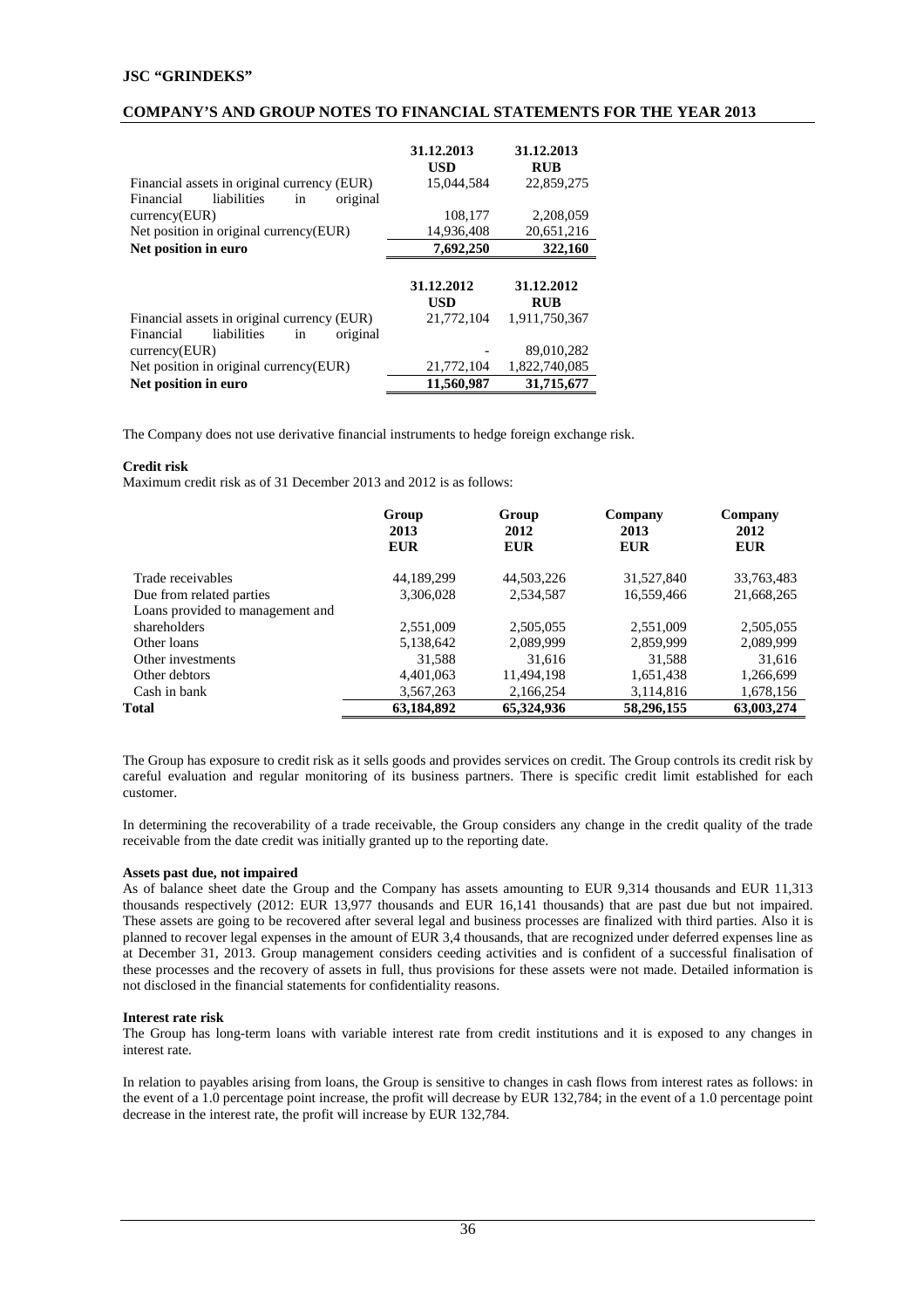#### **COMPANY'S AND GROUP NOTES TO FINANCIAL STATEMENTS FOR THE YEAR 2013**

#### **Liquidity risk**

The Group analyses maturities of its assets and liabilities to ensure that sufficient resources are available to meet the Group's liabilities. The Group maintains sufficient cash funds in the credit institutions. If necessary the Group uses credit facilities to meet short-term obligations. All financial assets and liabilities are current, except for advance payments for non-current investments, issued loans, loans from credit institutions and leasing liabilities.

#### **Concentration risk**

Sales volumes of the Company in relation to the one of subsidiaries, to which final dosage forms and active pharmaceutical ingredients were sold during 2013, contribute to 24% (2012: 24%) from total sales. The Company has no possession over the information that sales volumes would drastically decrease in the coming reporting periods.

#### **23. CONTINGENT LIABILITIES**

In 2014 "Grindeks" will assess the Group's expansion opportunities by the acquisition of pharmaceutical production companies.

If JSC "Tallinn Pharmaceutical Plant" pays in dividends all accumulated profit as at 31 December 2013 in the amount of EUR 3,390,416 (2012: EUR 3,010,835), it would result in income tax liabilities in the amount of EUR 711,987 (2012: EUR 800,348).

The Company has received grants from the EU funds and other institutions. The standard condition of grants receipt is that the related asset acquired should not be disposed in 5 year period from the asset acquisition date. If the Company disposes the asset in the period that is less than 5 years, the Company may have an obligation to repay back part of received grant.

State revenue service has authority to carry out review of the Company's tax calculations for the last 3 years and 5 years in respect of transfer pricing. The Company's management believes that the results of the potential tax reviews would not significantly affect the Company's financial results, operations and financial condition.

## **24. CONTINGENT ASSETS**

In 2013 Cabinet of Ministers decided to support the project "JSC "Grindeks" production modernization and expansion"" and to assign it status of supported investment project as well as corporate income tax discount to be determined in the amount of 25% of the total initial amount of the long term investment.

# **25. EVENTS AFTER THE REPORTING DATE**

On 1 January 2014, Latvia joined the Eurozone and the Latvian Lat was replaced by the Euro. Since that date, the Company has converted its accounting to the Euro. The conversion to the Euro was done using the official exchange rate set by the Bank of Latvia – 1 Euro/0.702804 Latvian Lat. The Company's financial statements for subsequent financial periods will be presented in the Euro.

The Company informs that in 2014 notification was received from East Capital AB regarding substantial disposal of interest in the amount of 1,081,593 shares or 11.28% from JSC "Grindeks" share capital. As well as on February 5, 2014 notification from ABLV Private Equity Fund 2010 was received, regarding substantial acquisition of the interest up to 22.66% from JSC "Grindeks" share capital.

As of the last day of the reporting year until the date of signing these financial statements there have been no other events requiring adjustment of or disclosure in the financial statements or notes thereto.

**\*\*\*\*\***